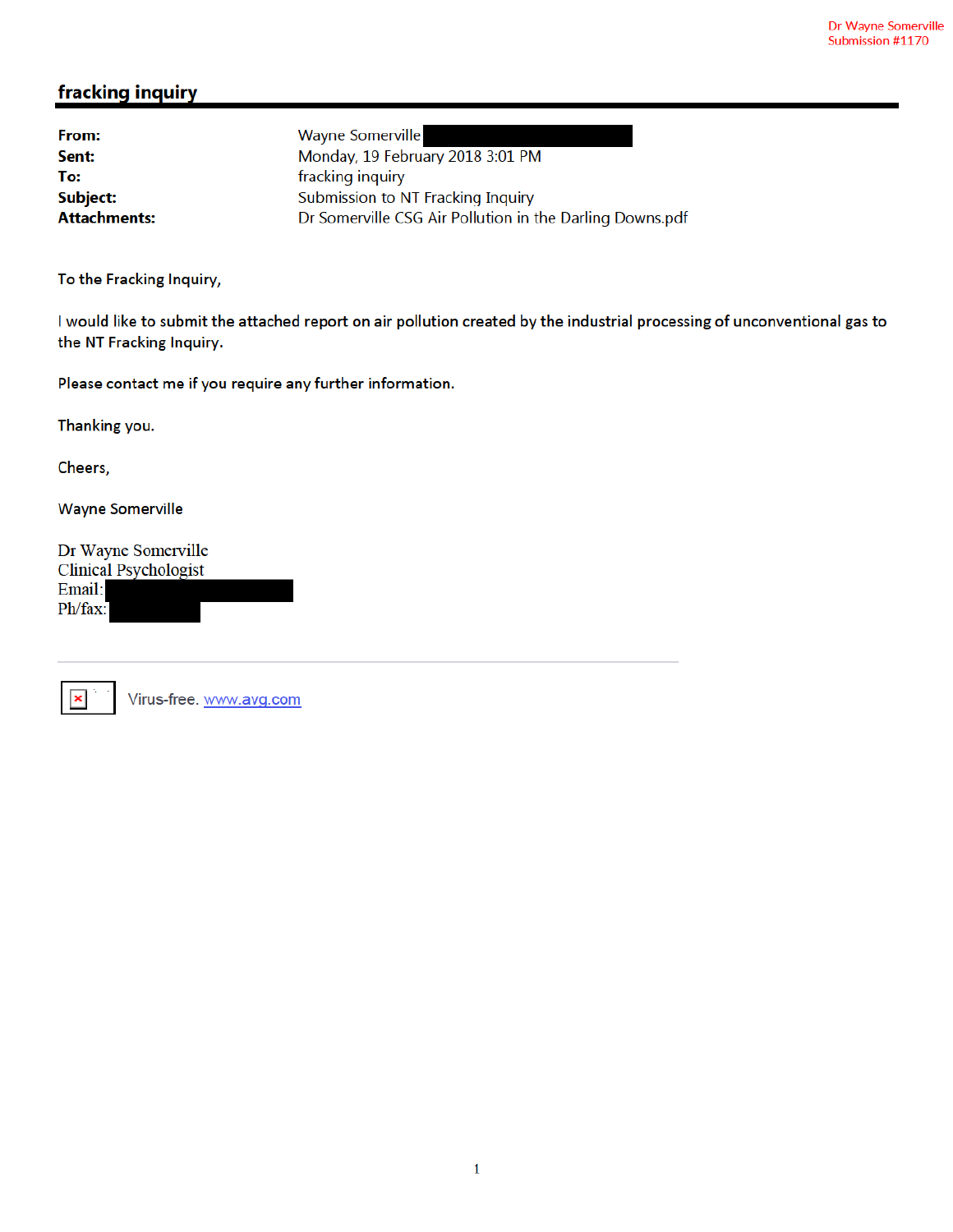# **How Could CSG Air Pollution in the Darling Downs Be an "Acceptable" Risk to Health?**

The Elephant That Can't Get Into the Room



Portion of a Darling Downs Gasfield

This report analyses recently released 2013/14 National Pollutant Inventory (NPI) data for air pollution from CSG processing in the Darling Downs, and discusses implications for community health and government policy

Dr Wayne Somerville B.A.(Hons.), M.Clin.Psych., D.Psy. Clinical Psychologist

For further information, please contact:

Dr Wayne Somerville email :

Copies can be downloaded from the CSG Page at www.creeksbend.com

May 2015

Permission is given for this report to be copied and distributed in an unedited form.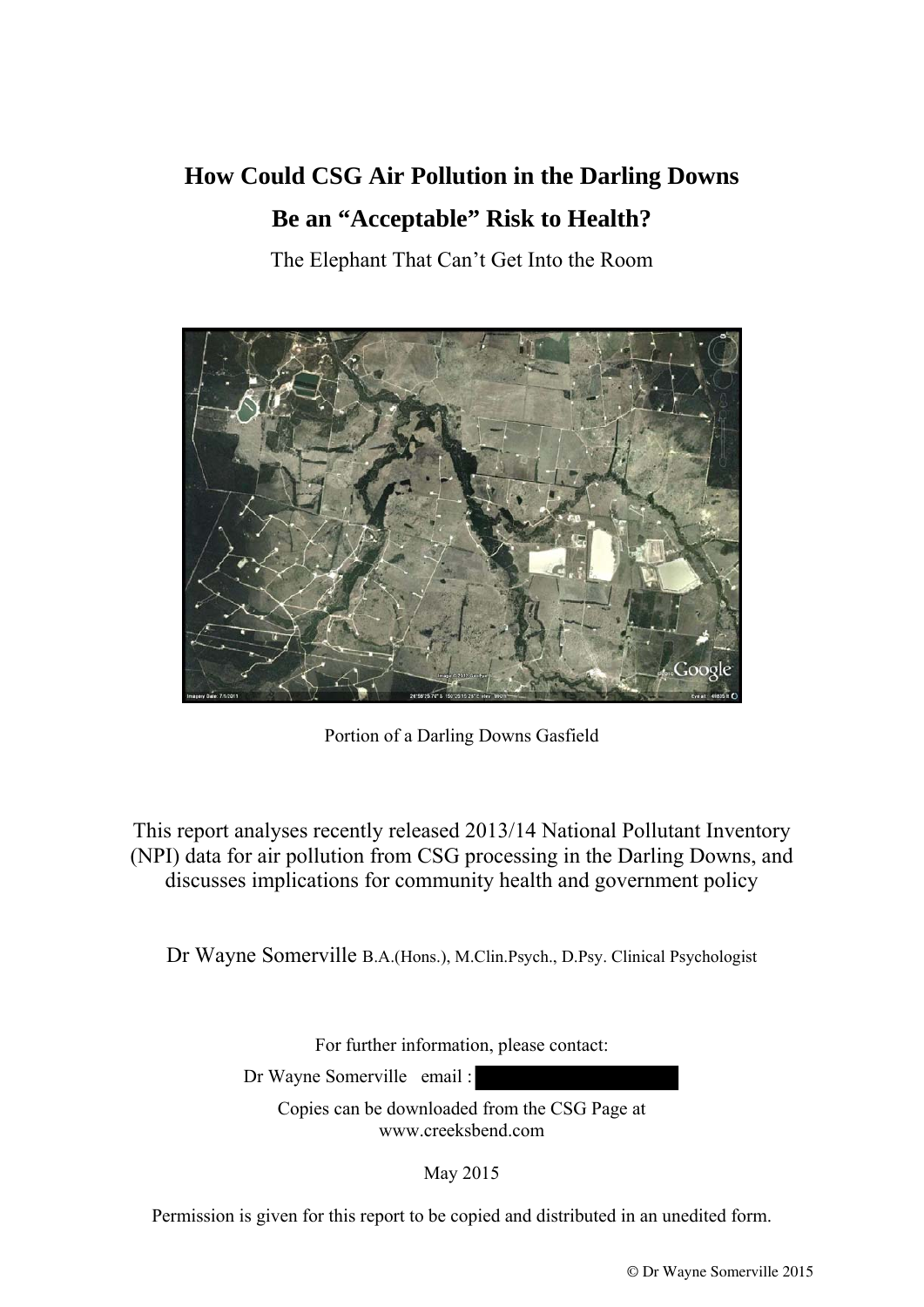| <b>Contents</b>                                                                                                                                                                                                                        | Page                                               |
|----------------------------------------------------------------------------------------------------------------------------------------------------------------------------------------------------------------------------------------|----------------------------------------------------|
| Introduction                                                                                                                                                                                                                           | 3                                                  |
| Gasfield Industrialisation of Queensland's Darling Downs                                                                                                                                                                               | 5                                                  |
| NPI Data for Gas Industry Air Pollution in the Darling Downs<br>Understanding the Scale of CSG Air Pollution in the Darling Downs                                                                                                      | 7<br>9                                             |
| Is CSG Air Pollution in the Darling Downs a Risk to Human Health?                                                                                                                                                                      | 11                                                 |
| Health Impacts of Exposure to Some CSG Pollutants                                                                                                                                                                                      | 11                                                 |
| Volatile organic compounds (VOCs)<br>Benzene, toluene, ethylbenzene, and xylene (BTEX)<br>Acetaldehyde<br>Formaldehyde<br>Carbon monoxide<br>Oxides of Nitrogen<br>Ethylene glycol<br>Sulfur dioxide<br>Particulate Matter             | 11<br>12<br>12<br>12<br>13<br>13<br>13<br>13<br>14 |
| Scientific Methods for Assessing Health Risks                                                                                                                                                                                          | 14                                                 |
| Pre- to post-drilling research – The lamentable lack of baseline data<br>Epidemiological studies<br><b>Health Impact Assessments</b>                                                                                                   | 15<br>15<br>17                                     |
| Can CSG Air Pollution Health Risks be Managed?                                                                                                                                                                                         | 18                                                 |
| Is Dilution the Solution?                                                                                                                                                                                                              | 18                                                 |
| Prof O'Kane's Recommended Risk Management Processes                                                                                                                                                                                    | 20                                                 |
| On the maturity of the CSG industry<br>Professional standards of engineering and quality of workforce<br>Scientific research, monitoring and modelling, a data repository<br>Technological developments<br>Regulations and legislation | 22<br>23<br>23<br>23<br>24                         |
| <b>Concluding Comments</b>                                                                                                                                                                                                             | 24                                                 |
| Appendices A to H                                                                                                                                                                                                                      | $25 - 36$                                          |
| References                                                                                                                                                                                                                             | 37                                                 |
|                                                                                                                                                                                                                                        |                                                    |

# Acknowledgement

I would like to thank my peer reviewers for their invaluable help in producing this report.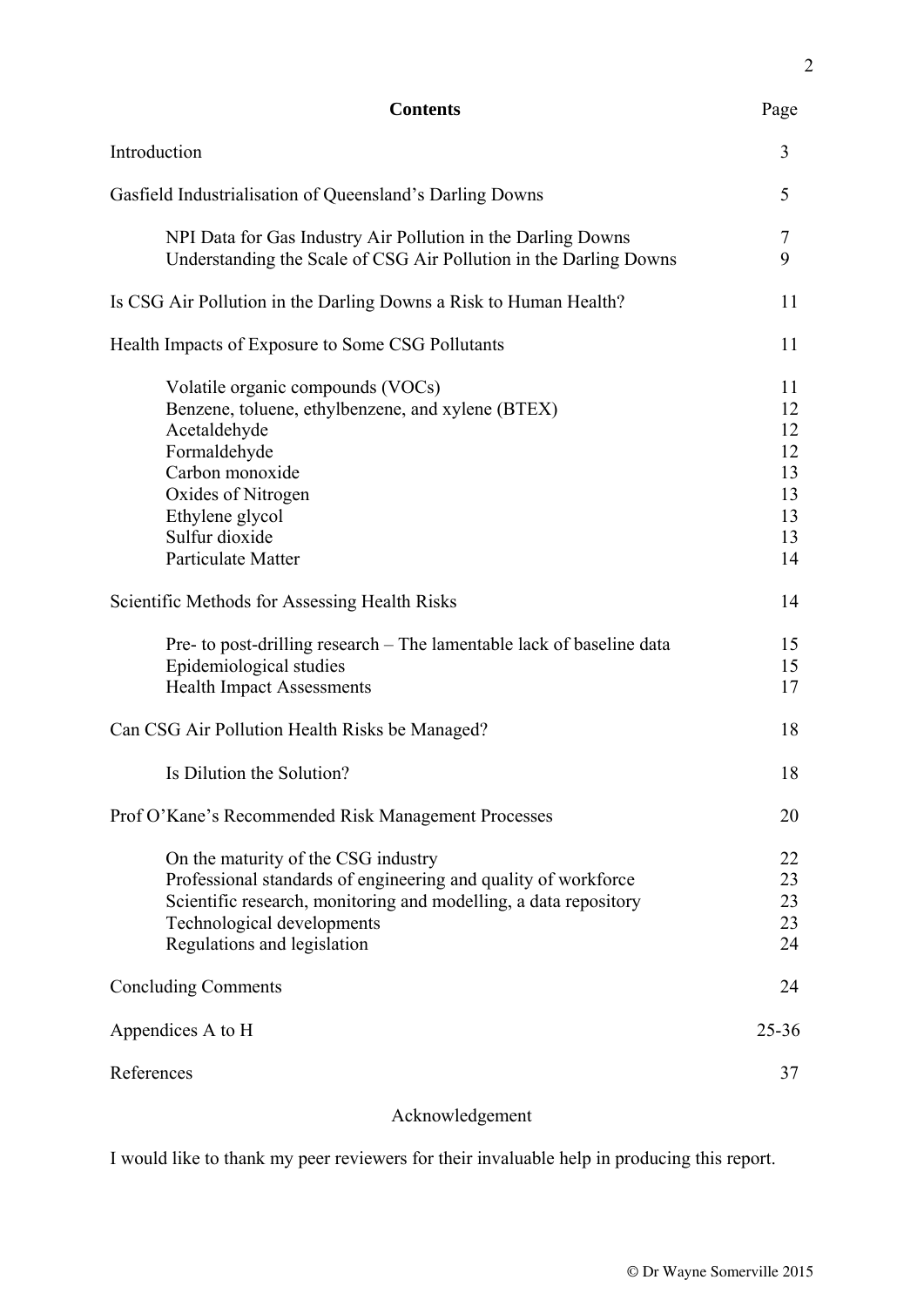How Could CSG Air Pollution in the Darling Downs Be an "Acceptable" Risk to Health? The Elephant That Can't Get Into the Room

"Whether these (identified CSG-related) risks are acceptable or not depends on the level or (sic) risk Government, in consultation with the wider community, deems acceptable" (Prof O'Kane, NSW Chief Scientist and Engineer<sup>1</sup>).

Emeritus Professor Chris Fell described the problem of how to dispose of CSG water treatment concentrates as "the elephant in the room" (Page  $45$ )<sup>2</sup>. It seems that air pollution created by the industrial processing of CSG is the elephant that can't get into the room.

Recently released National Pollutant Inventory (NPI) data<sup>3</sup> for the year 2013-2014 indicate a very significant, rapidly growing, but generally ignored threat to human health from air pollution created by the industrial processing of Coal Seam Gas (CSG) in Queensland's Darling Downs.

Prof O'Kane<sup>4</sup> extols an appropriate risk management attitude in which problems are approached with "eyes wide open, a full appreciation of the risks, complete transparency, rigorous compliance, and a commitment to addressing any problems promptly" (Page iv). But Prof O'Kane does not discuss the significance of air pollution created by CSG processing.

In her Independent Review of CSG Activities in NSW, Prof O'Kane appears to not have satisfied the Term of Reference to "identify and assess any gaps in the identification and management of risk arising from coal seam gas exploration, assessment and production, particularly as they relate to human health, the environment and water catchments"<sup>5</sup>.

Prof O'Kane did not recognise that the substantial quantities of dangerous air pollution created during CSG processing represent a significant risk to health. Prof O'Kane identified CSG-related air pollution as potentially arising from drilling, seam depressurisation, spills and leaks, and incomplete combustion of methane from flaring, and concluded, "Of the risks identified, spills and leaks appear to be the only ones that have occurred to date" (Page 33).<sup>6</sup>

Despite its relevance for assessing CSG health impacts, Prof O'Kane did not reference or use the NPI's industry-provided estimates of yearly air pollution emissions from leaks and storage tanks, particulate matter generated by various sources, vented waste gas, gas dehydration and processing, and fuel combustion.

It seems possible that Prof O'Kane not considering the health impacts of CSG-related air pollution was a consequence of the exclusion policy in Section 1.2.2 of her report<sup>7</sup> which states that "risks common to other industrial activity, such as other natural gas and mining industries" were "considered beyond the scope in this report".

Prof O'Kane's decision to not consider NPI air pollution data has profound implications for the NSW Government's "Gas Plan", which is based on the recommendations from her report $\delta$ , and consequently impacts on the assessment and management of CSG-related risks to human health.

Effective policy is impossible when regulators are not even aware of a well documented threat to community health because the scientific report they rely on makes no mention of the problem.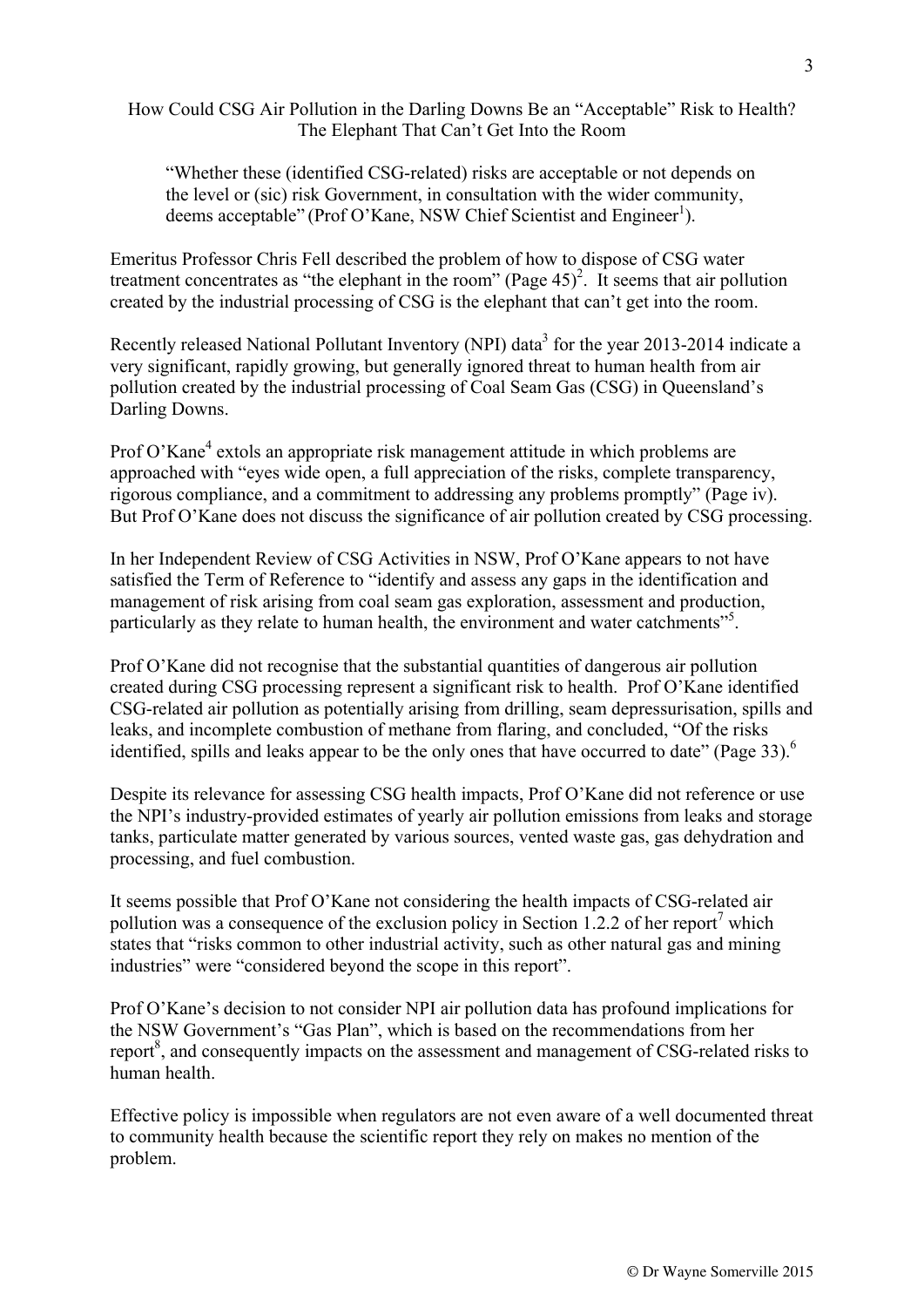This report concludes that 2013-2014 NPI data<sup>9</sup> for air emissions from CSG processing in the Darling Downs should not be ignored as a risk to health. CSG air pollution deserves serious consideration.

In the Darling Downs, known for its rich agricultural industries, 5.5% of Queensland's population, living in the same river catchment system, are being exposed to unknown, variable doses of a complex mix of newly introduced dangerous pollutants.

NPI data reveals rapidly increasing emissions of dangerous CSG related air pollutants in the Darling Downs. For example, in the year 2013-14, (see Table 2 in Appendix B) about 1,383 tonnes of Volatile Organic Compounds (VOCs), 13 tonnes of Acetaldehyde, 2.2 tonnes of BTEX, 241 tonnes of Formaldehyde, 8,788 tonnes of Carbon Monoxide, 12,189 tonnes of Oxides of Nitrogen, and 2,325 tonnes of particulates were emitted in the air above the Darling Downs, where the gas industry is set to expand a number of times over.

During 2013/14, on an average day, 3.79 tonnes of VOCs, more than 57.4 tonnes of Carbon Monoxide and Oxides of Nitrogen, and more than 6.37 tonnes of particulates were released into Darling Downs air.

Can science tell us if the CSG air pollution in the Darling Downs is an "acceptable" risk to health?

The negligent failure of industry and government to obtain baseline health measurements in the Darling Downs, and elsewhere, has denied the Australian people the opportunity to compare health statistics obtained prior to, and after, the establishment of CSG gas fields. But the lack of baseline data also makes it impossible to prove that the gas industry is safe.

It is arguable that Prof O'Kane's grounds for dismissing US epidemiological research as irrelevant to the Australian experience are not valid, and we know from the NPI data the type and quantities of dangerous air pollutants being released during the production of CSG in Australia.

Health Impact Assessments are computer-based, "screening" exercises that rely on a set of dubious assumptions and do not obtain data from the real world.

Could the environmental mechanisms and technical methods recommended by Prof O'Kane manage the health risks from CSG air pollution in the Darling Downs?

"Dilution is the solution" assumes that dangerous air pollutants are diffused in the atmosphere to harmless concentrations. As Prof O'Kane explained, the scientific study of the dilution of pollutants in the atmosphere is complex and should be performed before the granting of licences. This science does not exist, and it is unlikely that government and industry will put it in place anytime soon.

Prof O'Kane suggested that health risks could be managed by "the maturity of the industry", and improvements in professional standards, scientific research, technological development, and regulation. It is not apparent how these processes could result in a significant mitigation of the dangerous air pollution that is a necessary feature of this industry.

Effective policy is unlikely with policymakers blind to the air pollution health threat because the scientific report on which they rely does not recognise the problem.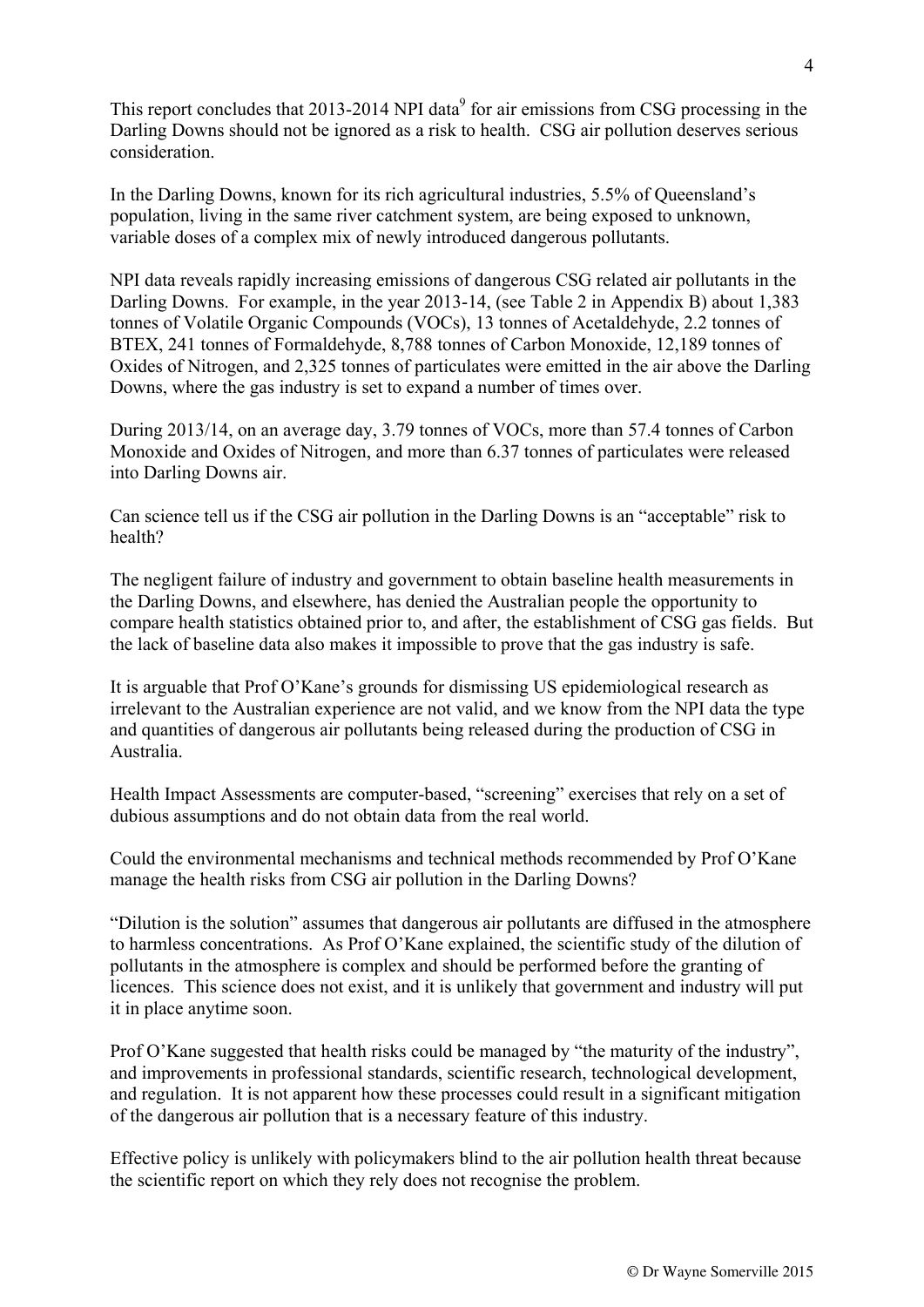What are the implications if governments and communities deem that health impacts resulting from CSG air-pollution are acceptable or unacceptable?



#### **Gasfield Industrialisation of Queensland's Darling Downs**

*Figure 1*. Regions of Queensland<sup>10</sup>

The Darling Downs is situated in the drainage basins of the Condamine and Maranoa Rivers, and is generally taken to be between 130-250 km west of Brisbane; bounded in the north by the Bunya Mountains, in the east by the Great Dividing Range, in the south by the Granite Belt and Herries Range, and on the west by the Condamine River.<sup>11,12</sup>



*Figure 2*. Towns of the Darling Downs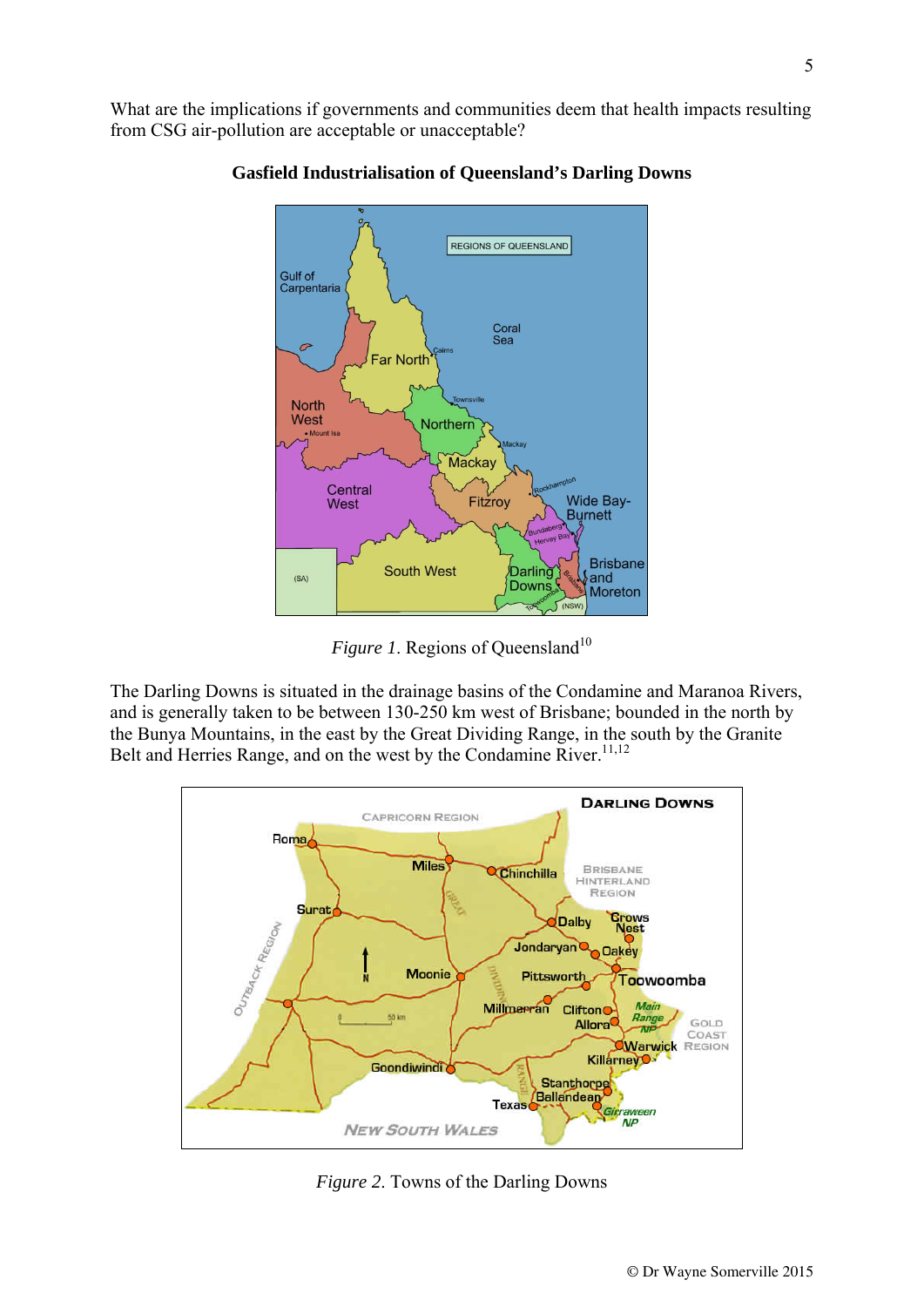

*Figure 2.* Royal Geographic Society Maps – "Condamine"<sup>13</sup> and "Western Downs"<sup>14</sup>

In June 2012, the Darling Downs population was 251,893 people, or 5.5 per cent of Queensland's total population, of which about 20 percent are children 14 years or younger.<sup>15</sup>

The rapid development of the unconventional gas industry across the Queensland's Darling Downs is an experiment in social and environmental engineering of unprecedented scale and potential risk to an Australian community's health.



*Figure 3.* CSG Wells in the Darling Downs<sup>16</sup>

Australians have never before had to live and raise children amidst industrialised gas fields in landscapes dominated by gas wells, roads, pipes, flares, wastewater ponds, and pumping and compression stations.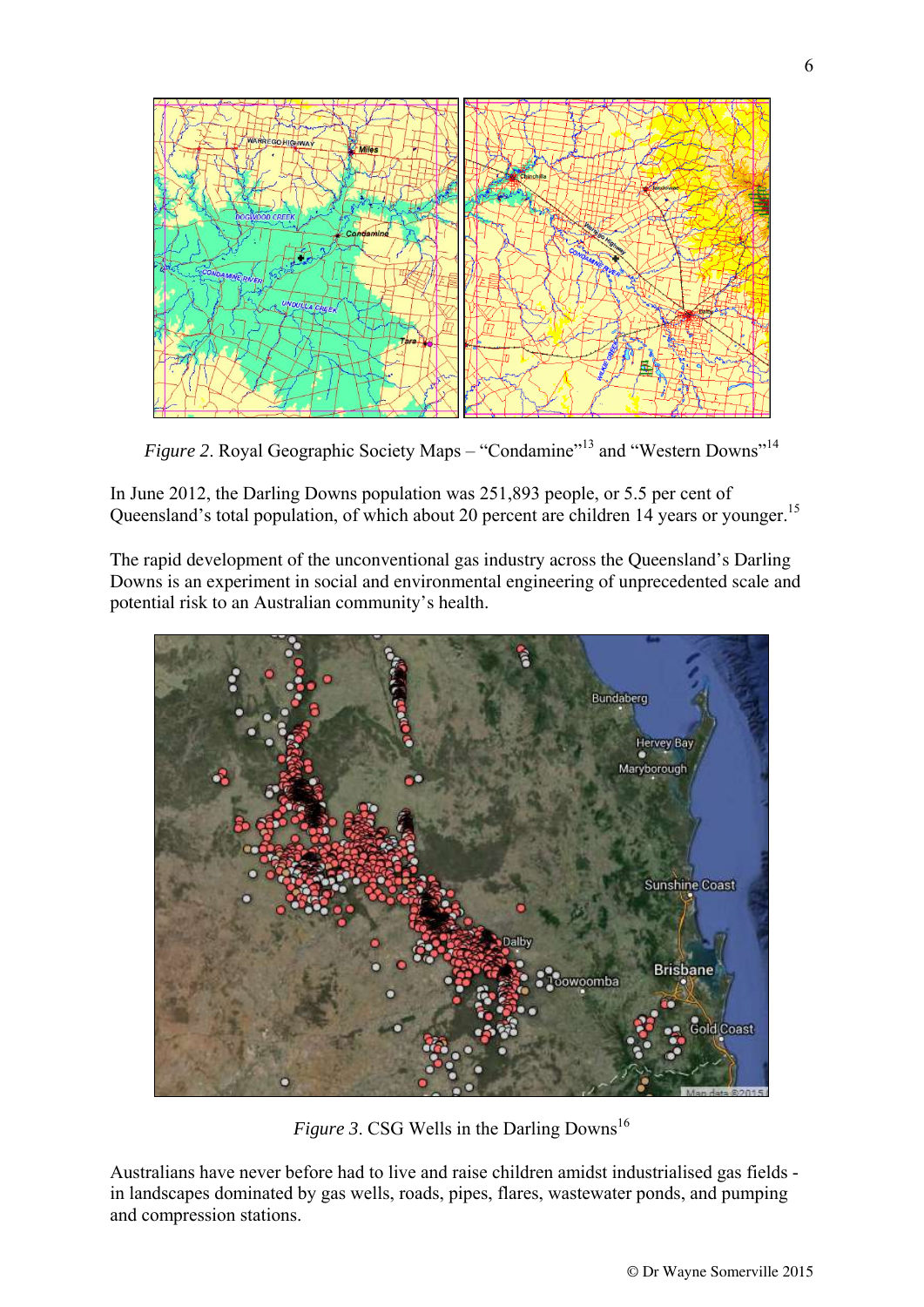

*Figure 4*. A Darling Downs Gasfield

## **NPI Data for Gas Industry Air Pollution in the Darling Downs**

NPI data is available for many industries and facilities across Australia.

This report is concerned exclusively with NPI reported air emissions from the following twenty gas industry operations (ANZSIC Gas and Oil Extraction, Code 070) identified as being in the Darling Downs: Silver Springs Gasfield (Surat), Daandine Operations (Via Dalby), Tipton Operations (Via Dalby), Kogan Gas Field (Via Dalby), Combabula and Reedy Creek (Yuleba North), Condabri (Miles), Peat (Southshire), South Denison (Westgrove), Spring Gully (Durham Downs), Talinga (Condamine South), ATP676 (Via Miles), ATP852 (Via Wandoan), Kenya Processing Plant (ATP620) and Compressor Stations (Via Tara), Ruby Jo/Jordan (Via Tara), Windibri Processing Plant (PL201) and Compressor Stations (Condamine), Woleebee Creek (Via Tara), "Fairview Coal Seam Methane Field" (Injune), "Moonie" (Moonie), "Roma" (Roma), and "Scotia" (Wandoan).

This report does not consider NPI documented air-pollution in the Darling Downs created by coal and gas fired power plants, coal mines, CSG water treatment plants, or other gas and oil industry associated facilities.

Substances reported in NPI data "are those that, when emitted at certain levels, have the potential to be harmful to human health or the environment. Australian state and territory governments have legislated that industry will report these emissions on an annual basis. Reportable NPI substances are listed in the NPI Guide…..".17

Dangerous substances used or liberated by unconventional gas mining can escape into air, soil, and water systems during most stages of the gas production process - from exploration drilling, production testing, well completion, processing, venting, flaring, and waste water storage, through to transportation and supply of the processed gas.

NPI data provides a partial accounting that tends to underestimate the total air pollution created by the unconventional gas industry. Industry reporting is limited to pollutants emitted during field development and normal operation activities, including the industrial processing of CSG. Emissions associated with gas exploration are not reportable under the NPI.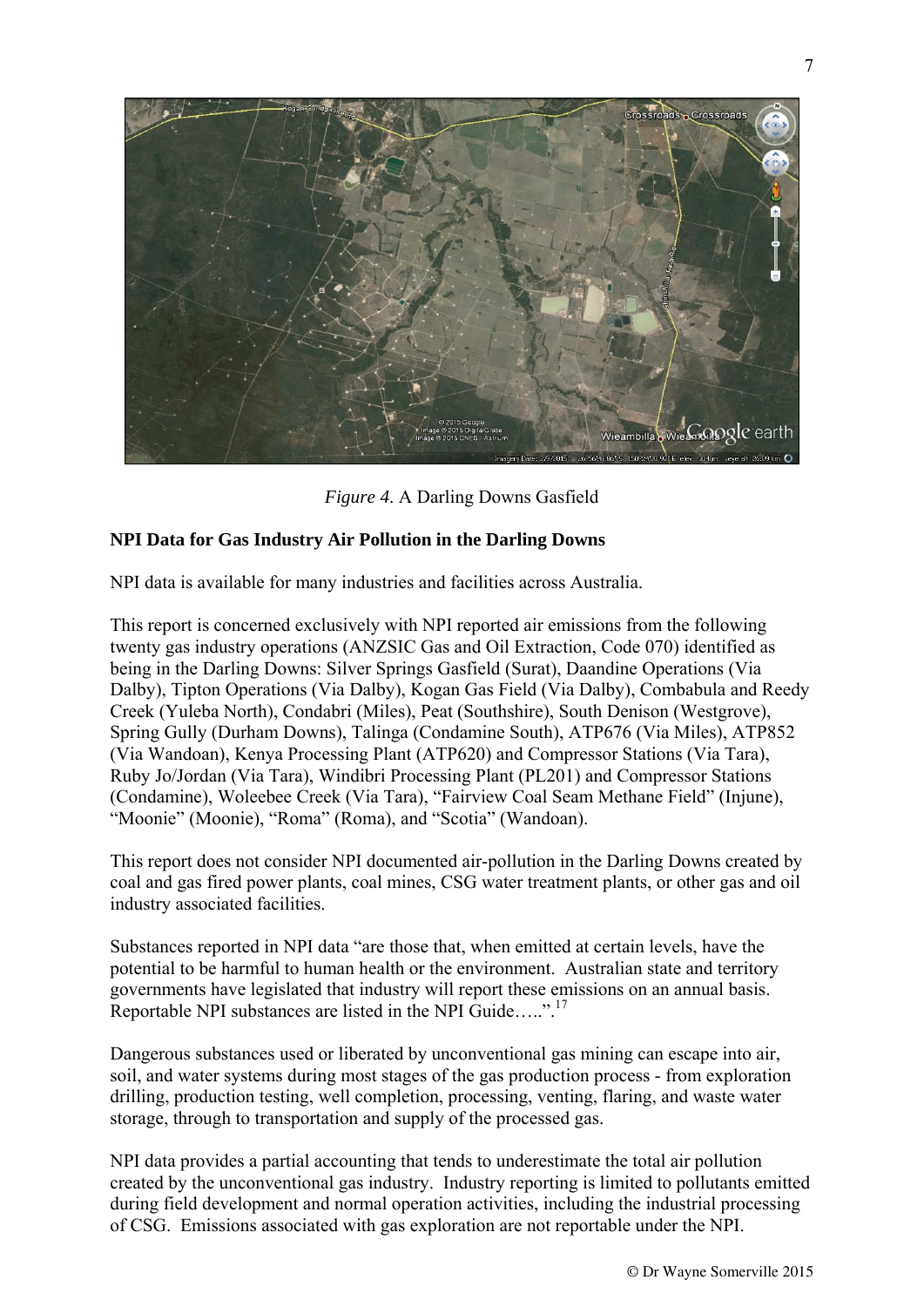NPI data includes CSG-related air pollution from:

- fugitive emissions from general leaks:
- fugitive emissions from storage tanks, including evaporative losses from filling and transfer operations as well as standing losses;
- particulate matter generated by a number of sources including the movement of vehicles, drilling, and wind erosion of exposed areas;
- vented waste gas;
- gas dehydration; and
- fuel combustion including flaring, on-site power generation and on-site vehicles.

NPI data does NOT include CSG-related air pollution from:

- emissions from a facility of a substance at less than reportable thresholds;
- emissions associated with gas exploration;
- the release of greenhouse gases, such as carbon dioxide and methane;
- the "enhanced diffusion of gas from soils" due to changes in subsurface strata caused by horizontal drilling, hydraulic fracturing, and groundwater extraction.<sup>20</sup>

Further, NPI data does NOT include CSG-related soil and water pollution due to:

- the disposal of drilling muds;
- the mixing of subterranean water from different geologic strata due to coal seam depressurisation and fracturing of rock layers; or
- the contamination of aquifers by substances used in or liberated by gas mining.

A comparison of NPI data for the reporting years 2011/12 and 2013/14 indicated marked increases in quantities of air pollutants emitted by particular CSG processing facilities in the Darling Downs.<sup>21</sup> According to Dr Mariann Lloyd-Smith:

"Particulate matter (PM) for the QGC's Kenya Processing Plant (ATP620) and Compressor Stations near Tara, rose from 5,400 kg of PM10 and PM2.5 in 2011/12 to 342,000 kg in 2013-2014 (63 times greater than 2011/12)…In 2013-14, QGC's other Windibri Processing Plant (PL201) and Compressor Stations reported the extraordinary figure of 1,316,000 kg for their total particulate matter emissions. QGC's report for their Ruby Jo Tara field for 2013-14, showed their emissions for the poisonous carbon monoxide had doubled to 1,600,000 kg while nitrous oxides were reported at 810,000 kg, well up from the previous reporting year's  $230,000$  kg<sup>". 22</sup>

Table 1 (attached as Appendix A) presents NPI data for reportable emissions for the year 2013/14 for the 20 Darling Downs gas industry facilities identified in this report.

Table 2 (attached as Appendix B) presents the total amounts, in kilograms, of reported emissions of NPI substances by gas industry facilities in the Darling Downs for 2013/14.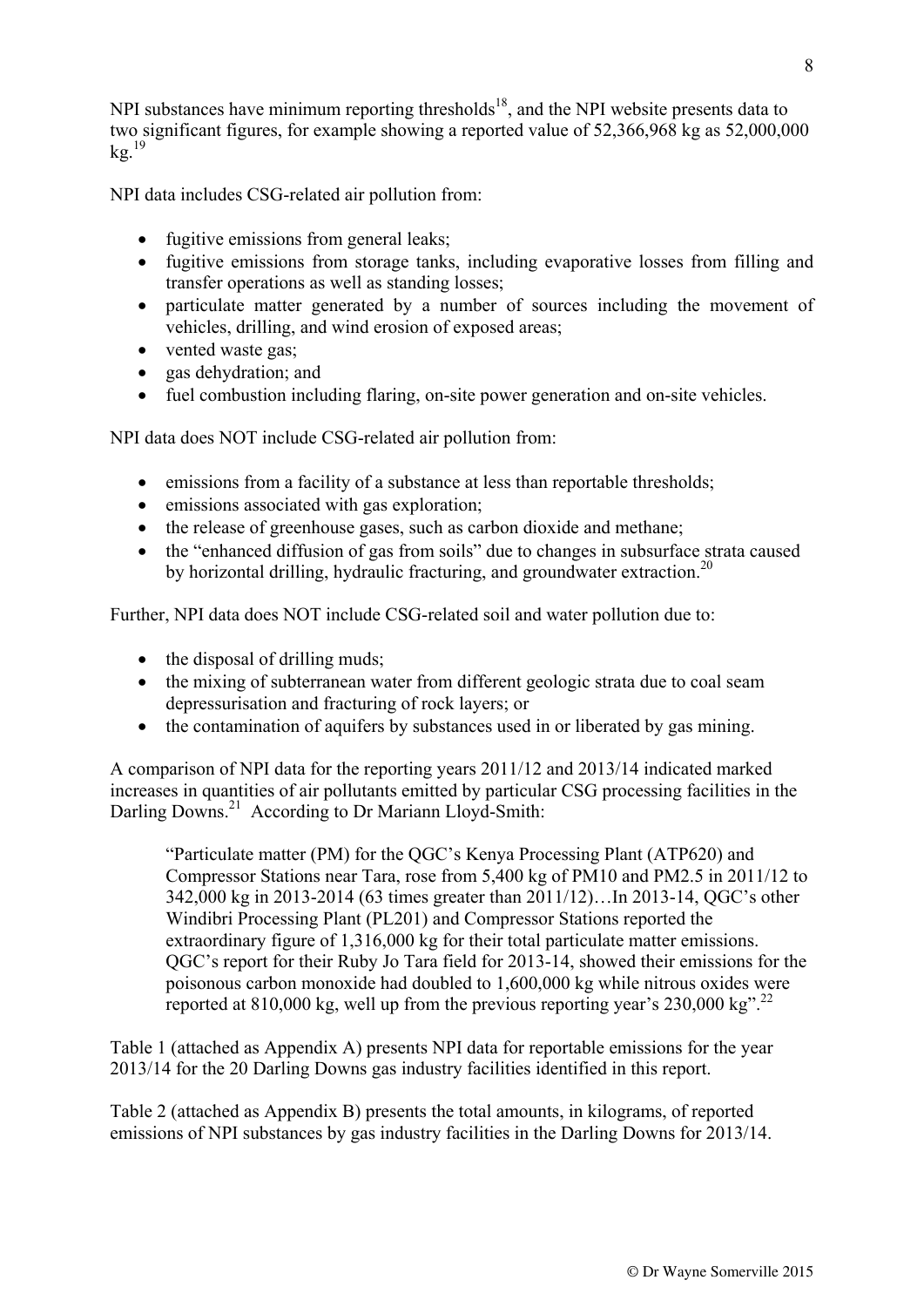## **Understanding the Scale of CSG Air Pollution in the Darling Downs**

An appreciation of the quantity of pollutants released into the atmosphere by CSG processing is essential for any assessment of health risks, but statistics involving millions of kilograms of gases, liquids, and solids are difficult to comprehend or imagine. To aid understanding of the scale of pollution documented by the NPI, the data in Table 2 was analysed in various ways.

For liquid pollutants, the standard 20 litre plastic drum (Height 39 cm, Width 28 cm, Depth 21 cm), familiar to most country and many city people, was used to represent data in a more imaginable form.

Appendix C presents the rationale and formula used to convert kilograms of pollutants to volumes in litres, and Table 3 lists the specific gravities listed by the NPI for the 41 specified VOC substances.

Table 4 (attached as Appendix D) presents the total kilograms of liquid VOCs emitted by gas industry operations in the Darling Downs in 2013/14, volume in litres, the number of standard 20 litre drums needed to contain the volume, and the stacked height of those drums in metres.

From Table 4 it can be seen that the stacked height of 20 litre drums required to store the total amount of VOCs emitted into the air by CSG production in the Darling Downs in 2013/14 would be somewhere between the minimum to maximum possible heights of 12.42 to 43.47 kilometres (or 1.4 times to 4.9 times the height of Mt Everest).



*Figure 5.* Height of Mt Everest

Table 5 (see Appendix E) presents the 2013/14 NPI data for the quantity of some air pollutants produced during CSG processing in the Darling Downs as total kilograms, kilograms per head of population (Darling Downs population = 251,893), and kilograms per day ( $n = 365$ ).

From Table 5 it can be seen that in 2013/14 for each man, woman and child in the Darling Downs, CSG processing emitted about 5.5 kg of VOCs, over 83 kg of carbon monoxide and oxides of nitrogen, and more than 9.2 kg of particulates.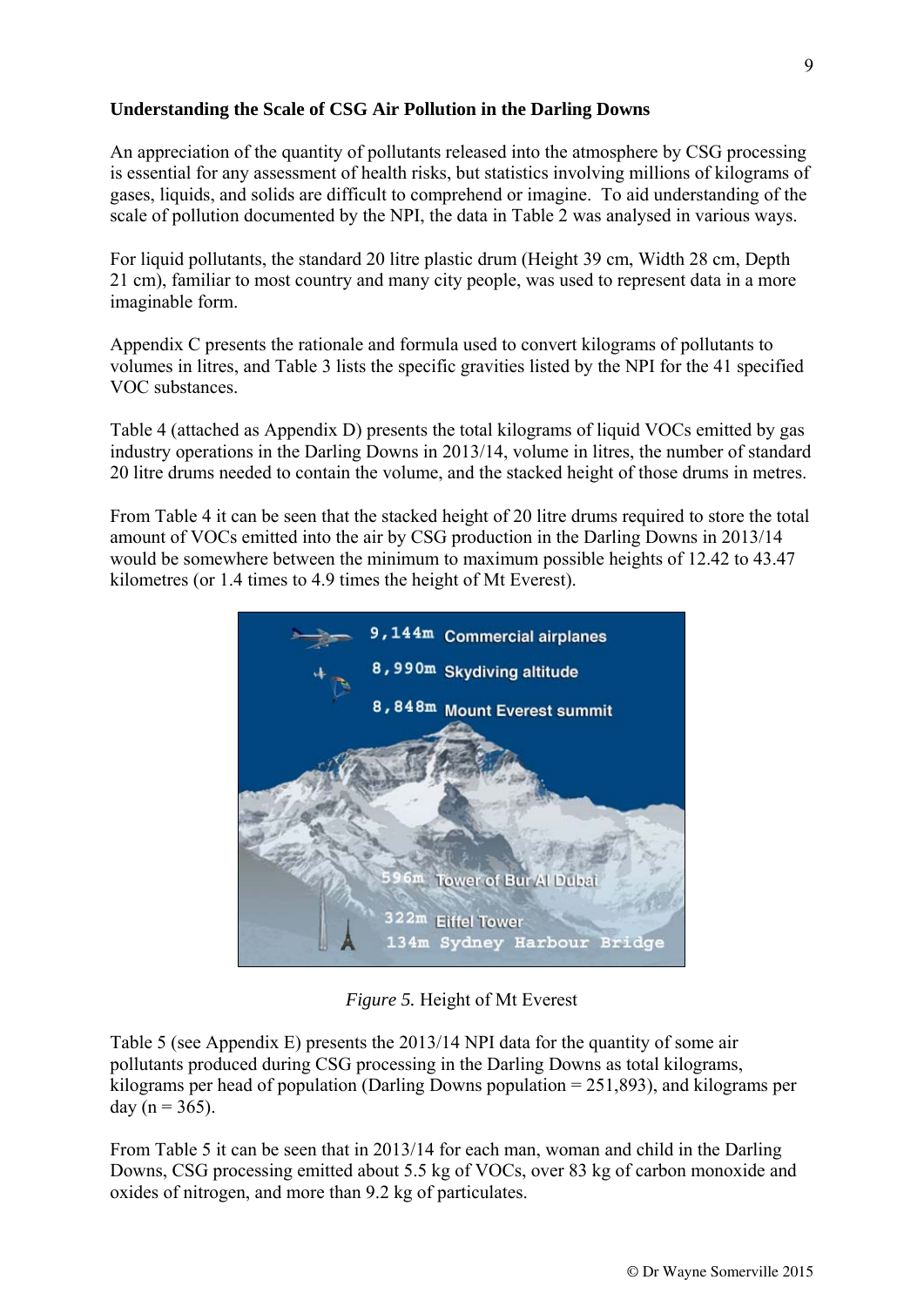From Table 5 it can also be seen that, on average, each day during 2013/14, 3.79 tonnes of VOCs, 57.5 tonnes of carbon monoxide and oxides of nitrogen, and more than 6.37 tonnes of particulates were released into the Darling Downs atmosphere.

The Darling Downs includes many populous non-mining areas, such as Toowoomba, Warwick and Goondiwindi, and CSG facilities are concentrated in a portion of the area. NPI data were analysed for the smaller, more CSG concentrated area shown in Figure 6.



*Figure 6.* Darling Downs area with more concentrated CSG activity

Table 6 (see Appendix F) presents the 2013/14 NPI data for the 9 CSG facilities that lie within the area indicated in Figure 6.

Table 7 (see Appendix G) presents the 2013/14 NPI data for pollutants emitted by the nine CSG facilities that lie within the area indicated in Figure 6, as total tonnes, kilograms per head of population (sub area population = 18,358) and kilograms per day ( $n = 365$ ).

From Table 7 it can be seen that in the year 2013/14, for the indicated sub area of the Darling Downs where the nine CSG facilities operated, 5,790 tonnes of Carbon Monoxide, 6,767 tonnes of Oxides of Nitrogen, 2,018 tonnes of particulates, 563 tonnes of VOCs, and 157 tonnes of Formaldehyde were emitted into the atmosphere.

This annual pollution was equivalent to average per day air emissions of 15.86 tonnes of Carbon Monoxide, 18.5 tonnes of Oxides of Nitrogen, 5.5 tonnes of particulates, 1.54 tonnes of VOCs, and 0.425 tonnes of Formaldehyde.

For the 18,358 people who live in the indicated sub-area of the Darling Downs, in the year 2013/14, their per person "share" of CSG air pollution was 315.4 kilograms of Carbon Monoxide, 368.6 kilograms of Oxides of Nitrogen, 110 kilograms of particulates, 30.7 kilograms of VOCs, and 8.6 kilograms of Formaldehyde.

The CSG industry in the Darling Downs is a "work in progress", with plans to expand the number of wells and processing capacity a number of times over in coming years.<sup>23</sup>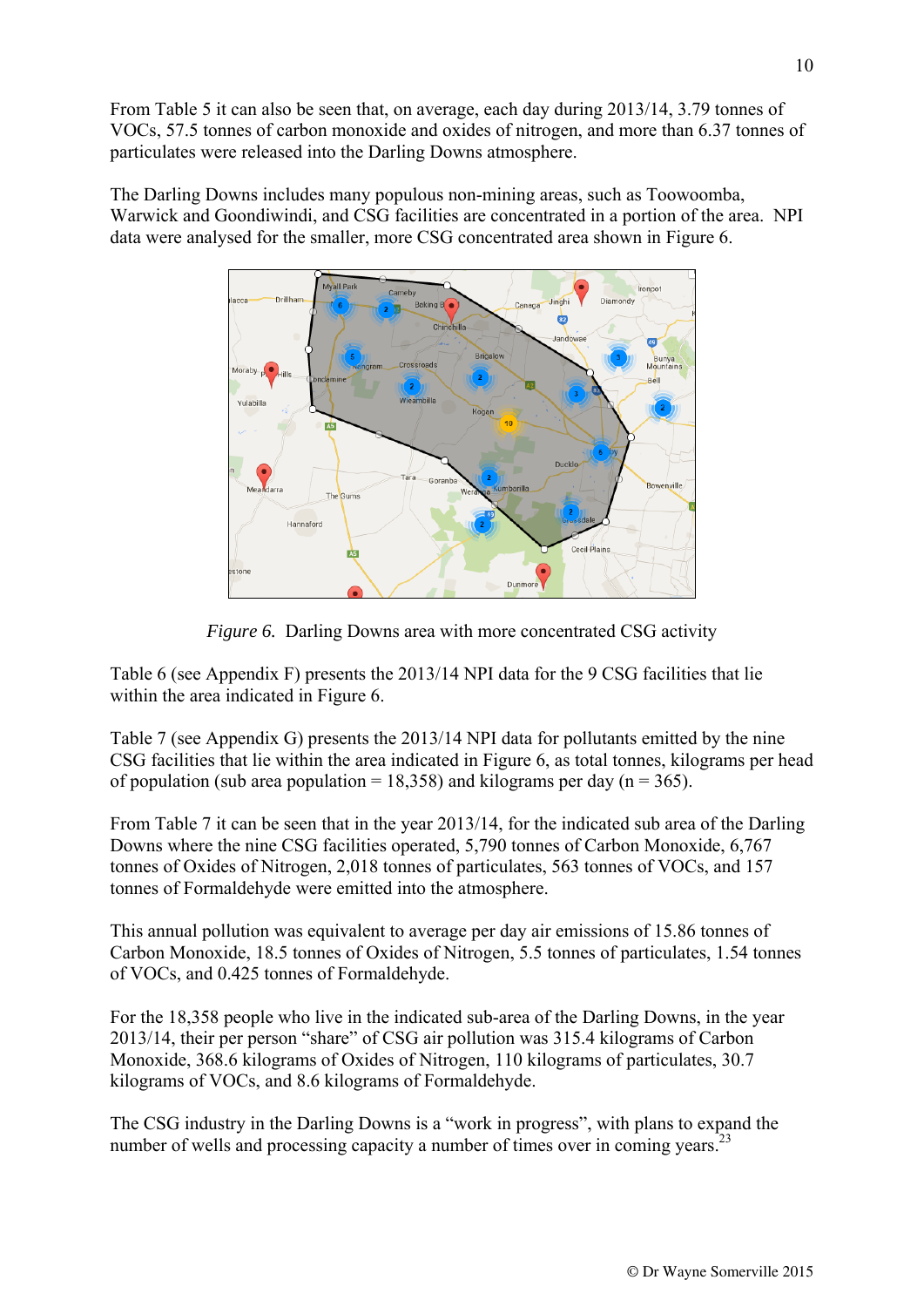To give an idea of potential future levels of air pollution from CSG processing in the Darling Downs, Table 8 (see Appendix H) presents figures for a hypothetical fourfold increase of the 2013/14 NPI data for kilograms of pollutant per head of population and per day (from Table 5) and for height of storage drums (from Table 4).

From Table 8 it can be seen that a hypothetical four-fold increase of the 2013/14 NPI data would result in yearly emissions into Darling Downs air of 5,535.54 tonnes of VOCs, 52 tonnes of Acetaldehyde, 4.3 tonnes of Cyclohexane, 1.3 tonnes of Toluene, 27 tonnes of Hexane, 6.9 tonnes of Xylene, 83,910 tonnes of Carbon monoxide and Oxides of nitrogen, 967 tonnes of Formaldehyde, and 9, 300 tonnes of particulates.

With a hypothetical fourfold increase in CSG air pollution, on average, each day, more than 15 tonnes of VOCs, 2.65 tonnes of formaldehyde, 229.9 tonnes of carbon monoxide and oxides of nitrogen, and 25.48 tonnes of particulates would be released into Darling Downs air.

From Table 8 it can be seen that a hypothetical fourfold increase in CSG air pollution in the Darling Downs would result in an average annual per person "share" of nearly 22 kg of VOCs, about 333 kg of carbon monoxide and oxides of nitrogen, and about 37 kg of particulates.

Storing a hypothetical fourfold increase in Total VOC annual emissions would require a stack of 20 litre drums that stood somewhere between a minimum possible height of over 49.7 kilometres (5.6 times the height of Mt Everest) and a maximum possible height of more than 173.8 kilometres (19.6 times the height of Mt Everest).

It is clear that significant and increasing amounts of pollutants are being discharged into Darling Downs air from the processing of CSG.

To address the question of whether this pollution represents a significant threat to human health, a brief review of the health effects of some pollutants assessed by the NPI will be followed by a discussion of methods for assessing and potentially managing health risks.

### **Is CSG Air Pollution in the Darling Downs a Risk to Human Health?**

In her final report on CSG health impacts<sup>24</sup>, Prof O'Kane noted that:

"All industrial activities will impact the environment. The crucial question then becomes: what is the likelihood and consequence of different events occurring, i.e. what are the risks of CSG activities?" (Page 5).

The following section briefly reviews the health effects of exposure to some of the NPI identified air pollutants being released by CSG processing in the Darling Downs.

#### **Health Impacts of Exposure to Some CSG Pollutants**

**Volatile organic compounds (VOCs).** During the 2013/14 reporting year, 1,383 tonnes of VOCs were emitted into air above the Darling Downs, at an average daily rate of 3.79 tonnes. This represented a yearly "share" of about 5.5 kilograms of VOCs for every person in the Darling Downs.

In the area where CSG activity is concentrated (see Table 7), 5.63 tonnes of VOCs were emitted in the 2013/14 reporting year, at a daily average of 1.54 tonnes. Each person's yearly "share" of VOCs was 30.7 kilograms.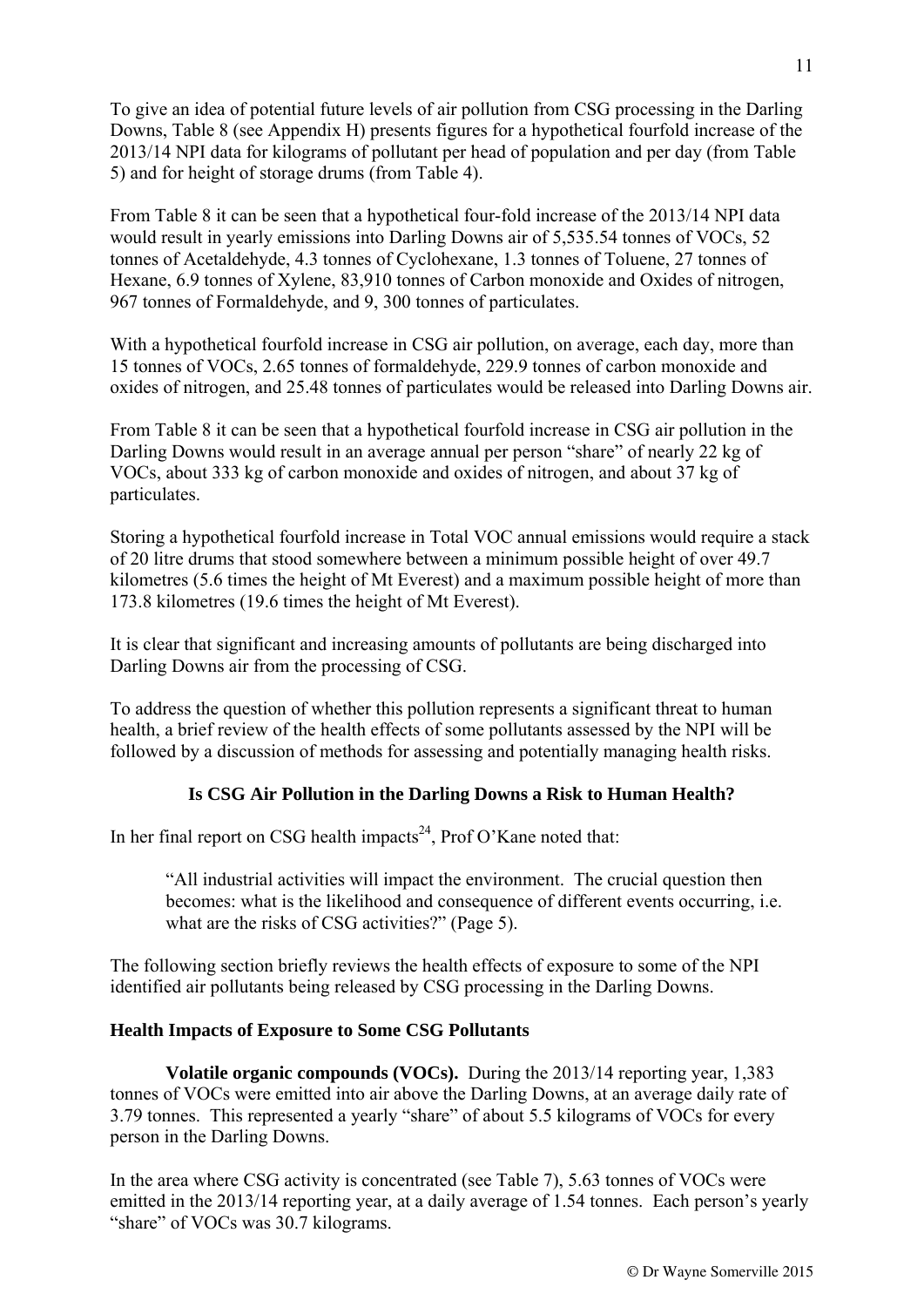Some VOCs are very toxic and bioactive, and exposure can cause eye, nose, and throat irritation, headaches, visual disorders, memory impairment, loss of coordination, nausea, and damage to liver, kidneys, and the central nervous system.<sup>25</sup> The US EPA noted that some VOCs can cause cancer and other serious, irreversible health effects, including neurological problems and birth defects.<sup>26</sup>

Some VOCs are known to cause cancer in animals, or in humans (e.g., formaldehyde), or are suspected human carcinogens (e.g., chloroform). VOCs are ingredients in ozone, smog, and fine particle pollution. $27$ 

**Benzene, toluene, ethylbenzene, and xylene (BTEX).** During the 2013/14 reporting year, over 2.2 tonnes of BTEX chemicals were emitted into Darling Downs air, at an average daily rate of 6.02 kilograms. This represents a yearly "share" of about 8.7 grams for every person in the area. 127.5 twenty litre drums, a stack about 49.7 metres high, would be needed to contain one year of BTEX emissions into the Darling Downs' air.

Benzene and toluene are particularly problematic VOCs because they tend to be activated into other substances and impact on certain tissues in unique ways.<sup>28</sup> Short-term health effects of exposure include dizziness, headache, loss of coordination, respiratory distress, and skin, eye, and nose and throat irritation. Long-term health effects of exposure to BTEX chemicals include kidney, liver, and blood system damage.

**Acetaldehyde.** During the 2013/14 reporting year, 13 tonnes of acetaldehyde were emitted into air above the Darling Downs, at an average daily rate of over 35.5 kilograms. This represents a yearly "share" of about 52 grams for every person in the area. About 825 twenty litre drums, a stack about 322 metres high, would be needed to contain one year of acetaldehyde emissions.

The primary acute effect of acetaldehyde exposure is irritation of the eyes, skin, and respiratory tract. At higher exposure levels, erythema, coughing, pulmonary edema, and necrosis may also occur. Acetaldehyde is considered a probable human carcinogen. No information is available on the reproductive or developmental effects of acetaldehyde in humans, but animal studies suggest that acetaldehyde may be a potential developmental toxin.29 Acetaldehyde exposure may also cause: slowed mental response and dizziness; damage to the mouth, throat and stomach; accumulation of fluid in the lungs and chronic respiratory disease; kidney and liver damage; and skin reddening, swelling, and sensitisation.

**Formaldehyde.** During the 2013/14 reporting year, over 241.8 tonnes of formaldehyde were emitted into air above the Darling Downs, at an average daily rate of over 662 kilograms. This represents a yearly "share" of 960 grams for every person in the area.

In the area where CSG activity is concentrated (see Table 7), 157.7 tonnes of formaldehyde were emitted in the 2013/14 reporting year, at a daily average of 432 kilograms. Each person's yearly "share" of formaldehyde was 8.6 kilograms.

Exposure to low levels of formaldehyde irritates the eyes, nose and throat, and can cause allergies affecting skin and lungs. Higher exposure levels can cause throat spasms and a build up of fluid in the lungs, leading to death. Contact can burn eyes and skin, leading to permanent damage. Formaldehyde is classified as a known human carcinogen by the International Agency for Research on Cancer (IARC) and as a probable human carcinogen by the US EPA $^{30}$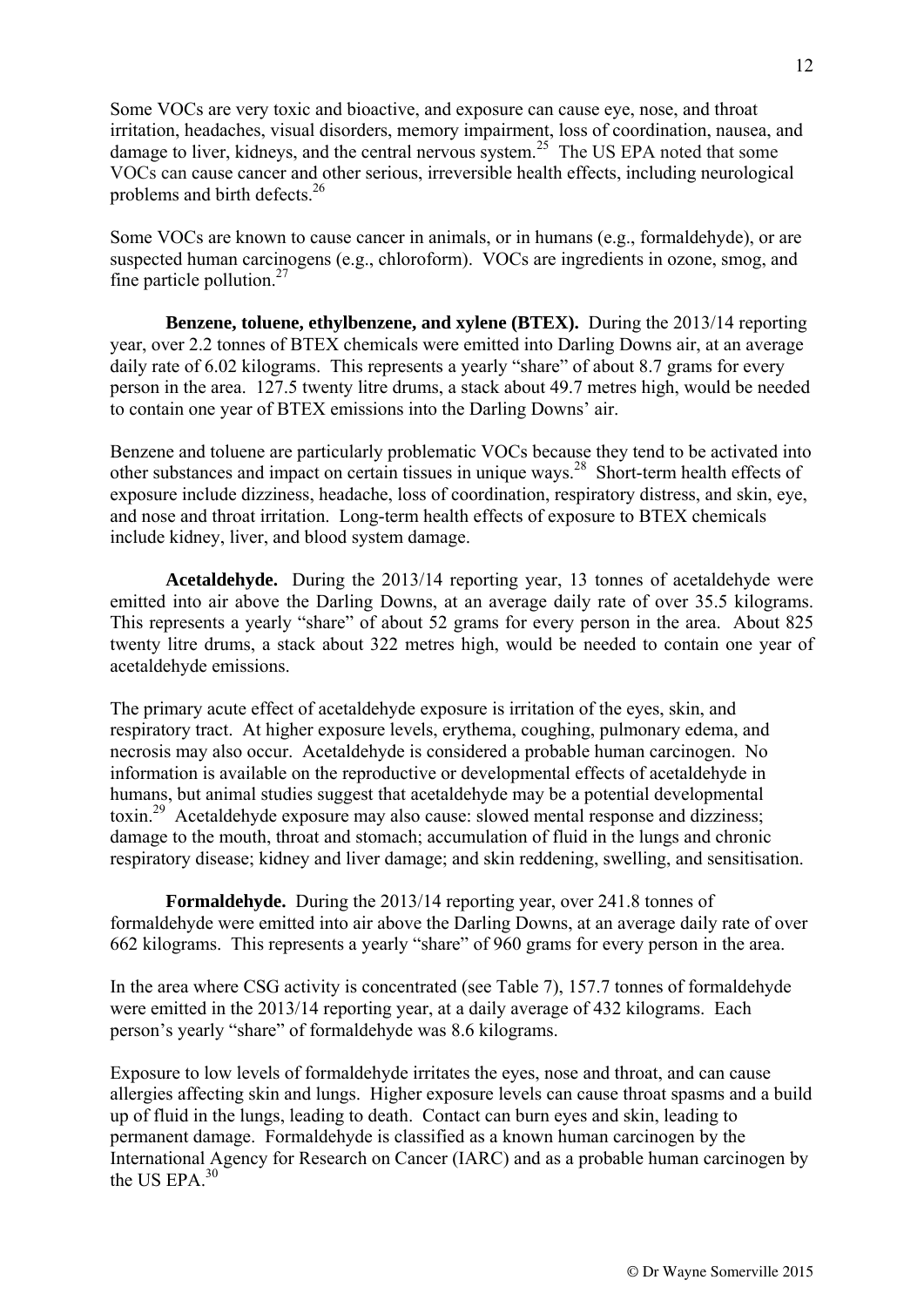**Carbon monoxide.** During the 2013/14 reporting year, over 8,788 tonnes of carbon monoxide were emitted into air above the Darling Downs, at an average daily rate of 24 tonnes. This represents a yearly "share" of about 34.9 kilograms for every person in the Darling Downs.

In the area where CSG activity is concentrated (see Table 7), 5,790 tonnes of carbon monoxide were emitted in the 2013/14 reporting year, at a daily average of 15.9 tonnes. Each person's yearly "share" of carbon monoxide was 315.4 kilograms.

Carbon monoxide is rapidly absorbed into the bloodstream from the lungs, and cleared from the body slowly. Inhalation of low levels of carbon monoxide (200 parts per million for 2-3 hours) can cause headache, dizziness, light-headedness and fatigue. Exposure to higher concentrations (400 ppm) can cause sleepiness, hallucinations, convulsions, collapse, loss of consciousness, and death. Exposure can also cause personality and memory changes, mental confusion and loss of vision. Long term chronic health effects can occur from exposure to low levels of carbon monoxide, resulting in heart disease and damage to the nervous system. Exposure of pregnant women to carbon monoxide may result in low birth weights and other defects in offspring.

**Oxides of Nitrogen.** During the 2013/14 reporting year, over 12,189 tonnes of oxides of nitrogen were emitted into air above the Darling Downs, at an average daily rate of over 33.4 tonnes. This represents a yearly "share" of over 48.4 kilograms for every person in the Darling Downs.

In the area where CSG activity is concentrated (see Table 7), 6,767 tonnes of oxides of nitrogen were emitted in the 2013/14 reporting year, at a daily average of 18.54 tonnes. Each persons yearly "share" of oxides of nitrogen was 368.6 kilograms.

Exposure to low levels of oxides of nitrogen can irritate eyes, nose, throat and lungs, and produce coughing, shortness of breath, tiredness and nausea. Exposure can also result in a build up of fluid in the lungs for 1-2 days after exposure. Breathing high levels of oxides of nitrogen can cause rapid burning, spasms, and swelling of tissues in the throat and upper respiratory tract, reduced oxygenation of tissues, a build up of fluid in lungs, and possibly death.

**Ethylene glycol.** During the 2013/14 reporting year, 15.6 tonnes of Ethylene glycol were emitted into air above the Darling Downs, at an average daily rate of 42.8 kilograms. This represents a yearly "share" of about 62 grams of Ethylene glycol for every person in the Darling Downs.

A human respiratory toxicant and teratogen (i.e., an agent that causes malformation of an embryo or foetus) in animal tests. Associated with increased risks of spontaneous abortion and sub-fertility in female workers. When ethylene glycol breaks down in the body, it forms chemicals that crystallise, collecting in the kidneys and affecting kidney function. It also forms acidic chemicals in the body, affecting the nervous system, lungs and heart.<sup>31</sup>

**Sulfur dioxide.** During the 2013/14 reporting year, 6.33 tonnes of sulfur dioxide were emitted into air above the Darling Downs, at an average daily rate of 17.34 kilograms. This represents a yearly "share" of about 25 grams of sulfur dioxide for every person in the Darling Downs.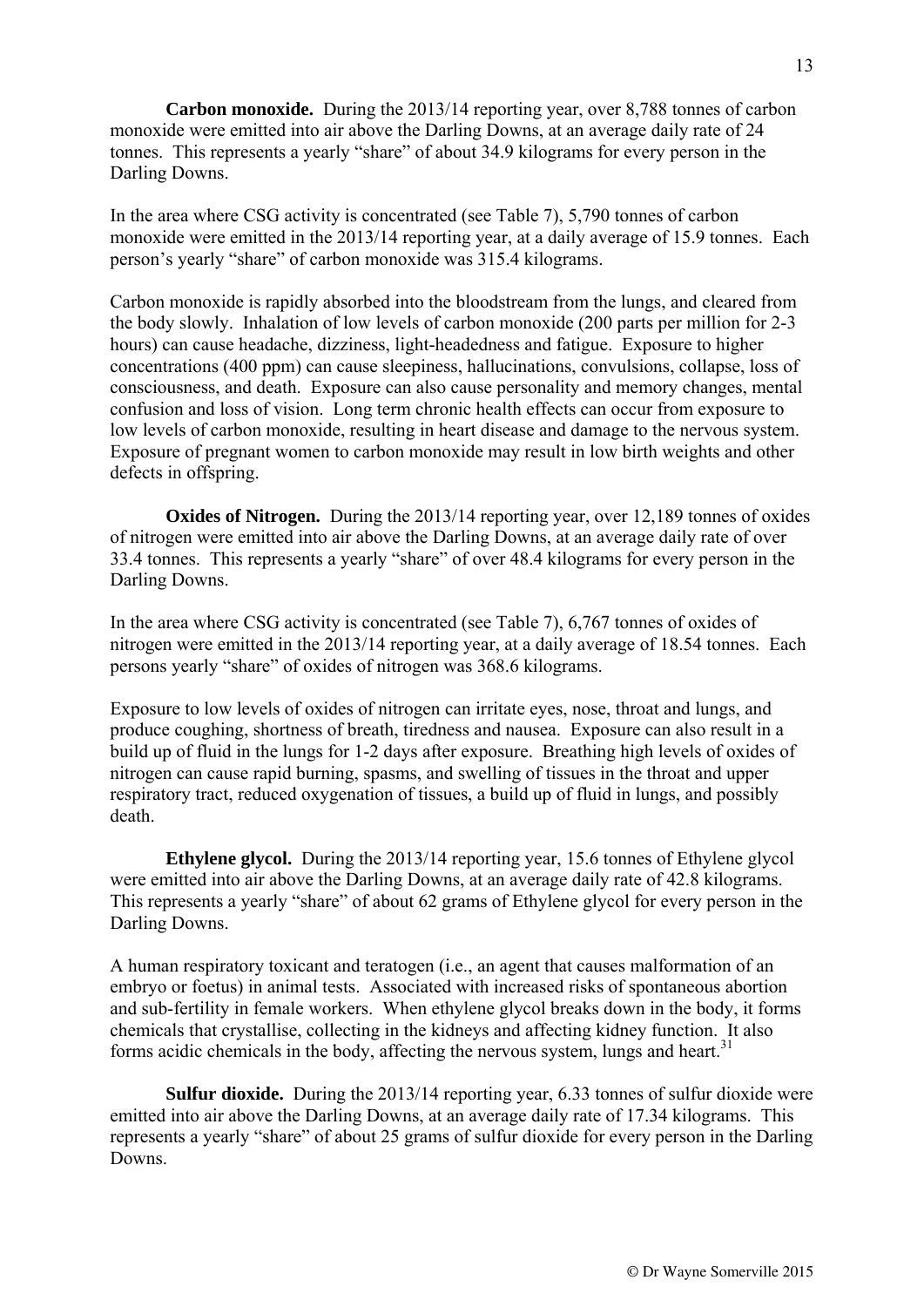Exposure causes irritation of the eyes, nose and throat, choking and coughing. Exposure of the skin or eyes to liquid sulfur dioxide can cause severe burns. Other health effects include headache, general discomfort and anxiety. Repeated or prolonged exposure to moderate concentrations may cause inflammation of the respiratory tract, wheezing and lung damage. It has also proved to be harmful to the reproductive systems of experimental animals and caused developmental changes in their newborn.

**Particulate Matter 2.5**  $\mu$  **(PM<sub>2.5</sub>) and 10.0**  $\mu$  **(PM<sub>10</sub>).** During the 2013/14 reporting year, over 2,325 tonnes of particulates were emitted into air above the Darling Downs. Each day during the 2013/14 reporting period, on average, more than 5.48 tonnes of  $PM_{10}$  and 892 kilograms of PM<sub>2.5</sub> particulate matter were released into Darling Downs' air. This represents a yearly "share" of 7.94 kilograms of  $PM_{10}$  and 1.29 kilogram of  $PM_{2.5}$  for every person in the Darling Downs.

In the area where CSG activity is concentrated (see Table 7), 2,018.92 tonnes of particulate matter were emitted in the 2013/14 reporting year, at a daily average of 5.53 tonnes, and each person's yearly "share" was 109.97 kilograms.

Particulate matter, and especially the finer  $PM_{2.5}$  which is roughly 40 times smaller than the width of a human hair, can be drawn deep into the lungs, where it sets up inflammatory foci and spreads damage throughout the body. The chemical properties vary depending on the sources of particles. Ultra-fine particles  $(PM_{0,1})$  can penetrate cells and change genetic material.

Recent epidemiological research suggests that there is no threshold for particulates at which health effects do not occur, and risks are highest for sensitive groups such as the elderly and children.

According to Dr Mariann Lloyd-Smith, Senior Advisor with the National Toxics Network, "The adverse effects of particulate matter are well documented and there is no evidence of a safe level of exposure or a threshold below which no adverse health effects occur."<sup>32</sup>

It is clear that the CSG-related air pollution in the Darling Downs involves large quantities of dangerous substances. The following section discusses scientific methods for determining whether these environmental pollutants pose a significant risk to human health.

#### **Scientific Methods for Assessing Health Risks**

In the Darling Downs 5.5% of Queensland's population, living in the same Condamine River catchment system, are being exposed to unknown, variable doses of a complex mix of newly introduced, dangerous pollutants.

In their report<sup>33</sup> commissioned by the NSW Chief Scientist and Engineer, Vaneckova and Bambrick (2014) noted that:

"Given that any effects of CSG mining on population health are likely to be geographically widespread (e.g., over a water catchment), diffuse (indirect, operating through multiple pathways) and non-specific (many potential sources of exposure each with several potential health outcomes), determining these effects presents a challenge. As large numbers of people could be exposed, however, even a very small effect can be significant in terms of public health" (Page 8).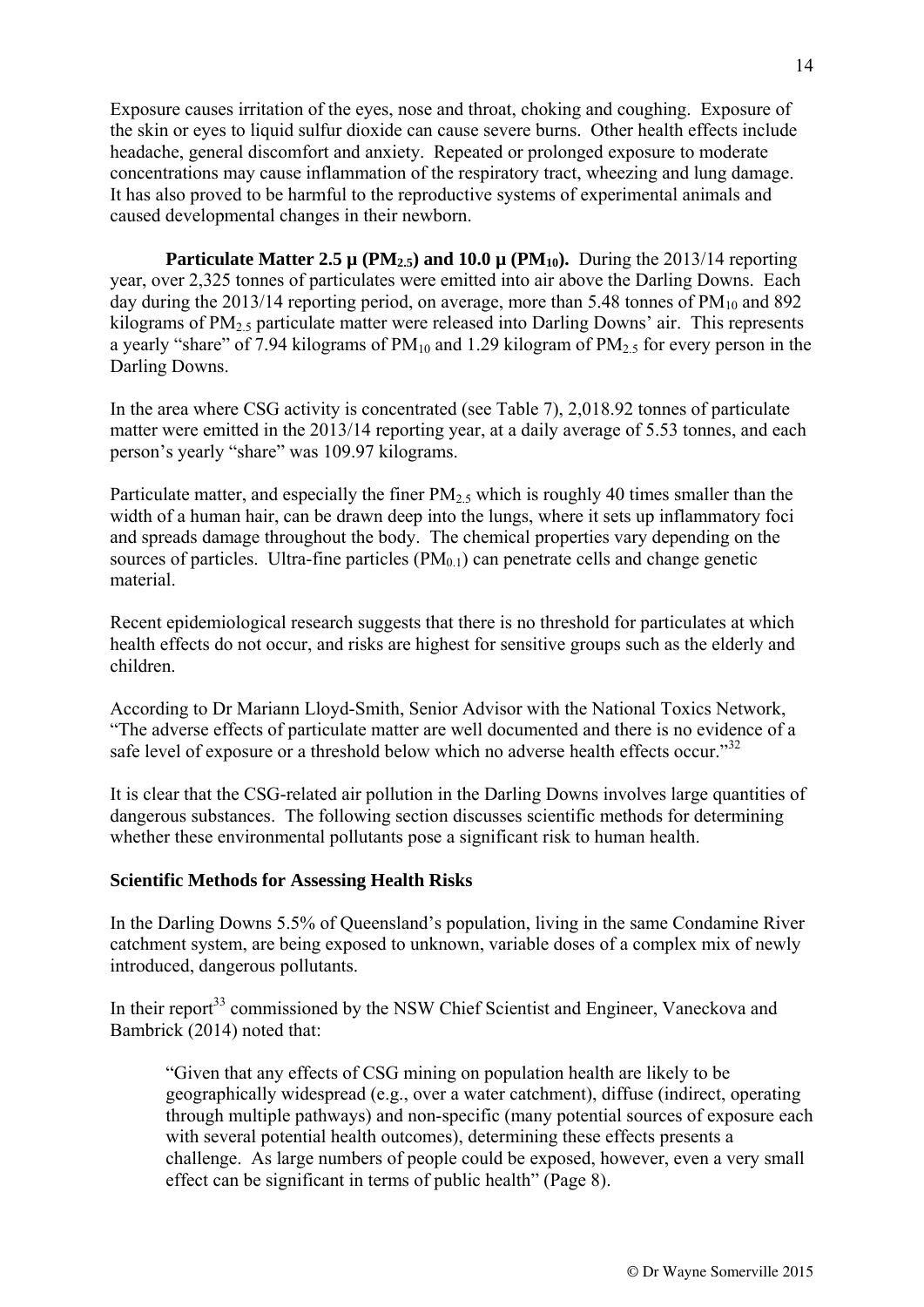In decreasing levels of power to determine likely causal connection between symptoms of illness and exposure to a pollutant, available scientific methods for assessing health risks include controlled pre-to post drilling comparisons, epidemiological studies, and environmental and health impact assessments.

**Pre- to post-drilling research – The lamentable lack of baseline health data.** The negligent failure of industry and government to obtain baseline health measurements prior to the commencement of CSG operations in the Darling Downs, as well as every other extant gasfield, has denied the Australian people the ability to compare health statistics obtained prior to, and after, the establishment of CSG gas fields.

Perversely, gas companies seek to benefit by arguing that the lack of baseline health data means that it cannot be "proved" that an observed deleterious post-drilling health effect represents a change from pre-drilling conditions.

But the lack of baseline data also makes it impossible for gas companies to ever prove that their industry is safe.

When pressed to do so, the gas industry cannot provide any data that comes close to scientific "proof" that their operations are safe.<sup>34</sup> Even if it wished to, the CSG industry in the Darling Downs could not satisfy the requirement imposed on pharmaceutical and other companies that they prove the safety of their operations and/or product before the public is exposed.

Certainly, the nature and scale of air pollution created by the processing of CSG in the Darling Downs indicates that gas industry operations can not be assumed a priori to be safe.

Given the lack of baseline health data, the safety of air pollution from CSG processing in the Darling Downs can only be addressed scientifically with long-term epidemiological studies and desktop Environmental Impact Statements and Health Impact Assessments.

**Epidemiological studies.** When it is not possible to compare baseline to post-drilling health data, scientists have to rely on epidemiological studies to examine patterns of disease in defined populations.

By their nature, epidemiological studies tend to be long term, difficult to undertake, and provide only correlational information. According to Prof O'Kane<sup>35</sup>:

**"**Causation and correlation in an epidemiological study can be difficult to show. This is due to many factors including: obtaining an accurate assessment of exposure by individuals or the community; small population sizes exposed; varied and mild health effects; chronic low exposures in sensitive individuals; lifestyle; socioeconomic status; and alternative potential exposure sources such as combustion heating and power generators. Failure of a study to control for these factors adequately means that its ability to attribute a particular symptom to a specific chemical or industrial activity is limited" (Page 28).

Prof O'Kane<sup>36</sup> denied the local relevance of the rapidly growing body of US epidemiological research documenting health impacts due to pollutants from shale gas fields. Specifically, Prof O'Kane argued that US research "Cannot be directly compared to Australian scenarios" because of differences in "surface and subsurface environments and gas composition", the greater use of fracking in shale and tight sands mining, and variations in the composition of gas (Page 28).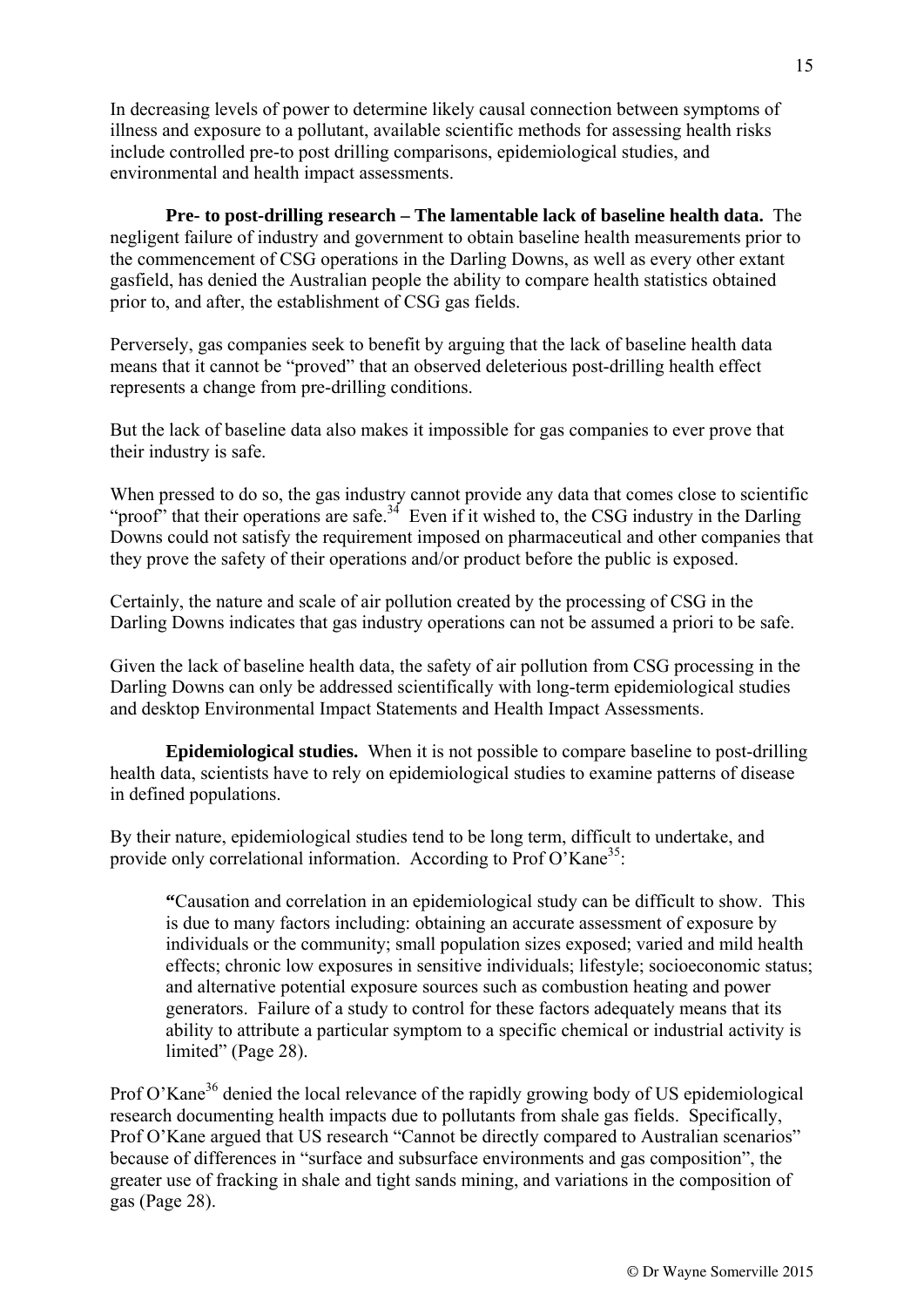And, according to Prof O'Kane, even if the US health studies were relevant, "While there are some reports of health effects, the studies have been unable to find any clear link between CSG and health impacts" and "Many of the studies have methodological problems …" (Page 28).

It is arguable that Prof O'Kane's grounds for dismissing US epidemiological research as irrelevant to the Australian experience are not valid. Prof O'Kane in her reports explicitly acknowledges that the "methodological problems" are unavoidable features of epidemiological research, and this feature does not constitute grounds for ignoring this data.

Air pollution is likely to be an important illness vector in US gas fields, and similar types of air pollution are likely to be produced by the industrial processing of gas extracted from shale and coal seams. Research indicates that similar hazardous substances are liberated during gas extraction from coal and shale seams.<sup>37</sup>

Promoters of the US shale gas industry argue that mining for shale gas is inherently safer than CSG mining because it takes place at a much greater depth, further away from aquifers used by humans. And in the Northern Rivers, Metgasco's planned gasfield from Bentley to Casino would tap a 2 km deep tight sands formation which, according to the NSW Office of Coal Seam Gas<sup>38</sup>, would require extensive fracking and aquifer depressurisation during production.

A growing body of US epidemiological research points to the high risk of severe health impacts from operating gas fields in populated areas, especially for children. For instance, McKenzie et al  $(2013)^{39}$  found a relationship between heart and neural tube defects in newborn children and the distance that their mothers lived from gas wells, and Kassotis et al  $(2013)^{40}$  reported a strong association between unconventional gas mining and the presence of moderate to high levels of hormone-disrupting chemicals in the Colorado River and aquifer systems used for human consumption.

The number of published peer-reviewed studies of the environmental and health impacts of shale and tight gas development has increased from 6 in 2009 to 154 in 2014. 96 percent of the studies that directly assessed health impacts ( $n = 47$ ) reported potential public health risks or actual adverse health outcomes. A number of major epidemiological studies are underway.<sup>41</sup>

Although much research has subsequently appeared, my 2013 report "Self-help Risk Management Tools: A Report on the Health Impacts of CSG and Shale Gas Mining"42 provides an introductory review of the epidemiological research on unconventional gas mining impacts on health.

Dr Geralyn McCarron's (2013) important study "Symptomology of a Gas Field: An Independent Health Survey in the Tara Rural Residential Estates and Environs"43 found markedly elevated levels of symptoms suggestive of nervous system damage in children in the Tara area of the Darling Downs.

The Compendium prepared by Concerned Health Professionals of New York<sup>44</sup> is a fully referenced compilation of scientific, medical, and journalistic findings demonstrating risks and harms of fracking. As the Compendium authors note:

"A growing body of peer-reviewed studies, accident reports, and investigative articles is now detailing specific, quantifiable evidence of harm and has revealed fundamental problems with the entire life cycle of operations associated with unconventional drilling and fracking."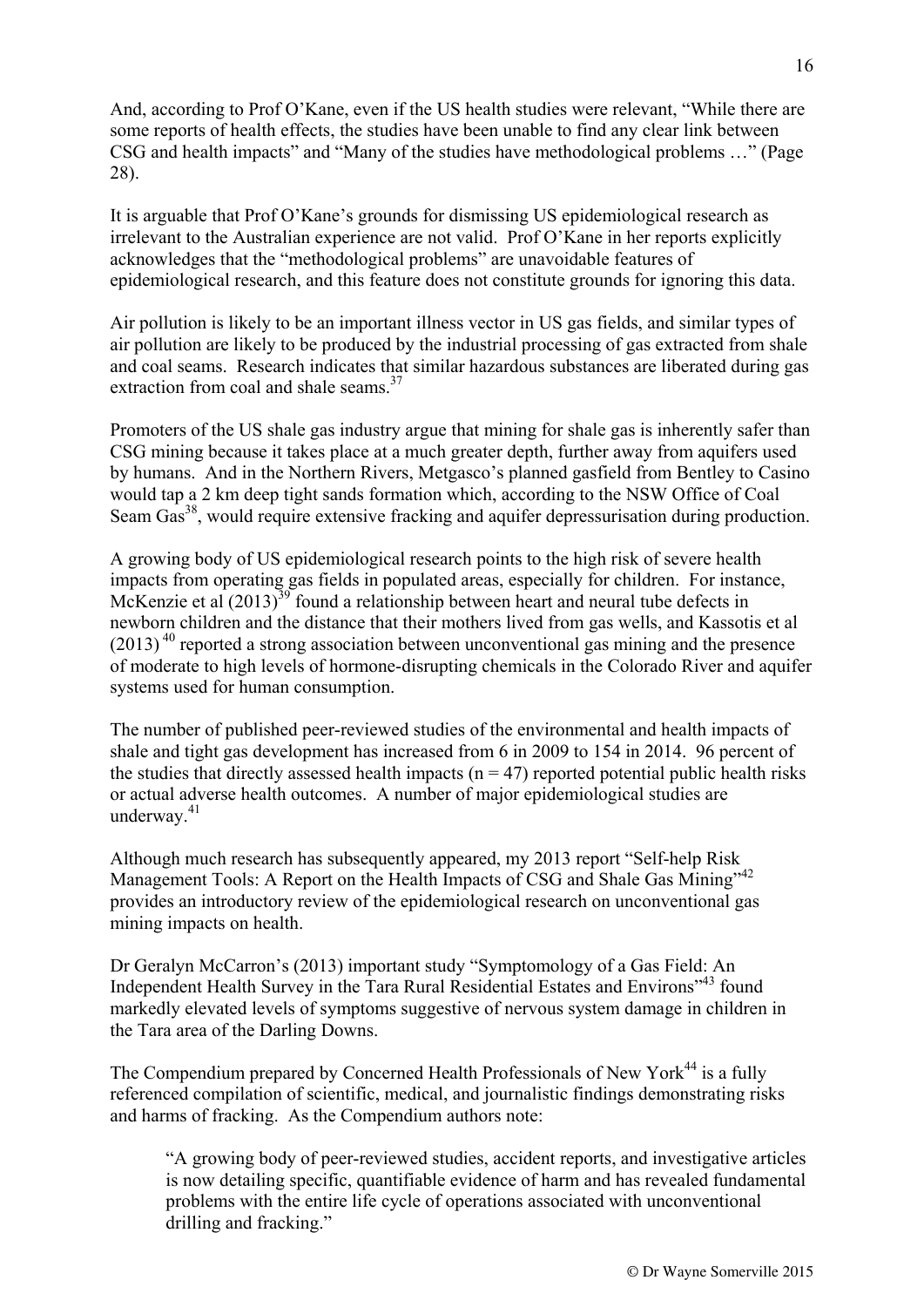The New York State Department of Health's Review of High Volume Hydraulic Fracturing for Shale Gas Development, December  $2014<sup>45</sup>$  which was the basis for the Governor of New York State's recent decision to ban fracking, provides a good review of the epidemiological literature.

Many decades passed before epidemiological studies provided the critical mass of evidence needed to motivate politicians to manage the health impacts of leaded petrol, cigarettes, and asbestos.

Today, like asbestos, tobacco and leaded petrol in the past, the unconventional gas industry is allowed to operate and expand in the Darling Downs when there is no scientific evidence that it is safe, no proper assessment of the health risks, and we have good reasons to suspect that operating industrialised gas fields in populated areas is dangerous.

**Health Impact Assessments (HIA).** Presumably, there are Environmental Impact Statements (EIS), if not HIAs, for the Darling Downs CSG facilities that report to the NPI. Such reports are computer-based, "screening" exercises that do not involve any direct realworld study of health impacts, and do not obtain data from potentially affected people.

According to Prof O'Kane<sup>46</sup> HIAs aim "to determine the risk to human health from a potential environmental impact, if relevant chemicals, their toxicity, concentrations and exposure pathways are known" (Page 29), but are unable "to provide a definitive risk level for an adverse health outcome for an individual in an at-risk population, such as people with particular sensitivities to chemicals" (Page 28).

The potential utility of HIAs is limited because most chemicals used in unconventional gas mining have not been assessed for their toxicity, persistence, or long-term health impacts. Further, there has been no assessment of new compounds that form when mining chemicals interact with other substances or with natural catalysts such as sunlight, water, air, and radioactive elements. Consequently, for many CSG-related pollutants, guidelines for safe levels of exposure do not exist, are inadequately researched, or provide ratings which do not address all potential health impacts.

As AGL's Environmental Health Impact Assessment (EHIS) for a proposed extension to their Camden CSG operation explained, "It is noted that there are a number of chemicals where no suitable human health guidelines are available or relevant, hence the evaluation of these chemicals has been undertaken on a qualitative basis only."47

A further problem with HIA methodology is the one-at-a-time consideration of individual substances, when in reality the people of the Darling Downs are being exposed to a complex mix of dangerous pollutants.

As the AGL EHIS explained the process:

"Once an estimate of exposure has been developed it was compared to appropriate National or International health protective guidelines to determine if the Project poses a risk with regard to each of the hazards. If the exposure from the Project is less than the guideline then there is no unacceptable risk. $148$ <sup>48</sup>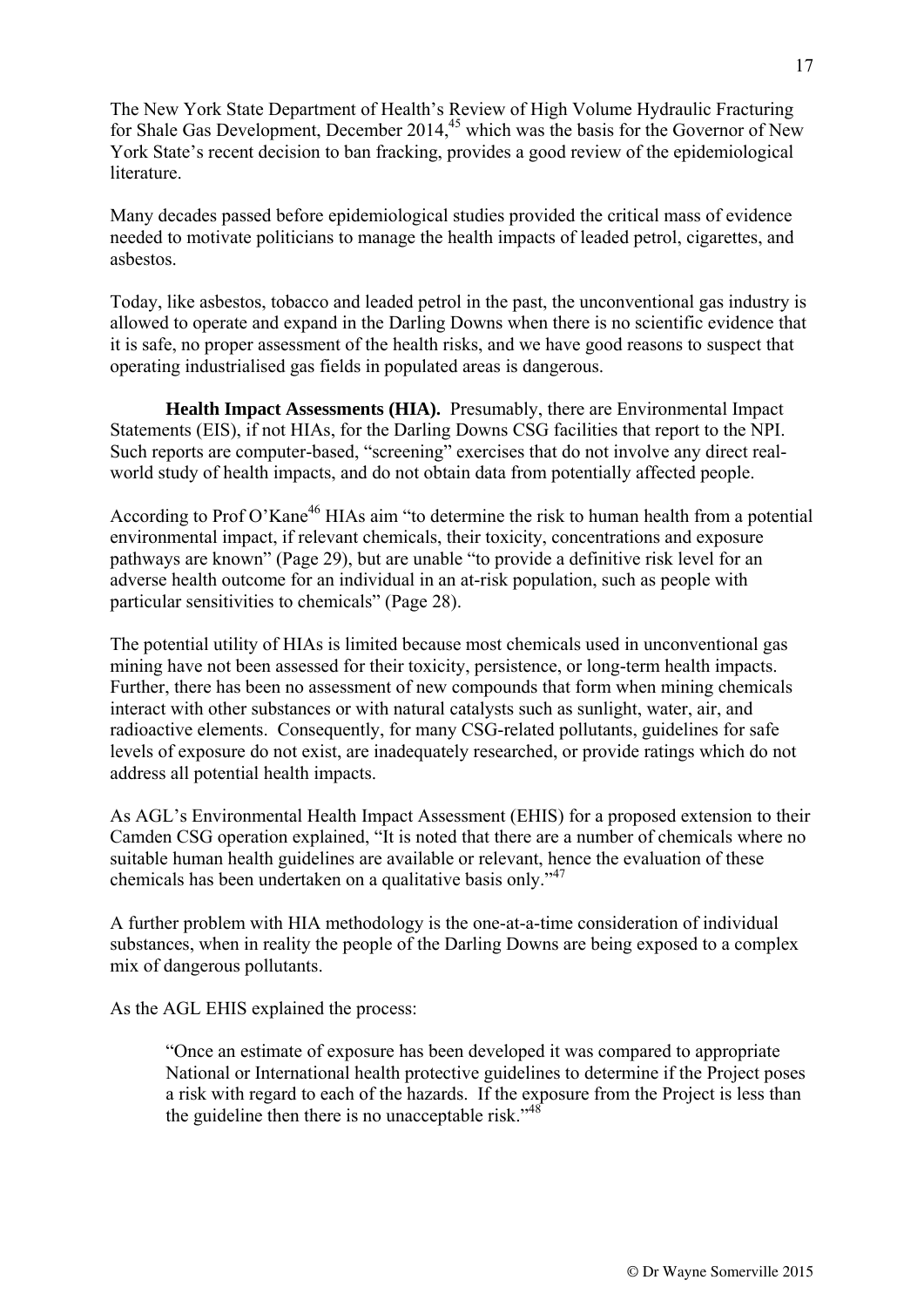That is to say, if any one of the many pollutants being emitted into the Darling Downs air is deemed to be present at a level below the adopted guideline's cut-off point, then it is concluded that that substance has no health impact. This process relies on the dubious assumption that there are no cumulative, interactive, or magnifying effects from exposure to multiple substances.

As US toxicologist Dr David Brown  $(2013)^{49}$  explained, gas field toxicology is complicated and poorly understood because: not all chemicals are identified; chemicals can interact in complex unknown ways; one agent can greatly increase the toxicity of another agent; agents have multiple physiological actions on various target organs; health effects of exposure to many chemicals is unknown; certain chemicals can alter the biological processing of other chemicals; substances that inhibit metabolism or excretion magnify the effects of other chemicals; some agents change the physiologic distribution of other chemicals; some agents can cause chemicals that would not normally do so to enter the brain; and medications can affect the impact of toxic substances.

While US research programs<sup>50,51,52</sup> are under way to examine the health impacts of simultaneous exposure to multiple pollutants, we are many years away from a scientific understanding of the health impacts from exposure to the multiple pollutants being released into the air above the Darling Downs.

### **Can CSG Air Pollution Health Risks be Managed?**

The essential requirement for effective management of health risks posed by CSG air pollution in the Darling Downs is that the people who live there, and especially the children, are not exposed to illness causing doses of the mix of persistent, bio-accumulative, toxic, carcinogenic, mutagenic, teratogenic, and hormone disrupting pollutants that are being emitted in ever-increasing volumes into their air.

In the Darling Downs about 20 percent of the population are children 14 years and younger. Children are more vulnerable to gasfield pollutants than adults, and they are often the first to become ill. Relative to adults, children are closer to the ground and are more likely to be active outside. Children drink more water, breathe more air, and eat more food per kilo of body weight then do adults. Children have a longer "shelf-life", and their living longer than adults puts them at greater risk from illnesses such as cancer that take years to develop. As was the case with thalidomide, a child is particularly sensitive to gasfield pollutants during critical stages of development.

Effective management of CSG-related health risks will not be straightforward. Some of the pollutants identified by the NPI data can seriously injure health in even minute quantities, measured in parts per billion.

To be truly effective, risk management has to protect the health of children, as well as infants and the yet to be born.

#### **Is Dilution the Solution?**

According to Prof O'Kane<sup>53</sup>, "The most effective way of preventing community exposure to contaminants is to prevent as far as possible the release of contaminants into the environment in the first place", but "as is the case in a wide range of industrial and resource activities, the release of some contaminants is inevitable", "because some of the CSG activities by virtue of the activity itself will release contaminants to the environment" (Page 30).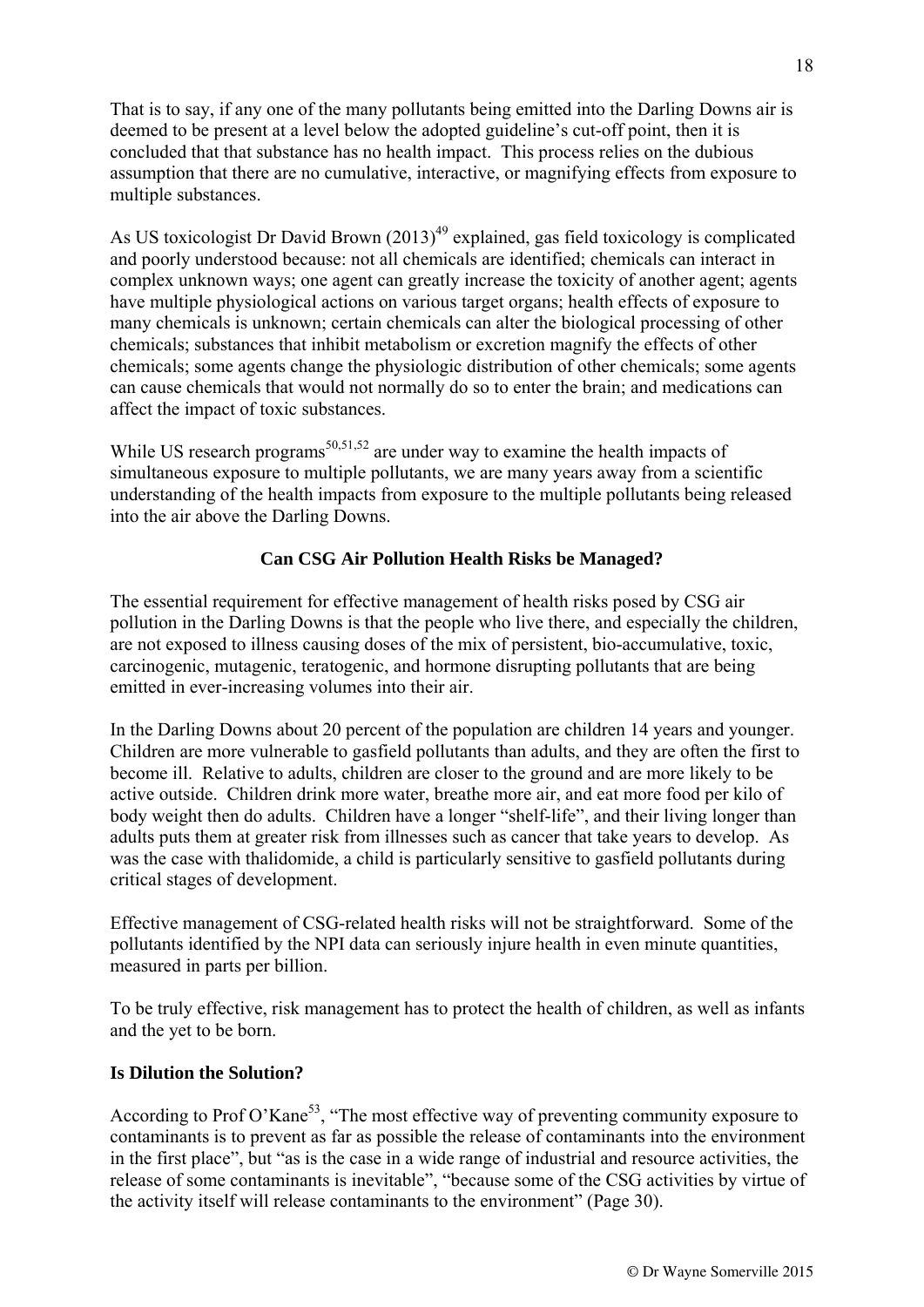CSG activities inevitably involve emissions of pollutants into the environment and "a second level of risk mitigation is required"<sup>54</sup> (Page 31) which, as Prof O'Kane explained, usually relies on the environmental dilution of pollutants such that people are not exposed to clinically significant doses:

"Dosage is critical in considering human health risks and effects, with most pathways leading to dilution resulting in a decrease in exposure for a person" (Page iv).

"Assessing health risks from pollution relies on understanding the toxicity of the pollutant and the amount that reaches the community or individual over a given period of time" (Page 1).

"If contaminants do enter the water, soil or air, in most cases these will undergo dilution that occurs naturally within the environment. This mechanism helps limit exposure to neighbouring individuals or communities ….." (Page 31).

As Prof O'Kane noted<sup>55</sup>, "Exposure pathways can be understood through the modelling of water and air movement, or ecological webs, which requires knowledge of the local environment and the potential contaminants" (Page iv).

According to Prof O'Kane, for the so-called "solution by dilution" method of risk management to work, "it is imperative that cumulative impacts be modelled prior to any new activity taking place to assess the receiving environment's capacity to dilute contaminants of concern" (Page 31). "Cumulative impacts and, for populations, cumulative exposure must be accounted for when approving new projects and establishing licence conditions" (Page 31).

The modelling of "ecological webs" and movement of contaminants that Prof O'Kane describes as essential is a complex and difficult process.

In their paper prepared at Prof O'Kane's request, Vaneckova and Bambrick  $(2014)^{56}$ concluded:

"In summary, identifying health impacts associated with industries that affect the environment can be complex. The health effects may be difficult to detect … the same exposure may produce diverse symptoms, for example from skin problems to digestive problems, so that these are not readily linked; the geographic area affected may extend well beyond the immediate well surrounds and not make intuitive sense or may be difficult to link to other cases … Constant monitoring of sources of exposure, such as potential contamination of air, water and soil, and data collected specifically for this purpose may therefore be required" (Page 24).

Similarly, in a paper commissioned by Prof O'Kane, Rayner and Utembe  $(2013)^{57}$  argued:

"These impacts need to be both assessed and monitored; requiring a combination of measurements and models. For example, if a pollutant is released into the atmosphere, we wish to calculate the exposure of people or the environment as a function of meteorological conditions and the chemical properties of the pollutant" (Page 1).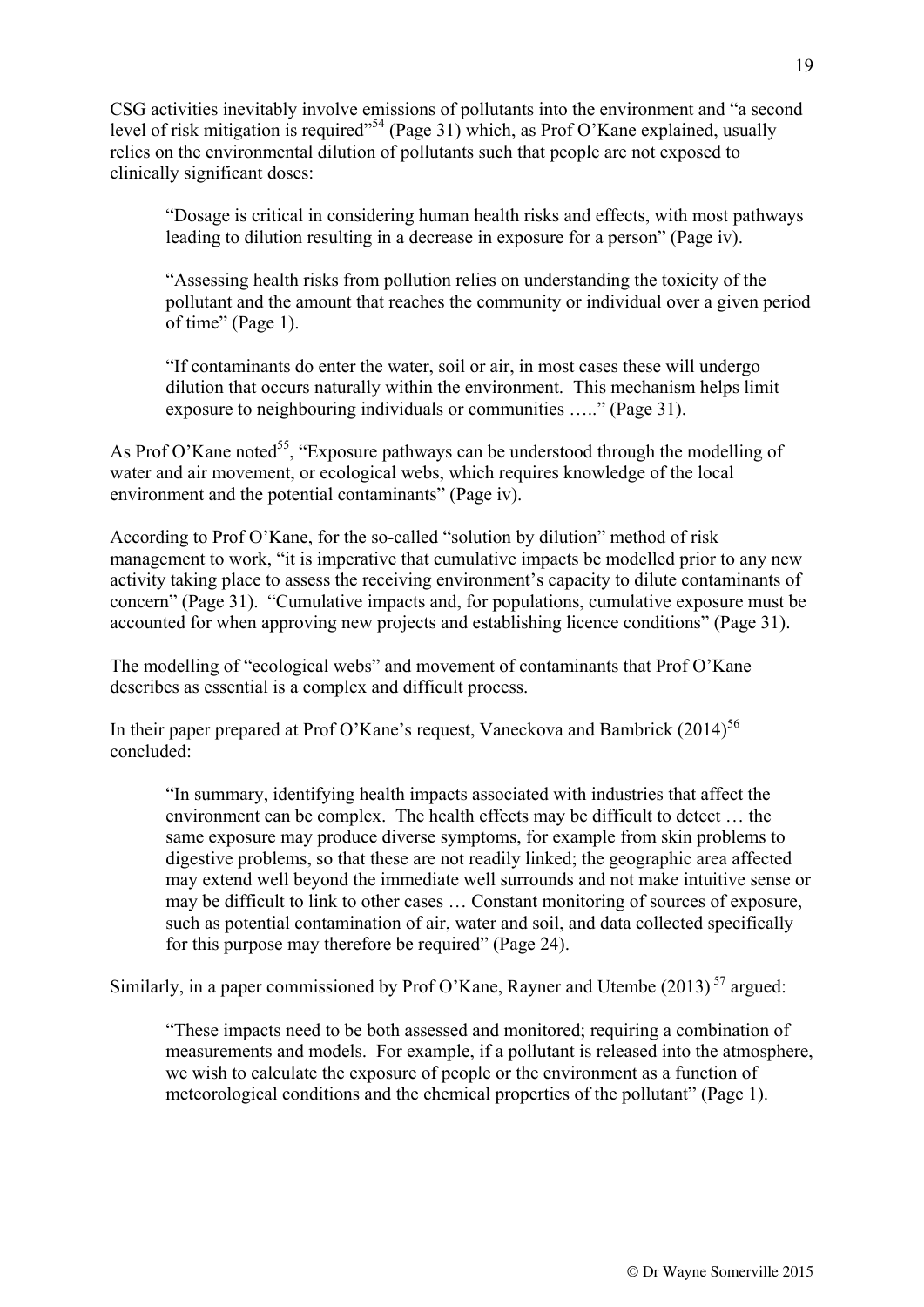But as Rayner and Utembe  $(2013)^{58}$  pointed out, the monitoring, assessment, and modelling of the dispersion of pollutants in the atmosphere relies on an accurate and comprehensive description of emissions:

"A forward atmospheric model can only be as accurate as the description of the emissions in the model domain. Currently there are significant gaps in knowledge concerning fugitive emissions from CSG and other unconventional natural gas resources (Tait et. al., 2013)" (Page 8).

Some gas industry promoters tout "dilution" as the "solution" to the problem of CSG water, soil, and air pollution. They assume that the vastness of the atmosphere above ensures that almost any amount of pollution will be dissipated to a harmless level.

But air pollution from CSG processing does not dissipate evenly upward into the atmosphere where it is transported elsewhere. Rather, CSG air pollution tends to concentrate in particular areas depending on such factors as wind direction, time of day, season, type of pollutant, factory location, surrounding topography, and many other factors.

As Rayner and Utembe  $(2013)^{59}$  pointed out, "The trapping of pollutants near the ground at night is a difficult phenomenon to model" and during some nights, especially in cooler seasons, the air, with any smoke or other pollutant in it, can settle into lower areas, concentrating rather than dissipating.

In reality, the extremely complex monitoring, assessment, and modelling that is required to establish that "dilution" is protecting people from pathogenic doses of pollutants does not currently exist, and is unlikely to be put in place any time soon by government or industry.

In the absence of such scientific evidence, the people who have to live and raise families amidst the booming gas industry in the Darling Downs deserve better than regulators assuming without evidence that "dilution" protects everyone from the massive amounts of pollutants being emitted into the air around them.

If "dilution" is not a reliable "solution" for managing the health risk from CSG air pollution, are there any other means, current or potentially available, for protecting the people who live in the Darling Downs Condamine River catchment?

In her Final Report<sup>60</sup>, Prof O'Kane concluded that under certain conditions "the technical challenges and risks posed by the CSG industry can in general be managed"(Page iv). The following discussion examines whether the implementation of management processes described by Prof O'Kane could possibly eliminate or mitigate risks to health from CSG air pollution in the Darling Downs.

#### **Prof O'Kane's Recommended Risk Management Processes**

At issue is whether the lack of consideration of NPI data on CSG air pollution undermines Prof O'Kane's general conclusion that CSG health risk can be successfully managed.

The omission of an analysis of NPI air pollution data from Prof O'Kane's investigation could be a consequence of the exclusion policy in Section 1.2.2 of her report<sup>61</sup> which states that "risks common to other industrial activity, such as other natural gas and mining industries" were "considered beyond the scope in this report".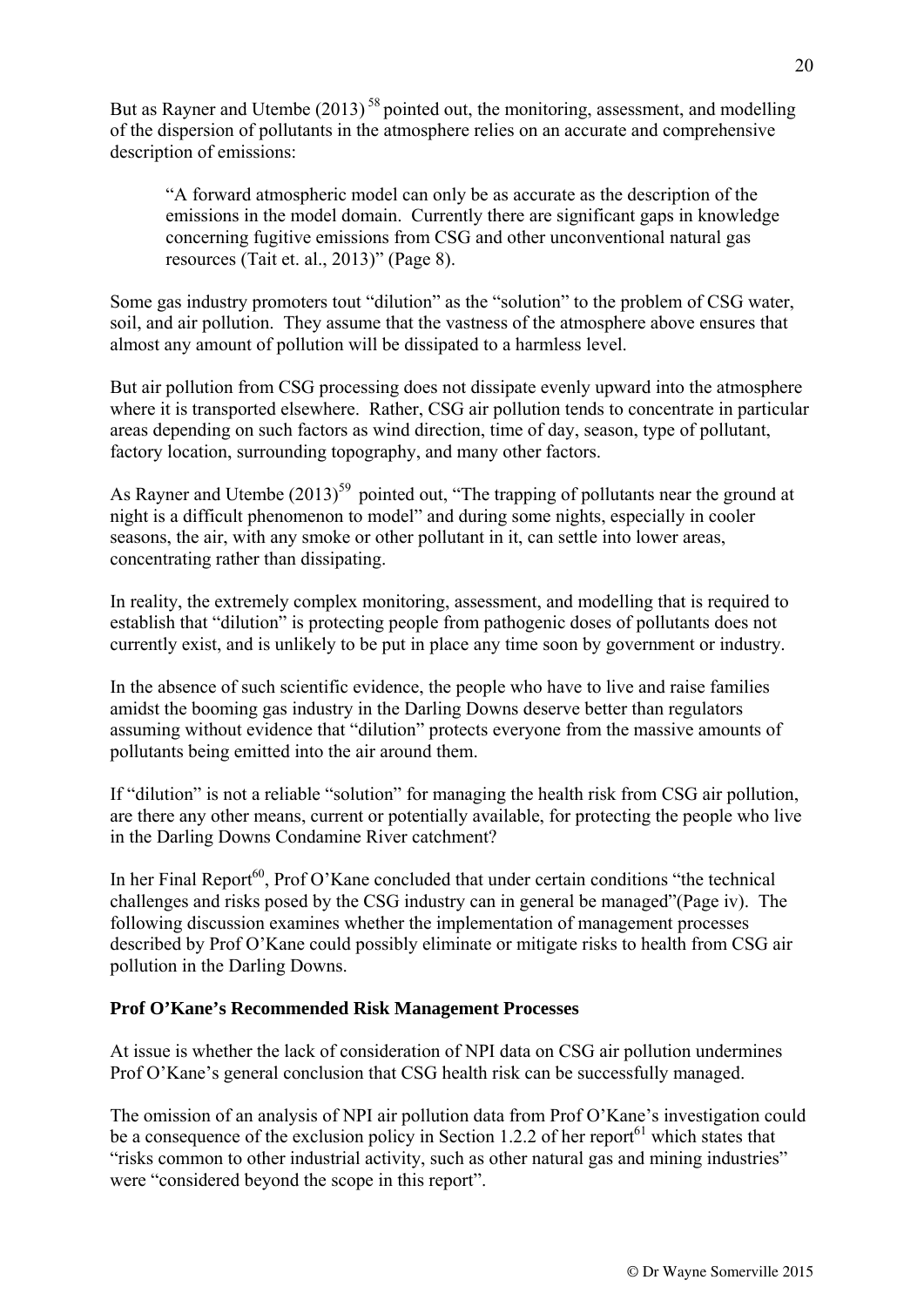Prof O'Kane does not detail the kinds of risks that were deemed to be "within" or "beyond" the scope of her investigation. Prof O'Kane gives no justification for ignoring the potential health impacts of CSG-related air pollution documented in NPI data. It is not apparent why the fact that "other natural gas and mining industries" also create air pollution mitigates, or renders irrelevant, the potential health impacts from air pollutants emitted during CSG production. Nor is it apparent that the air pollution that necessarily accompanies the operation of industrialised gas fields with thousands of wells and processing facilities across populated rural landscapes is a risk "common to other industrial activity" (Page 3).

An analogous situation would be for an investigation into the health risks from a large scale expansion of the aluminium industry into populated areas to completely ignore the air pollution created by smelters because similar manufacturing processes were involved in the production of other metals.

In Tables 1 and 3 of her report, "Managing environmental and human health risks from CSG activities<sup>"62</sup>, Prof O'Kane identified CSG-related air pollution as potentially arising from:

a) Drilling, well integrity and fracture stimulation ("Could have air quality impacts where volatiles escape from water");

b) Seam depressurisation ("Could affect air quality through gas escape … Could have air quality impacts"):

c) Spills and leaks ("Could affect air quality", "Cumulative issues of air emissions from leaking pipes and equipment or uncovered ponds");

d) Escaping CSG from coal seam or from infrastructure; and

e) From incomplete combustion of methane as CSG is flared.

In Table 3, titled "Summary of possible exposure pathways", Prof O'Kane opined that potentially hazardous substances "Released with escaping CSG from coal seam or from infrastructure … From incomplete combustion of methane as CSG is flared", could be controlled by "Air monitoring and modelling", "Topography/weather and distance to well site (dispersion)", and "controls to prevent contamination in the first place".

Further, in Table 3, Prof O'Kane concluded that these problems were unlikely to be a result of CSG operations in New South Wales because escaping gas in NSW was likely to have "low concentrations" of hazardous chemicals, but noted that a "decline in local air quality" was possible "from other sources typical of any form of development such as traffic, engines used to run the well or other equipment at site, bushfires" (Page 27).

In her Final Report<sup>63</sup>, Prof O'Kane concluded that "the technical challenges and risks posed by the CSG industry can in general be managed through:

- careful designation of areas appropriate in geological and land-use terms for CSG extraction;
- high standards of engineering and professionalism in CSG companies;
- creation of a State Whole-of-Environment Data Repository so that data from CSG industry operations can be interrogated as needed and in the context of the wider environment;
- comprehensive monitoring of CSG operations with ongoing automatic scrutiny of the resulting data;
- a well-trained and certified workforce: and
- application of new technological developments as they become available" (Page iv).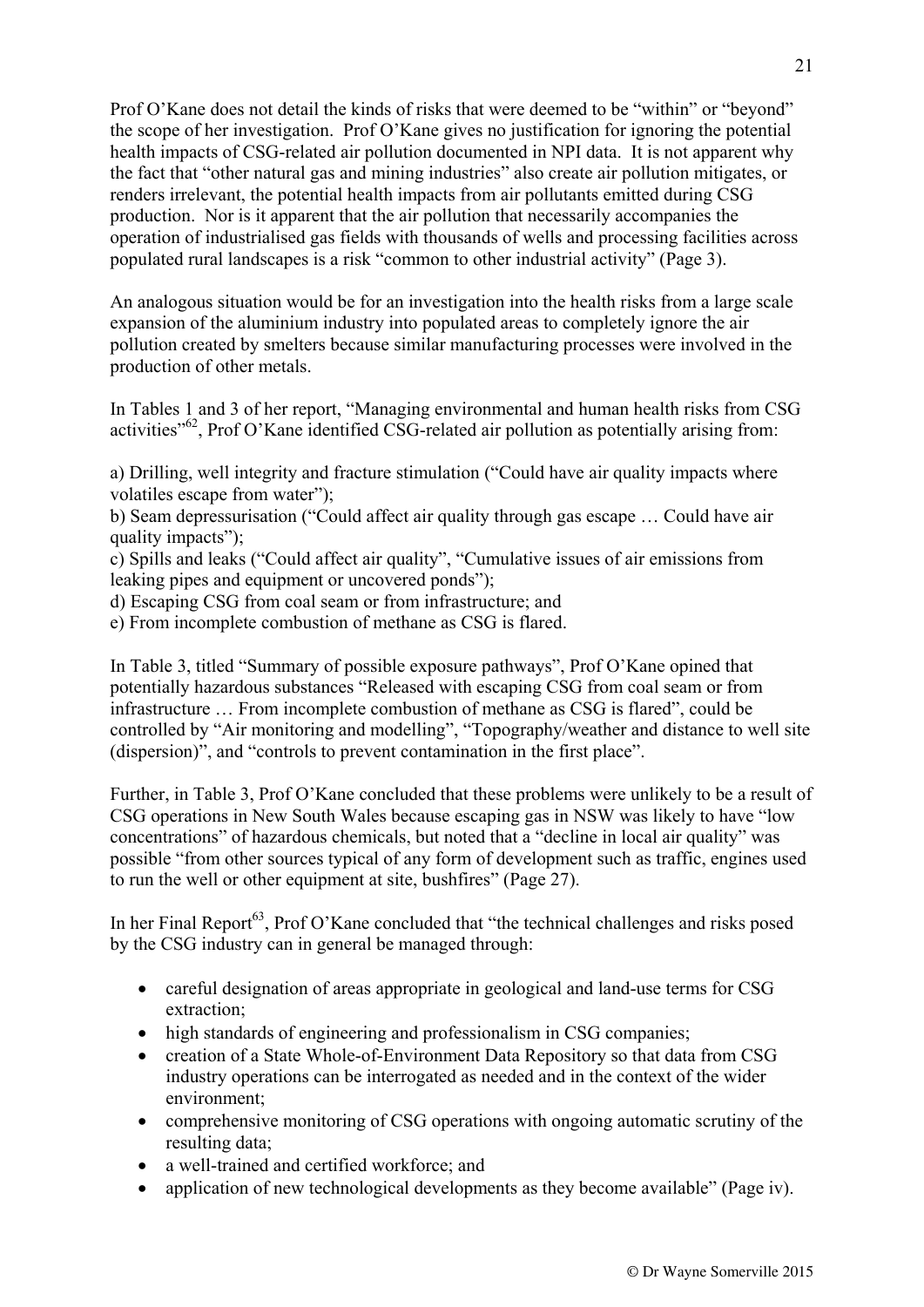Prof O'Kane opined that "CSG extraction and related technologies are mature and Australia is well equipped to manage their application" (Page 9). She expressed the belief that, if Government and industry approached issues with "eyes wide open, a full appreciation of the risks, complete transparency, rigorous compliance, and a commitment to addressing any problems promptly", and took advantage of "new technology developments", then CSG production would become "increasingly safer and more efficient over time" (Page iv).<sup>64</sup>

Later in her Final Report<sup>65</sup>, Prof O'Kane additionally noted that:

"Management of potential risks associated with CSG, as with other industries, requires effective controls; high levels of industry professionalism; systems to predict, assess, monitor and act on risks at appropriate threshold conditions; legislation; regulation; research; and commitment to rapid remediation, continuous improvement and specialist training" (Page 10).

"The Review studied the risks associated with the CSG industry in depth and concludes that – provided drilling is allowed only in areas where the geology and hydrogeology can be characterised adequately, and provided that appropriate engineering and scientific solutions are in place to manage the storage, transport, reuse or disposal of produced water and salts – the risks associated with CSG exploration and production can be managed" (Page 10).

Prof O'Kane's recommendations for managing health risk from CSG activities fall into five general categories of "the maturity of the industry", professional standards, scientific research, technological development, and regulation.

**On the maturity of the CSG industry.** It is not apparent what Prof O'Kane meant to imply with her comment that "CSG extraction and related technologies are mature". Nor is it clear whether the "maturity" of the Australian CSG industry is likely to facilitate or hinder the proper management of health risks from air pollution in the Darling Downs, and other populated gas fields.

Prof O'Kane<sup>66</sup> is correct to note that "CSG production has been happening at significant levels in North America … for two decades and in NSW for 13 years …" (Page 8), but this does not of itself indicate "maturity", that is to say, that the industry is fully and properly developed.

In the US, the unconventional gas industry boomed after the Bush and Cheney Administration's 2005 Energy Policy Act exempted oil and gas producers from the requirements of the Safe Drinking Water Act - the notorious "Halliburton loophole". It seems unlikely that the industry would be as established as it is in the US if it had had to comply with existing environmental laws. The current scale and political power of the US shale gas industry does not guarantee that operating industrialised gas fields in populated or environmentally sensitive areas is safe.

Asbestos fibre-reinforced cement sheets were used as house siding in the late 19th century. By the 1930s scientists had linked asbestos to cancer, but the serious risk to health posed by asbestos fibres was not widely acknowledged until the 1970s, and asbestos was not banned in Australia until 2003. Would it have been appropriate or informative to describe the asbestos building products industry as "mature" in 1900, a decade or so after its invention, or in 1930, some 30 years later, when scientists understood that it is carcinogenic, or at some other time?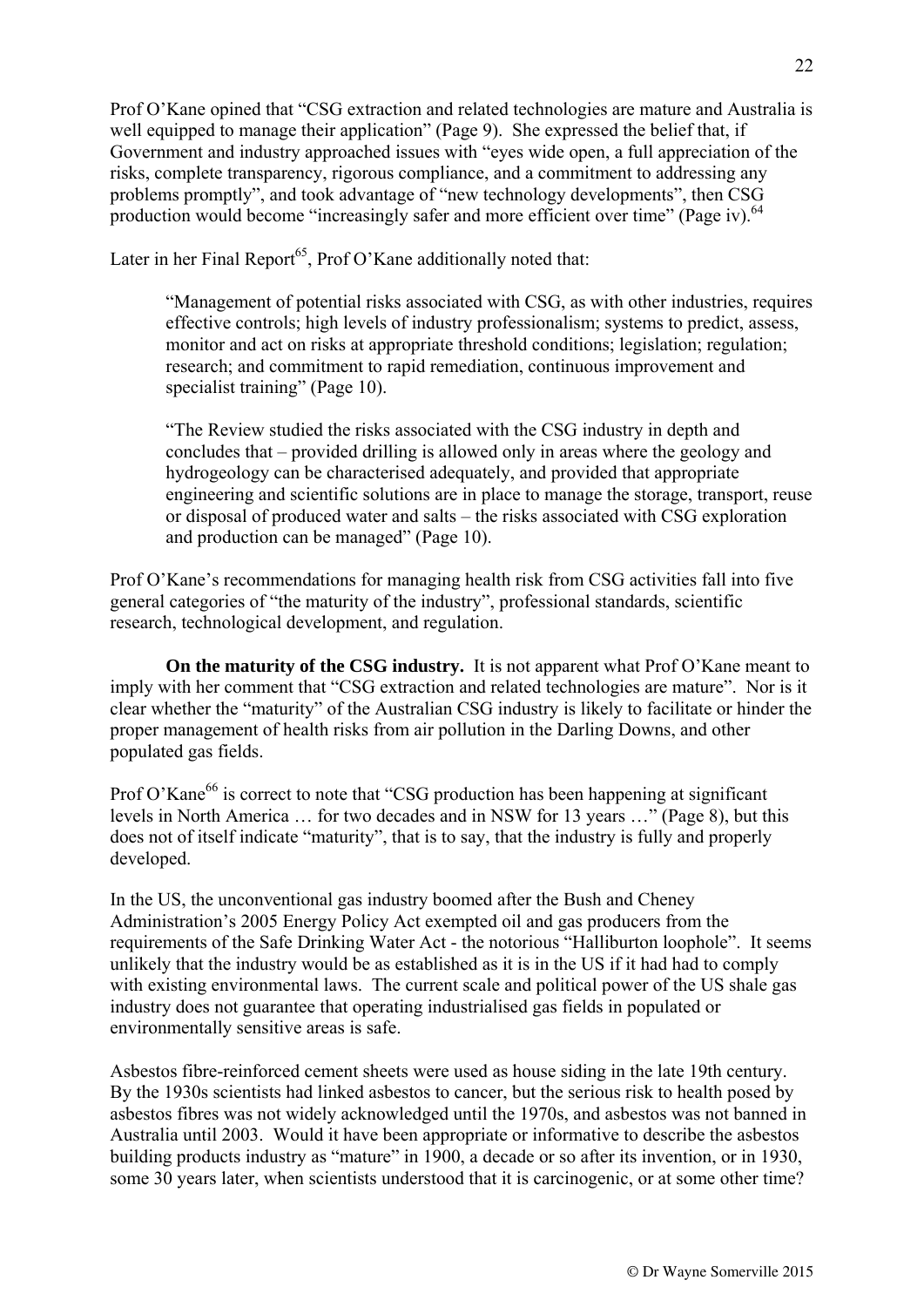It is not apparent that Prof O'Kane's perception that CSG technology is "mature" has any relevance to the question of whether it is actually safe to operate industrialised gas fields in populated areas such as the Darling Downs.

**Professional standards of engineering and quality of workforce.** Improved professional standards, engineering expertise, and workforce skills would be worthwhile achievements likely to reduce the incidence and severity of accidents, spills, and leaks during the drilling, operation, and retirement of CSG wells.

However, it is not apparent that improved skill sets amongst gas company management and employees could have any impact on the nature and scale of the air pollution created during CSG processing.

**Scientific research, air monitoring and modelling, a data repository.** Prof O'Kane suggested that risks to health from contact with gasfield pollutants could be managed with appropriate scientific research that models water and air movements, the "receiving environment's capacity to dilute contaminants", and the real-life exposure of people to pollutants.

If properly implemented, the scientific enterprise outlined by Prof O'Kane could inform proper risk assessment and management processes. Unfortunately, nothing like this level of scientific assessment and monitoring is taking place, and it seems unlikely that it will be implemented anytime soon.

To date, most investigations of CSG related health risks have been ad hoc and reactive to complaints, rather than proactive and motivated by a genuine desire to protect people from harm.

In New South Wales, where the Government's Gas Plan, like Prof O'Kane's investigation on which it is based, takes no account of CSG air pollution as documented by NPI data, there is little to no real chance that the appropriate assessment and modelling of air movements, or the environment's capacity to dilute contaminants, or the levels of people's exposure to airborne pollutants, will ever occur.

An oft used tactic of gas industry spruikers is to repeatedly deny that the CSG industry can have any adverse impact on health or the environment. When confronted with scientific evidence, they simply ignore all contrary data and continue to repeat the claim that CSG is in all ways safe. For them, it follows that if there is no risk, or that the risk can be managed as suggested by Prof O'Kane, then risk assessment and management is straightforward. If there is nothing much to assess, there is nothing much to manage.

It seems possible that if the scientific assessment and monitoring programmes recommended by Prof O'Kane were implemented, they might find that CSG air pollution is such that this industry should not operate anywhere that people live, farm, and raise families.

**Technological developments.** It seems likely that air pollution of the kind and quantity documented by NPI data is an unavoidable consequence of the drilling, pumping, compressing, dehydrating, storing, and transporting involved in the industrial mining and processing of CSG.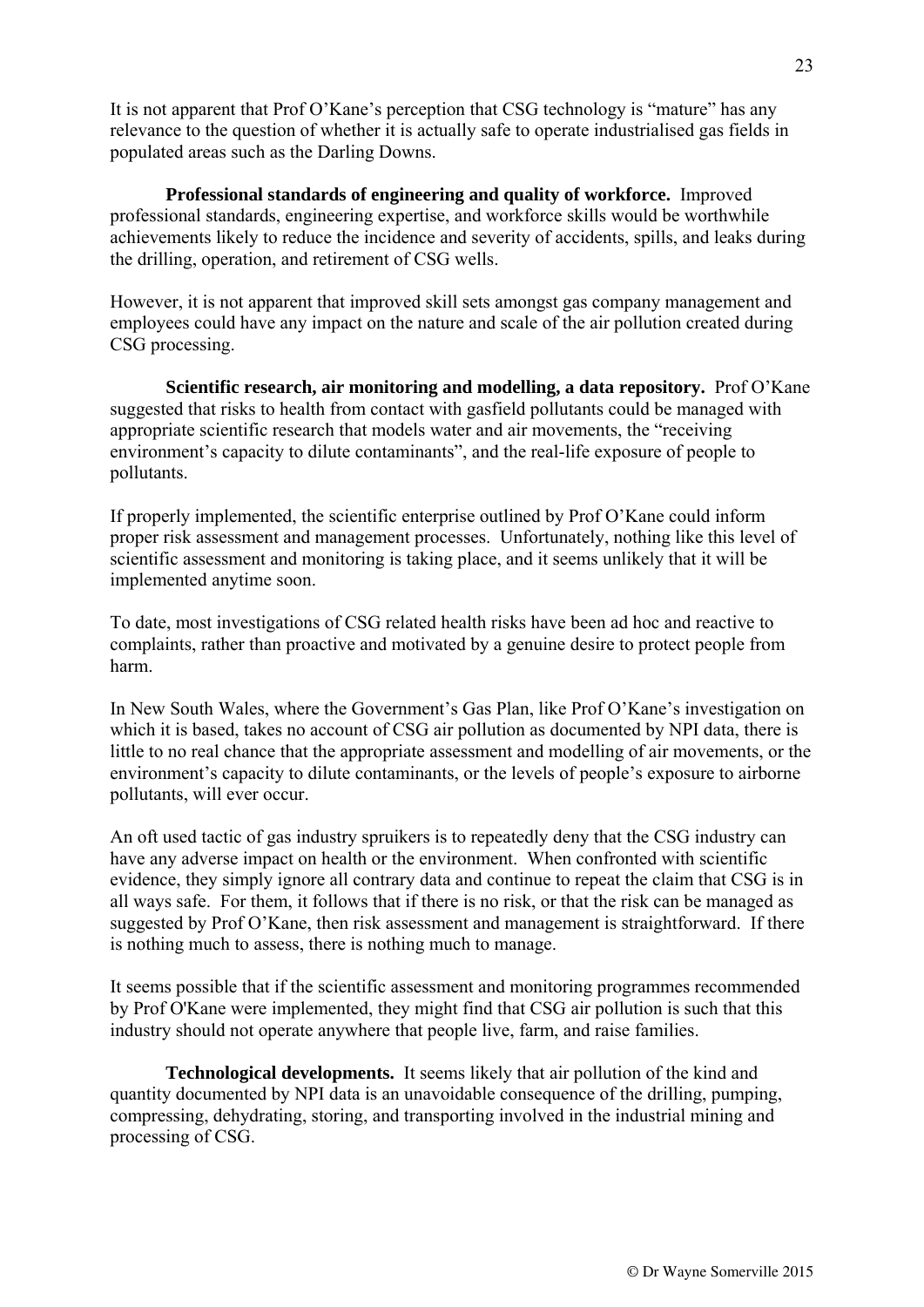Prof O'Kane<sup>67</sup> cited "new technology developments" in the fields of information and communications, numerical modelling, geophysics and petroleum engineering, and new materials as likely to make CSG operations "increasingly safer and more efficient over time" (Page iv).

It is not apparent how any of these developments would significantly decrease the quantity of CSG related air pollution, or effectively manage or even reduce the risk to health of these emissions in the Darling Downs.

**Regulations and legislation to prevent or manage contamination.** The absence of analysis of NPI CSG air pollution data in Prof O'Kane's investigation has profound implications for the NSW Government's "Gas Plan"<sup>68</sup>, which is based on the recommendations from her report<sup>69</sup>, and consequently impacts on the assessment and management of CSG-related risks to human health in NSW and elsewhere in Australia.

The suggestion made by a spokesman for Minister Roberts that the NSW Environment Protection Authority will regulate CSG air pollution "through a range of regulatory and economic incentive tools and programs<sup>"70</sup> indicated that the NSW Government has no appreciation of the nature and scale of the escalating health threat from CSG-related air pollution.

If the science that policymakers rely on does not recognise the health threat from exposure to CSG air pollutants created during industrial processing, then it is inevitable that regulators will also be blind to the problem.

#### **Concluding Comments**

Even if you can't see it, and the NSW Chief Scientist and Engineer does not consider it, air pollution from CSG processing does exist, and it is a serious threat to community health worthy of consideration.

Prof O'Kane<sup>71</sup> extols an appropriate risk assessment and management attitude in which problems are approached with "eyes wide open, a full appreciation of the risks" (Page iv). Prof O'Kane received submissions that referred to NPI air pollution data, and she does not make clear why this source of health risk was deemed unworthy of consideration and outside the parameters of her investigation.

The industry and the NSW Government have interpreted as a green light Prof O'Kane's<sup>72</sup> conclusion that, "the risks associated with CSG exploration and production can be managed" (Page 10). But can these optimistic conclusions stand if the escalating and massive amounts of dangerous pollutants being emitted into the air on the Darling Downs are taken into account?

It could reasonably be argued that the CSG air pollution documented in NPI data are a necessary and unavoidable consequence of the industrial processing of CSG.

As Prof O'Kane<sup>73</sup> noted, "Whether these (identified CSG-related) risks are acceptable or not depends on the level or (sic) risk Government, in consultation with the wider community, deems acceptable" (Page 5).

If after a genuine risk assessment, the Government and community deem that health impacts resulting from CSG air-pollution are acceptable, then appropriate investments should be made in medical, hospital, hospice, and other health services that the community will require.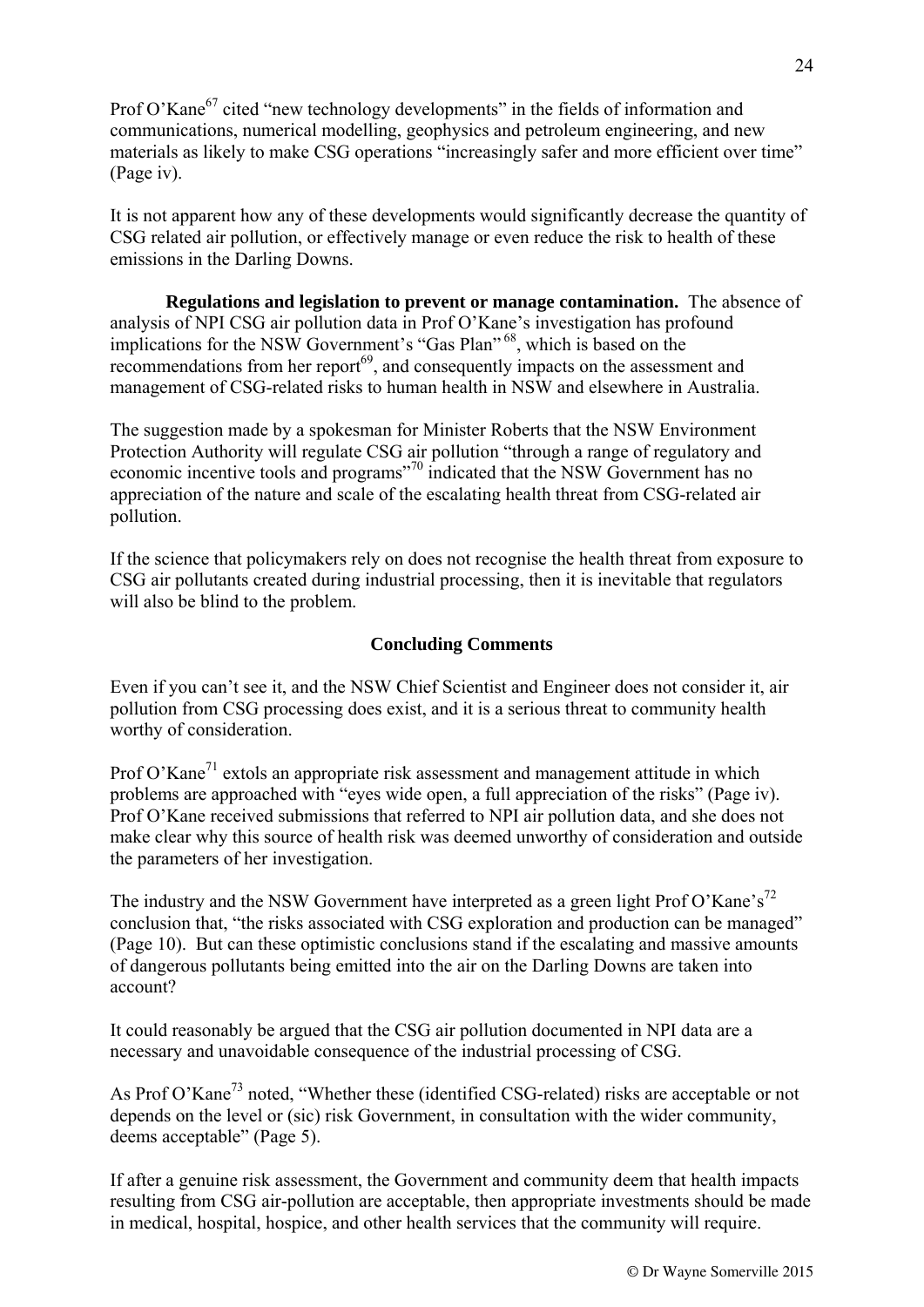If the Government and community decide that the costs from CSG air pollution production in terms of ill-health, lost production, increased mortality, and developmentally disabled children are not acceptable, then it may be that the only effective management intervention would be to prevent the pollution from occurring in the first place. But then there could be no CSG industry in populated areas. The Darling Downs would need to be depopulated to safely operate heavily industrialised CSG gas fields there.

Perhaps the crux of the matter lies in Prof O'Kane's conclusion that the risks posed by the CSG industry can be managed through, amongst other things, "careful designation of areas appropriate in geological and land-use terms for CSG extraction".

The CSG industry has been controversial, and has fostered the greatest social and environmental movement in Australia's history, because it seeks to operate in populated productive rural areas. Populated areas with their established road and other infrastructure, and proximity to workers, centres of population, and transport facilities, provide obvious financial benefits to mining companies.

But the benefits for industry of operating in populated areas can only be achieved if the community bears the burden of ill-health and suffering, and all the other economic and social costs that come from being forced to live in industrialised gas fields.

The lesson that might ultimately be learnt from NPI data is that landscape scale, heavily industrialised unconventional gas fields should not operate where people live, farm, and raise children.

The people of the Darling Downs were unlucky to be living where the CSG industry took root in Australia. No more communities, and no more children, should be exposed to the risk of potentially catastrophic health consequences from CSG air-pollution.

Governments need to protect the precious country and communities that are the heritage of all Australians.

.<br>ملا ملا مل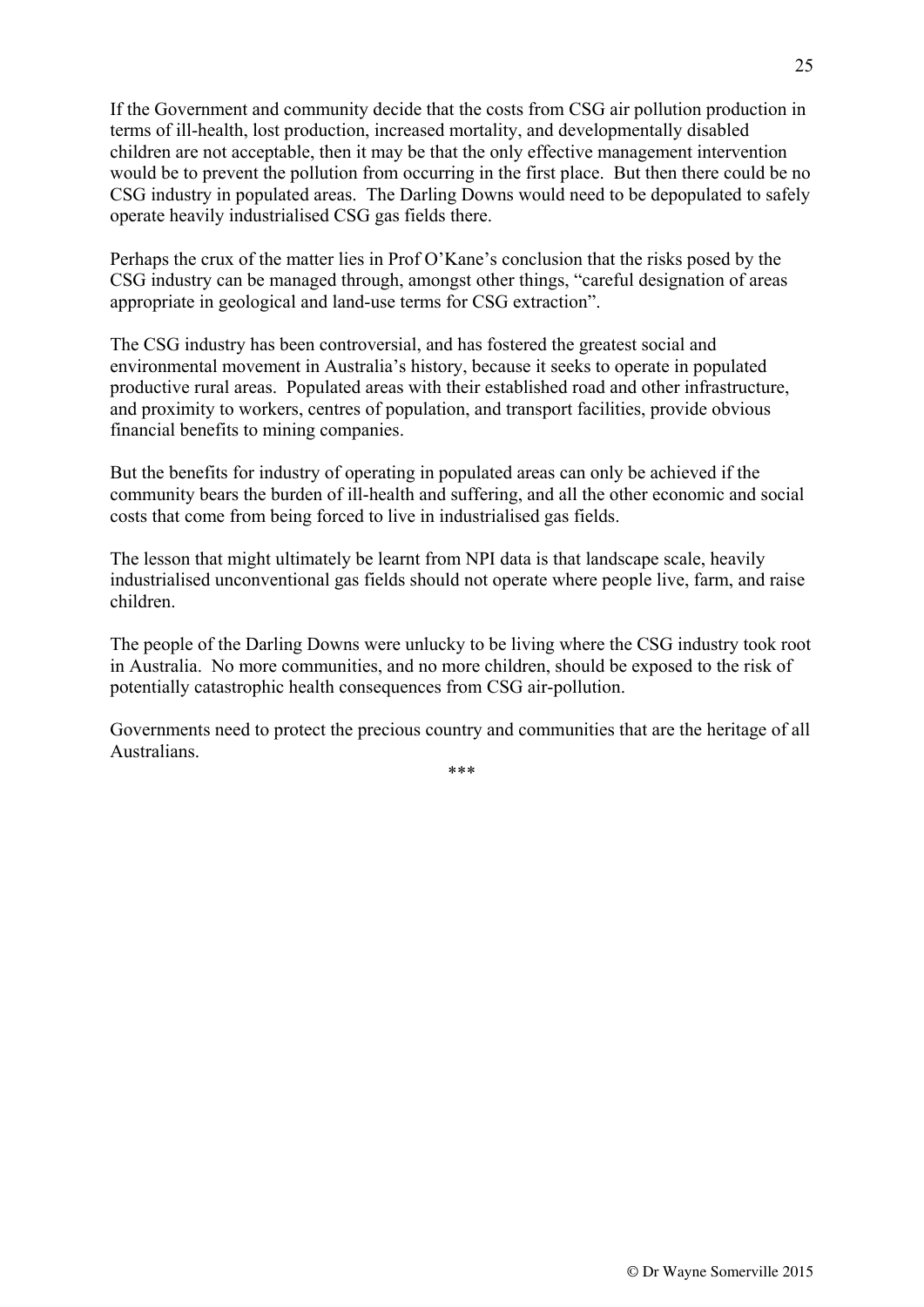## **APPENDICES**

## **Appendix A**

#### Table 1

*2013/14 NPI Data for Reportable Emissions from the 20 Darling Downs' Gas Industry Facilities Cited in this Report* 

| <b>Facility Name</b>                 | <b>Substance</b>          | Air emissions (kg) |
|--------------------------------------|---------------------------|--------------------|
| Silver Springs Gasfield (Surat)      | Oxides of Nitrogen        | 326,034.05         |
|                                      | Carbon monoxide           | 43,404.24          |
|                                      | Particulate Matter 10.0µ  | 4,694.86           |
|                                      | Particulate Matter 2.5µ   | 4,676.45           |
|                                      | <b>Total VOCs</b>         | 19,527.63          |
|                                      | Cyclohexane               | 313.46             |
|                                      | Toluene                   | 144.44             |
|                                      | n-Hexane                  | 1,373.87           |
|                                      | Xylenes                   | 60.85              |
| Daandine Operations Via Dalby        | Formaldehyde              | 18,670.00          |
|                                      | Oxides of Nitrogen        | 1,271,137.14       |
|                                      | Carbon monoxide           | 1,015,170.03       |
|                                      | <b>Total VOCs</b>         | 41,939.08          |
|                                      | Particulate Matter 10.0µ  | 6,521.75           |
|                                      | Particulate Matter 2.5µ   | 68.69              |
|                                      | Sulfur dioxide            | 270.27             |
| <b>Tipton Operations (Via Dalby)</b> | Formaldehyde              | 19,714.70          |
|                                      | Oxides of Nitrogen        | 1,007,512.16       |
|                                      | Carbon monoxide           | 703,941.91         |
|                                      | <b>Total VOCs</b>         | 44,394.83          |
|                                      | Sulfur dioxide            | 285.95             |
|                                      | Particulate Matter 10.0µ  | 6,580.10           |
|                                      | Particulate Matter 2.5 µ  | 124.70             |
| Kogan Gas Field (Via Dalby)          | Sulfur dioxide            | 23.03              |
|                                      | Carbon monoxide           | 16,791.90          |
|                                      | <b>Total VOCs</b>         | 3,557.82           |
|                                      | Oxides of Nitrogen        | 25,507.14          |
|                                      | Particulate Matter 10.0µ  | 3,247.96           |
|                                      | Particulate Matter 2.5 µ  | 17.66              |
| Combabula & Reedy Creek              | Particulates $2.5 \mu$    | 67,820.00          |
| Yuleba North)                        | Particulate Matter 10.0µ  | 69,520.00          |
|                                      | Oxides of Nitrogen        | 964,820.00         |
|                                      | <b>Total VOCs</b>         | 70,834.00          |
|                                      | Carbon monoxide           | 216,300.00         |
|                                      | Toluene                   | 88.80              |
|                                      | Sulfur dioxide            | 238.00             |
|                                      | Xylenes                   | 62.00              |
| Condabri (Miles)                     | Particulates 2.5 µ        | 93,170.00          |
|                                      | Particulate Matter 10.0 µ | 94,990.00          |
|                                      | Oxides of Nitrogen        | 1,148,330.00       |
|                                      | Carbon monoxide           | 963,600.00         |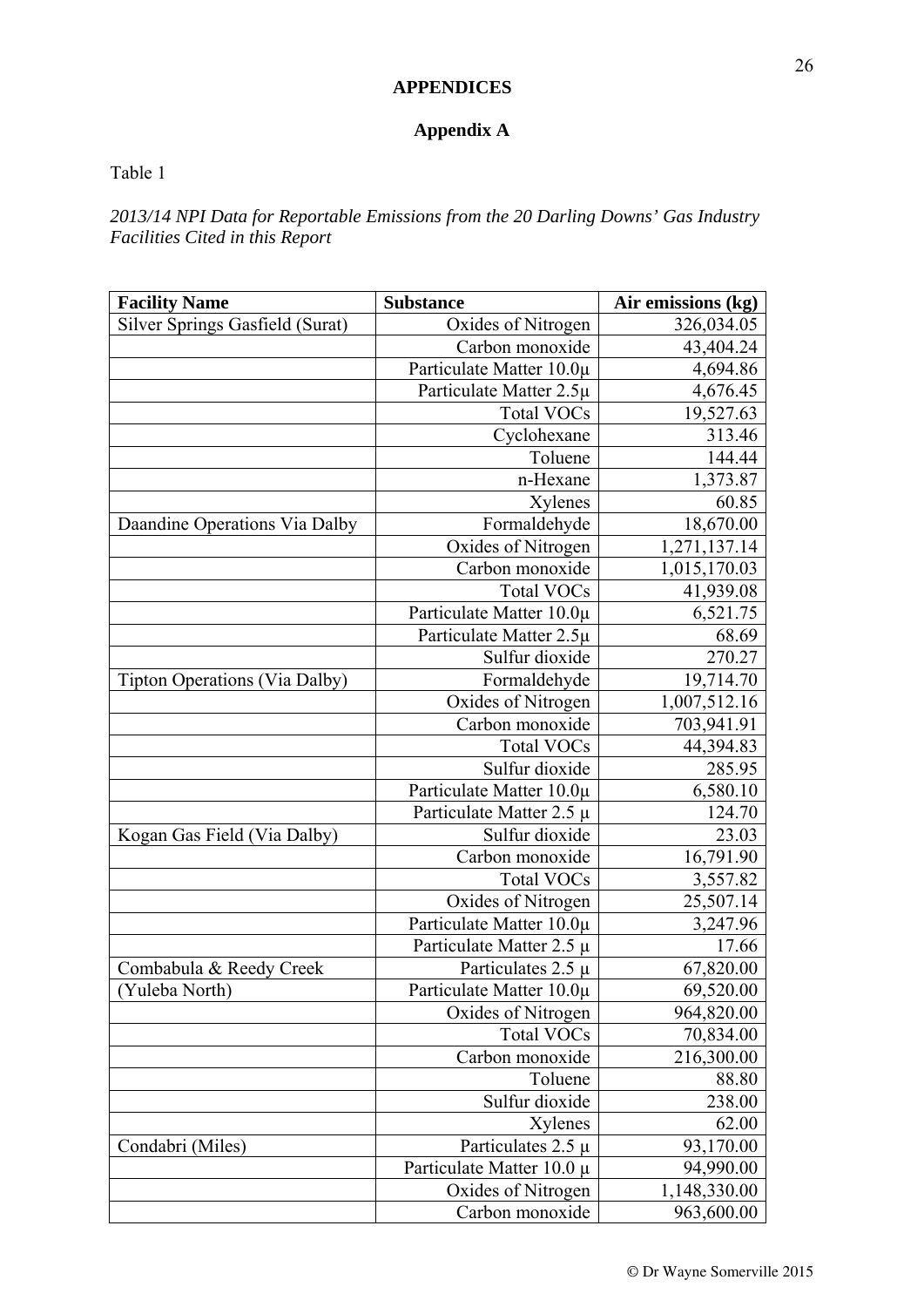|                             | <b>Total VOCs</b>         | 77,530.00    |
|-----------------------------|---------------------------|--------------|
|                             | Toluene                   | 94.17        |
|                             | Sulfur dioxide            | 254.80       |
|                             | Xylenes                   | 65.62        |
| Peat (Southshire)           | Sulfur dioxide            | 67.90        |
|                             | <b>Total VOCs</b>         | 11,601.00    |
|                             | Carbon monoxide           | 49,400.00    |
|                             | PAHs                      | 0.02         |
|                             | Oxides of Nitrogen        | 75,300.00    |
|                             | Particulate Matter 10.0µ  | 6.84         |
|                             | Particulate Matter 2.5 µ  | 6.84         |
| South Denison (Westgrove)   | <b>Total VOCs</b>         | 319,040.00   |
|                             | Cyclohexane               | 698.30       |
|                             | n-Hexane                  | 2,734.30     |
|                             | Carbon monoxide           | 125,349.00   |
|                             | Sulfur dioxide            | 73.48        |
|                             | Oxides of Nitrogen        | 93,831.00    |
|                             | Particulate Matter 10.0 µ | 2,172.00     |
|                             | Particulate Matter 2.5 µ  | 2,168.50     |
| Spring Gully (Durham Downs) | Formaldehyde              | 82,100.00    |
|                             | Acetaldehyde              | 13,000.00    |
|                             | <b>Total VOCs</b>         | 299,170.00   |
|                             | Oxides of Nitrogen        | 1,633,510.00 |
|                             | Carbon monoxide           | 985,310.00   |
|                             | Particulate Matter 10.0µ  | 24,290.00    |
|                             | Particulate Matter 2.5 µ  | 23,740.00    |
|                             | Sulfur dioxide            | 1,268.77     |
|                             | Xylenes                   | 307.08       |
| Talinga (Condamine South)   | Formaldehyde              | 47,100.00    |
|                             | <b>Total VOCs</b>         | 167,630.00   |
|                             | Oxides of Nitrogen        | 1,001,330.00 |
|                             | Carbon monoxide           | 574,010.00   |
|                             | Particulates $2.5 \mu$    | 17,595.00    |
|                             | n-Hexane                  | 1,231.00     |
|                             | Particulate Matter 10.0µ  | 18,015.00    |
|                             | Sulfur dioxide            | 747.33       |
|                             | Xylenes                   | 183.88       |
| ATP676 (Via Miles)          | Sulfur dioxide            | 15.30        |
|                             | Carbon monoxide           | 52,725.84    |
|                             | PAHs                      | 0.00         |
|                             | <b>Total VOCs</b>         | 4,070.20     |
|                             | Oxides of Nitrogen        | 57,316.64    |
|                             | Formaldehyde              | 320.42       |
|                             | Particulate Matter 10.0 µ | 3,228.96     |
|                             | Particulate Matter 2.5 µ  | 3,165.66     |
| ATP852 (Via Wandoan)        | Sulfur dioxide            | 15.04        |
|                             | Carbon monoxide           | 16,222.14    |
|                             | <b>Total VOCs</b>         | 4,631.15     |
|                             | Oxides of Nitrogen        | 62,896.65    |
|                             | Particulate Matter 10.0 µ | 4,400.23     |
| Kenya Processing Plant      | Formaldehyde              | 34,757.27    |
| $ATP620$ ) & Compressor     | Total VOCs                | 89,465.02    |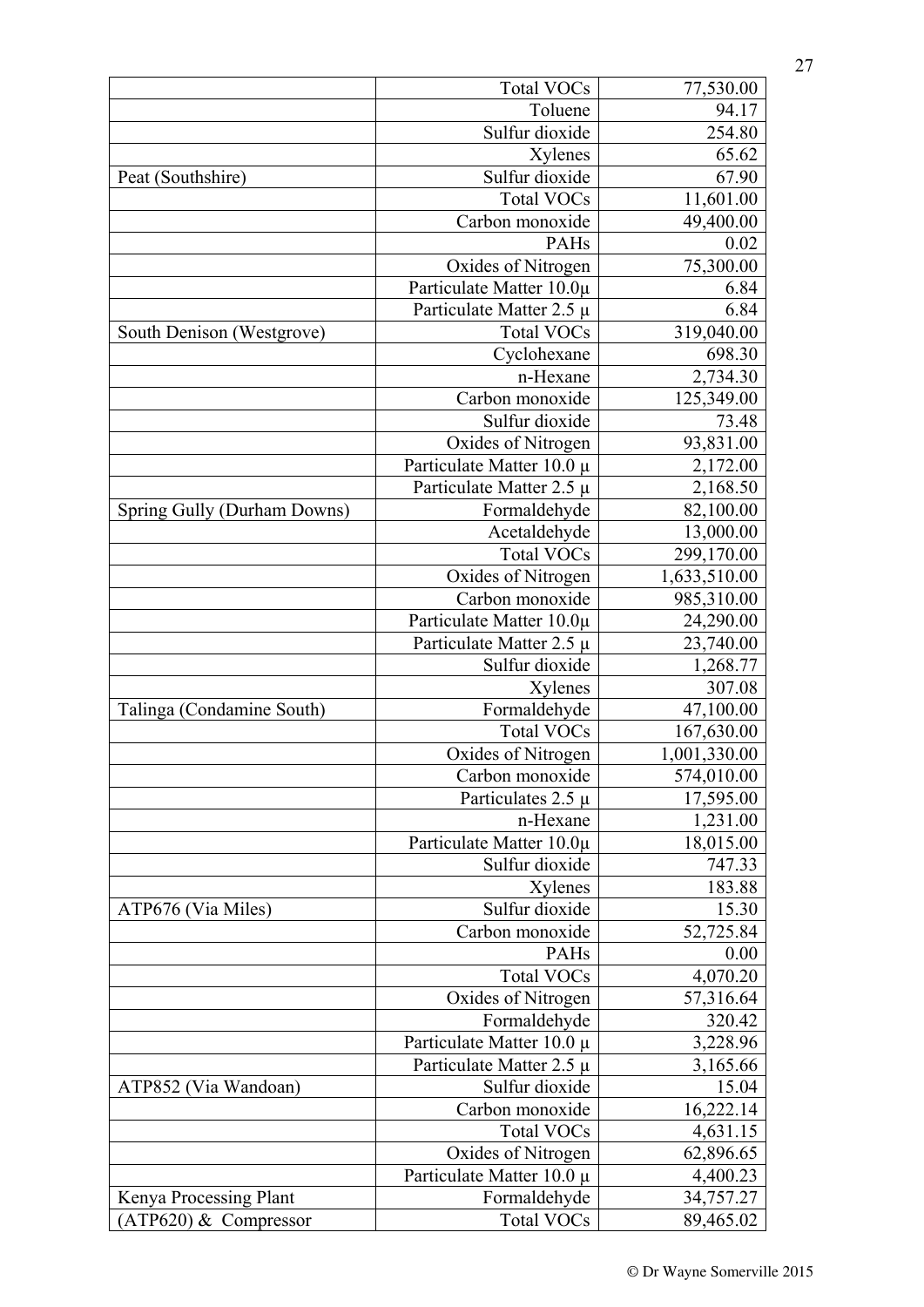| Stations (Via Tara)         | Oxides of Nitrogen                              | 711,953.52            |
|-----------------------------|-------------------------------------------------|-----------------------|
|                             | Carbon monoxide                                 | 411,363.79            |
|                             | Particulates $10.0 \mu$                         | 331,572.17            |
|                             | Particulate Matter 2.5 µ                        | 11,706.48             |
|                             | Sulfur dioxide                                  | 557.16                |
| Ruby Jo/Jordan (Via Tara)   | Carbon monoxide                                 | 1,628,286.91          |
|                             | Particulates 2.5 $\mu$                          | 34,897.27             |
|                             | Formaldehyde                                    | 3,130.81              |
|                             | Particulate Matter 10.0 µ                       | 35,595.13             |
|                             | Oxides of Nitrogen                              | 806,656.92            |
|                             | <b>Total VOCs</b>                               | 43,778.61             |
|                             | Sulfur dioxide                                  | 162.73                |
| Windibri Processing Plant   | Formaldehyde                                    | 34,037.47             |
| (PL201) & Compressor        | Particulates $10.0 \mu$                         | 1,342,839.52          |
| <b>Stations (Condamine)</b> | <b>Total VOCs</b>                               | 90,665.03             |
|                             | Oxides of Nitrogen                              | 737,224.06            |
|                             | Carbon monoxide                                 | 424,381.73            |
|                             | Particulate Matter 2.5 µ                        | 15,557.42             |
|                             | Sulfur dioxide                                  | 568.84                |
|                             | Xylenes                                         | 130.33                |
| Woleebee Creek (Via Tara)   | Particulates $2.5 \mu$                          | 21,385.52             |
|                             | Carbon monoxide                                 | 345,724.25            |
|                             | Oxides of Nitrogen                              | 382,999.81            |
|                             | <b>Total VOCs</b>                               | 27,344.70             |
|                             | Sulfur dioxide                                  | 100.86                |
|                             | Formaldehyde                                    | 1,996.11              |
|                             | Particulate Matter 10.0µ                        | 21,813.18             |
| "Fairview Coal Seam         | Oxides of Nitrogen                              | 1,527,150.00          |
| Methane Field" (Injune)     | Carbon monoxide                                 | 968,292.00            |
|                             | Particulates $2.5 \mu$                          | 18,592.00             |
|                             | <b>Total VOCs</b>                               | 31,683.00             |
|                             | Ethylene glycol                                 | 6,377.00              |
|                             | Particulate Matter 10.0 µ                       | 18,928.00             |
|                             | Sulfur dioxide                                  | 904.68                |
| "Moonie" (Moonie)           | <b>Total VOCs</b>                               | 28,761.00             |
|                             | Xylenes                                         | 904.00                |
|                             | Ethylbenzene                                    | 155.80                |
|                             | n-Hexane                                        | 1,434.10              |
|                             | Cyclohexane                                     | 71.00                 |
|                             | Carbon monoxide                                 | 20,894.64             |
|                             | Oxides of Nitrogen                              | 107,510.00            |
|                             | Particulate Matter 10.0 µ                       | 6,656.00              |
|                             | Particulate Matter 2.5 µ<br>Sulfur dioxide      | 6,525.00<br>625.00    |
| "Roma" (Roma)               |                                                 |                       |
|                             | Carbon monoxide<br>Sulfur dioxide               | 99,208.00<br>15.00    |
|                             |                                                 |                       |
|                             | Oxides of Nitrogen<br>Particulate Matter 10.0 µ | 54,729.00<br>2,218.00 |
|                             | Particulate Matter 2.5 $\mu$                    | 2,175.00              |
|                             | <b>Total VOCs</b>                               | 5,389.00              |
| "Scotia" (Wandoan)          | Carbon monoxide                                 | 127,766.00            |
|                             | Sulfur dioxide                                  | 150.00                |
|                             |                                                 |                       |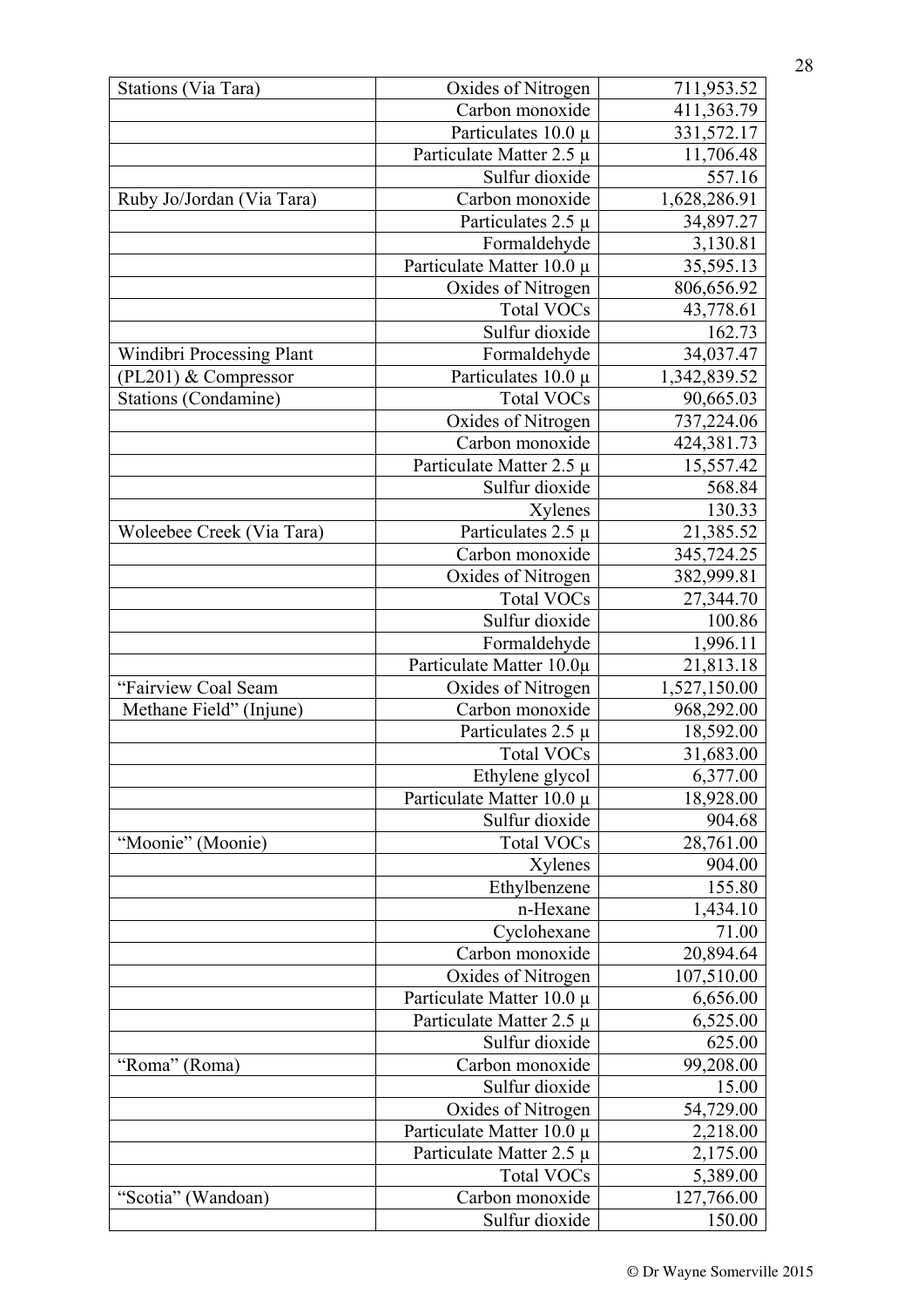| Ethylene glycol               | 9,247.00   |
|-------------------------------|------------|
| Oxides of Nitrogen            | 193,487.00 |
| Particulate Matter $10.0 \mu$ | 2,256.00   |
| Particulate Matter 2.5 $\mu$  | 2,216.00   |
| Total VOCs                    | 2,872.00   |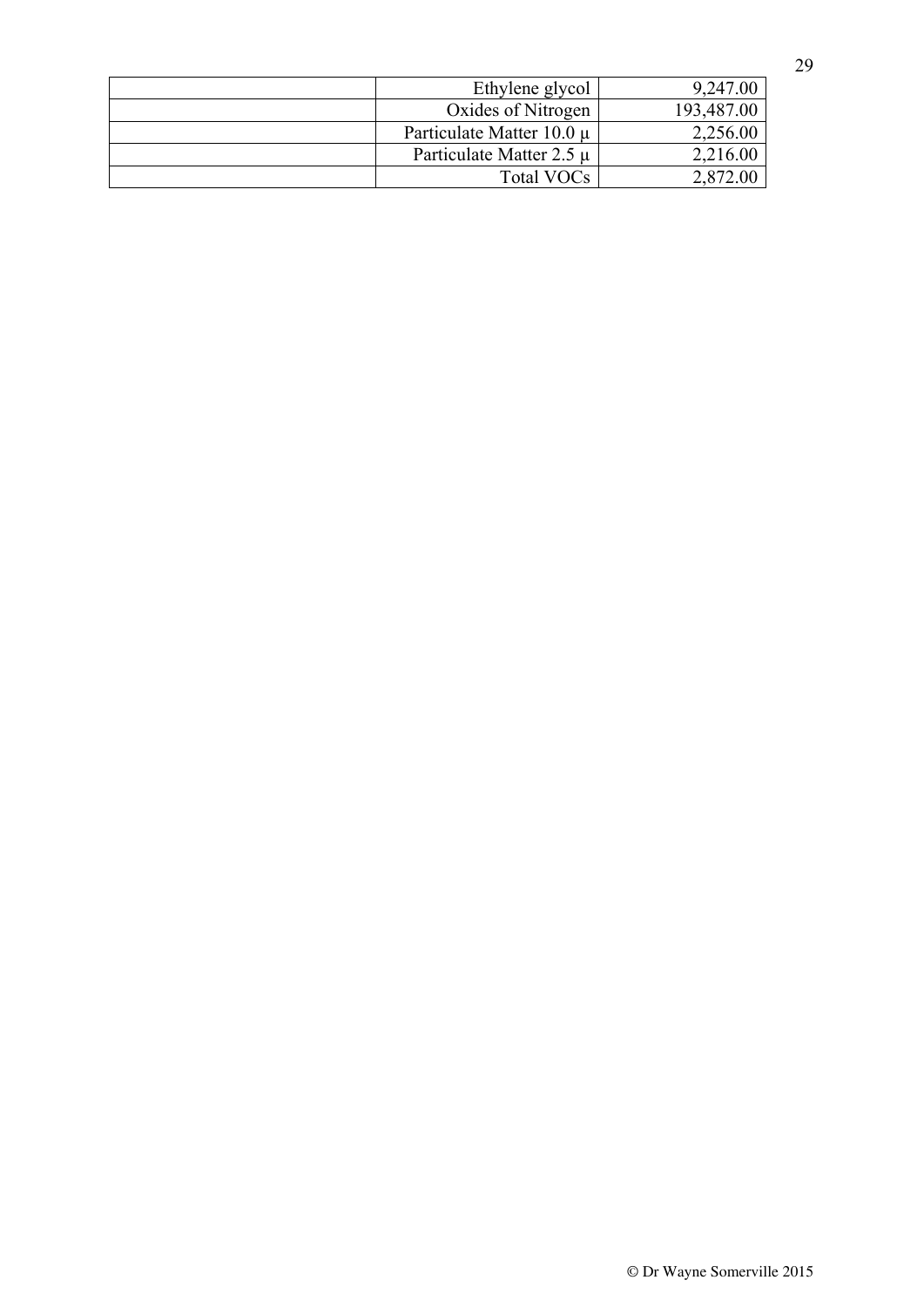#### **Appendix B**

#### Table 2

| <b>Pollutant</b>        | <b>Kilograms</b> |
|-------------------------|------------------|
| <b>Liquids</b>          |                  |
| Total VOCs <sup>a</sup> | 1,383,884.07     |
| Cyclohexane             | 1,082.76         |
| Toluene                 | 327.41           |
| n-Hexane                | 6,773.27         |
| Acetaldehyde            | 13,000.00        |
| Ethylene Glycol         | 15,624.00        |
| Xylenes                 | 1,713.76         |
| Ethylbenzene            | 155.80           |
| <b>Gases</b>            |                  |
| Formaldehyde            | 241,826.78       |
| Carbon monoxide         | 8,788,142.38     |
| Oxides of Nitrogen      | 12,189,244.54    |
| Sulfur dioxide          | 6,329.14         |
| <b>Solids</b>           |                  |
| Particulates $2.5 \mu$  | 325,608.19       |
| Particulates 10 µ       | 1,999,545.70     |

*Total Amounts (in kilograms) of Reported Emissions of NPI Substances for the Cited 20 Darling Downs' Gas Industry Facilities for the Year 2013/14* 

<sup>a</sup> Of the 41 substances listed in NPI Total VOCs, 37 are liquids at room temperature and four are liquids at lower temperatures: Chloroethane (liquid at -14ºC), Formaldahyde (-20ºC), Ethylene oxide (10ºC) and Vinyl chloride monomer (-20ºC).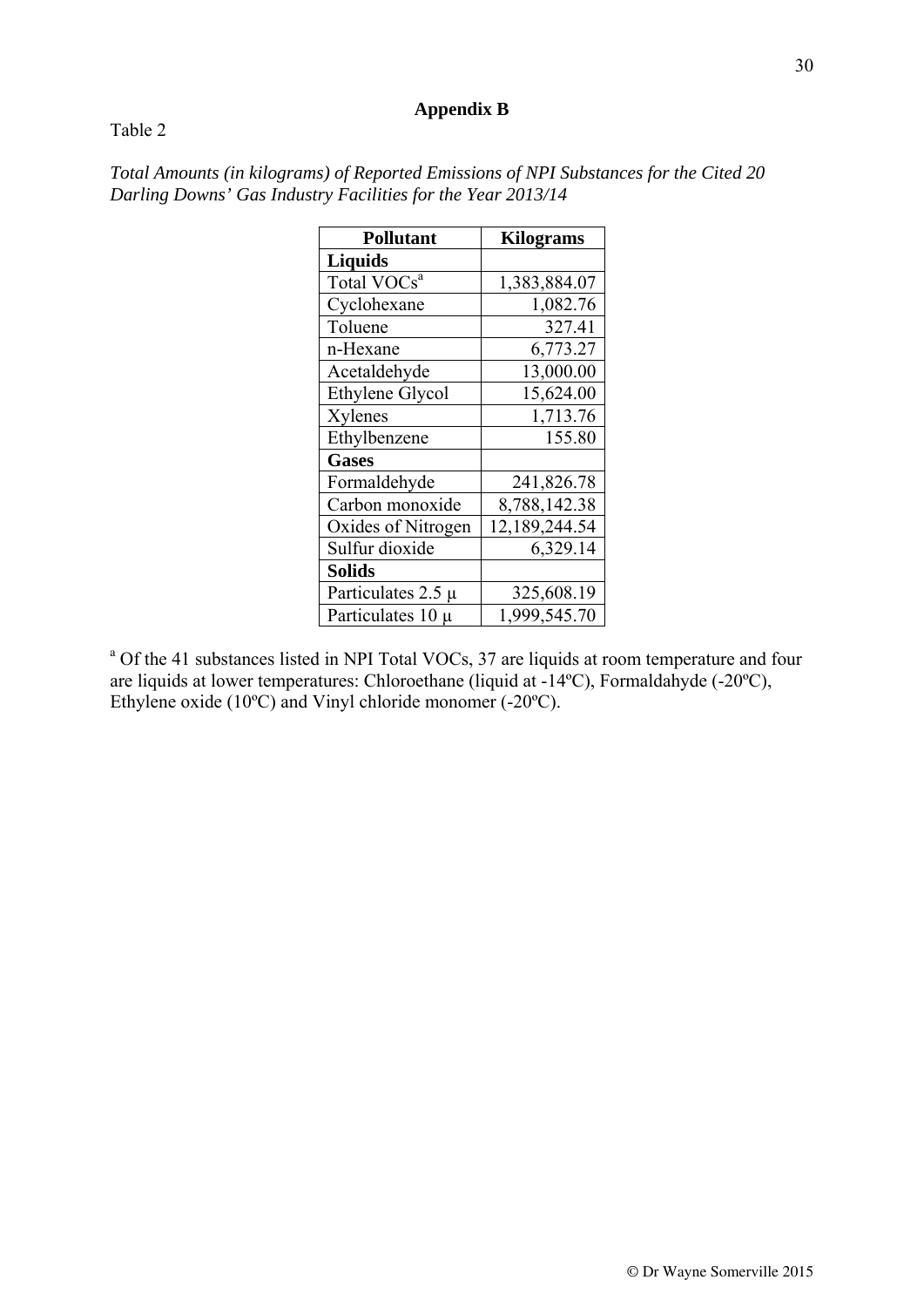#### **Appendix C**

In the NPI Guide<sup>74</sup> for industry the formula for converting litres of each substance into kilograms is *mass* (in kilograms) = *volume* (in litres) multiplied by s*pecific gravity* (kilogram per litre).

For this report, the volume for each NPI liquid pollutant was calculated using the formula *volume* (in litres) = *mass* (in kilograms) divided by s*pecific gravity* (kilogram per litre). The volume of each pollutant was then converted to the number of standard 20 litre drums that would be required to contain that amount of substance.

In NPI data, "Total VOCs" (total volatile organic compounds) refers to 41 specified substances of various specific gravities. The data does not specify the relative contribution of each substance to Total VOCs, and therefore it is not valid to use a mean value of specific gravities to calculate volume of Total VOCs. For this report, the minimum and maximum possible volumes of Total VOCs were calculated using the lowest (i.e., 1,3-Butadiene) and highest (i.e., 1,2-Dibromoethane) specific gravity values of the 37 of the 41 VOCs that are liquid at room temperature. Total VOCs includes 4 substances that are liquids at lower temperatures.

Table 3

| Acetaldehyde             | 0.788 | Ethyl butyl ketone         | 0.820 |
|--------------------------|-------|----------------------------|-------|
| Acetic acid              | 1.053 | Ethylbenzene               | 0.870 |
| Acetone                  | 0.791 | Ethylene oxide             |       |
| Acetonitrile             | 0.787 | Formaldehyde (gas)         | 1.067 |
| Acrolein                 | 0.839 | Glutaraldehyde             |       |
| Acrylonitrile            | 0.806 | n-Hexane                   | 0.660 |
| Acrylic Acid             | 1.062 | Methanol                   | 0.79  |
| Aniline (benzenamine)    | 1.022 | 2-Methoxyethanol           | 0.966 |
| Benzene                  | 0.879 | 1,3 - Butadiene            | 0.621 |
| 2-Methoxyethanol acetate | 1.01  | Methyl ethyl ketone        | 0.805 |
| Chloroethane (gas)       | 2.22  | Methyl isobutyl ketone     | 0.801 |
| Chloroform               | 1.484 | Methyl methacrylate        | 1.015 |
| Cumene                   | 0.862 | Styrene                    | 0.906 |
| Cyclohexane              | 0.778 | 1,1,2,2- Tetrachloroethane | 1.587 |
| 1,2- Dibromoethane       | 2.172 | Tetrachloroethylene        | 1.62  |
| 1,2-Dichloroethane       | 1.257 | Toluene (methylbenzene)    | 0.866 |
| Dichloromethane          | 1.316 | 1,1,2- Trichloroethane     | 1.442 |
| Ethanol                  | 0.789 | Trichloroethylene          | 1.46  |
| 2-Ethoxyethanol          | 0.931 | Vinyl Chloride Monomer     | 0.911 |
| 2-Ethoxyethanol acetate  | 0.975 | Xylenes                    | 0.86  |
| Ethyl acetate            | 0.902 |                            |       |

*Specific Gravities for NPI Volatile Organic Compounds in Kilograms per Litre*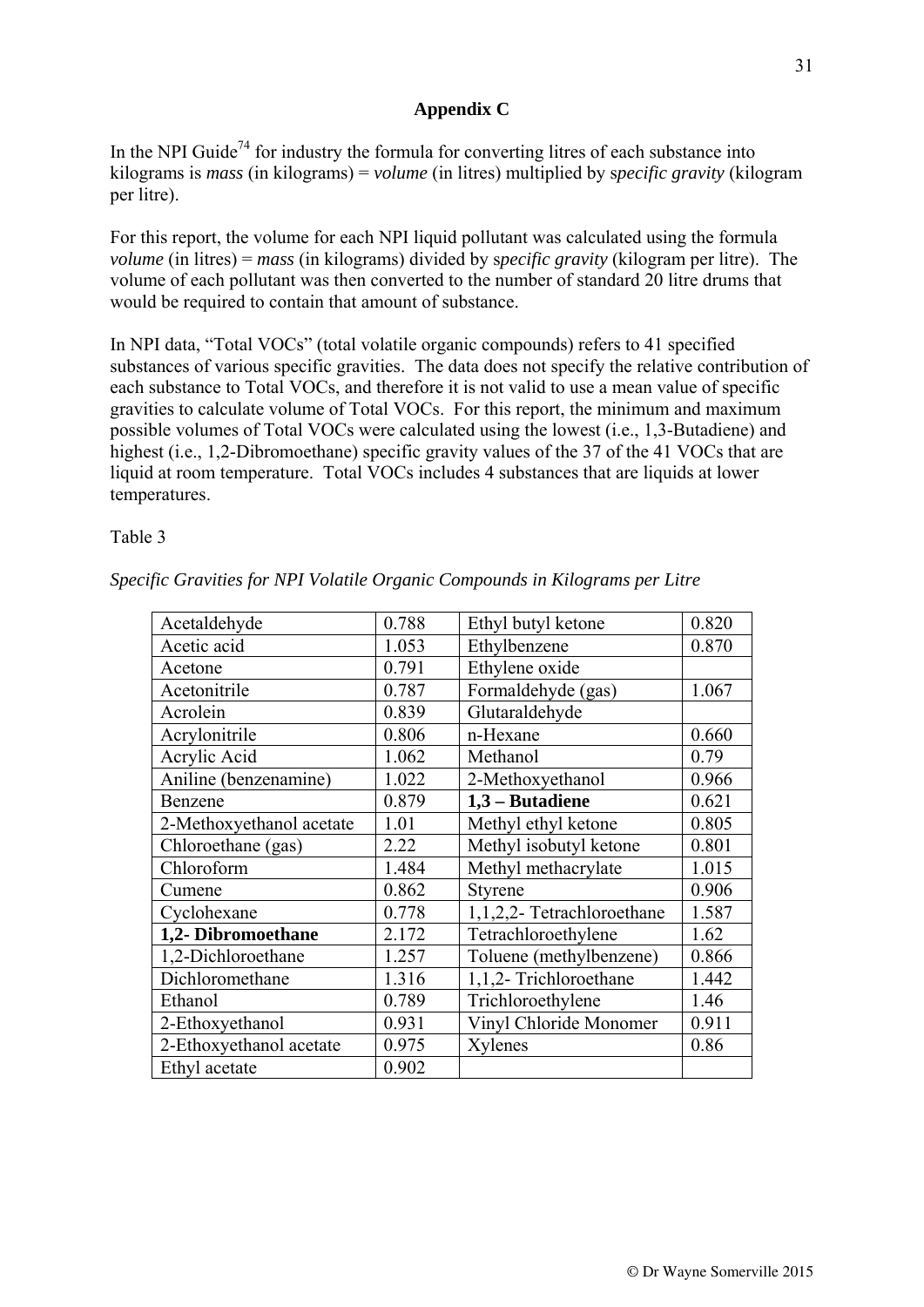#### **Appendix D**

#### Table 4

 *Total Weights, Volume, Number of 20 Litre Drums, and Height of Stacked Drums, for NPI Liquid Pollutants Released into the Atmosphere by Darling Downs' Gas Industry Operations in 2013/2014* 

|                              |              | <b>Volume</b> in           | <b>Number of</b> | <b>Height</b> in           |
|------------------------------|--------------|----------------------------|------------------|----------------------------|
| <b>Liquid Pollutant</b>      | Kg           | <b>Litres</b> <sup>a</sup> | <b>Drums</b>     | <b>Metres</b> <sup>b</sup> |
| Total $VOCs - Max Volc$      | 1,383,884.07 | 2,228,476.76               | 111,423.84       | 43,455.30                  |
| Total VOCs - Min Vol         | 1,383,884.07 | 637,147.36                 | 31,857.37        | 12,424.37                  |
| Cyclohexane                  | 1,082.76     | 1,391.72                   | 69.59            | 27.14                      |
| Toluene                      | 327.41       | 378.07                     | 18.90            | 7.37                       |
| n-Hexane                     | 6,773.27     | 10,262.53                  | 513.13           | 200.11                     |
| Acetaldehyde                 | 13,000.00    | 16,497.46                  | 824.87           | 321.70                     |
| Ethylene Glycol <sup>d</sup> | 15,624.00    | 13,888.00                  | 694.40           | 270.82                     |
| Xylenes                      | 1,713.76     | 1,992.74                   | 99.64            | 38.86                      |
| Ethylbenzene                 | 155.80       | 179.08                     | 8.95             | 3.49                       |

<sup>a</sup> Calculated as: *volume* (in litres) = *mass* (in kilograms) divided by specific gravity (kilogram per litre).<br>  $\rm{b}^b$  Height of liquid to the bottom of the drum cap = 0.39 m<br>  $\rm{c}^c$  Maximum and Minimum volumes of Total VOCs were a

 $\alpha$  Maximum and Minimum volumes of Total VOCs were calculated using the lowest and highest specific gravity values of the 37 NPI VOC substances that are liquid at room temperature.

<sup>d</sup> Ethylene glycol specific gravity =  $1.125$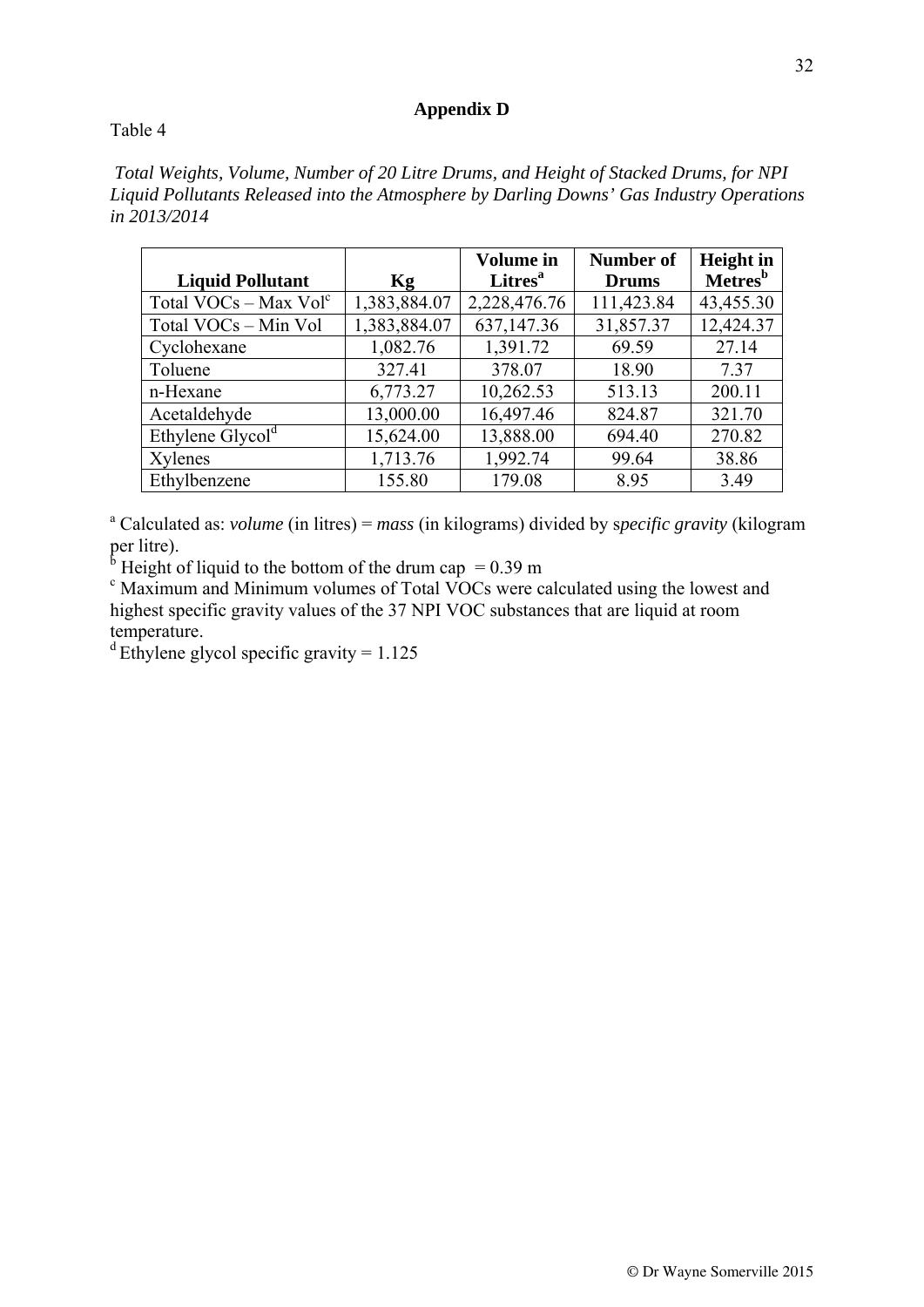## **Appendix E**

#### Table 5

 *2013/14 NPI Data for the Quantity of Some Air Pollutants from Gas Processing in the Darling Downs as Total Kilograms, Kilograms per Head of Population, and Kilograms per Day*

| <b>Pollutant</b>   | Kg            | <b>Kg</b> / Head | Kg / Day    |
|--------------------|---------------|------------------|-------------|
| <b>Liquids</b>     |               | $(n = 251,893)$  | $(n = 365)$ |
| <b>Total VOCs</b>  | 1,383,884.07  | 5.49             | 3,791.46    |
| Cyclohexane        | 1,082.76      | 0.0043           | 2.97        |
| Toluene            | 327.41        | 0.0013           | 0.90        |
| n-Hexane           | 6,773.27      | 0.027            | 18.56       |
| Acetaldehyde       | 13,000.00     | 0.052            | 35.62       |
| Ethylene Glycol    | 15,624.00     | 0.062            | 42.80       |
| Xylenes            | 1,713.76      | 0.0068           | 4.70        |
| Ethylbenzene       | 155.80        | 0.00062          | 0.43        |
| <b>Gases</b>       |               |                  |             |
| Formaldehyde       | 241,826.78    | 0.96             | 662.54      |
| Carbon monoxide    | 8,788,142.38  | 34.89            | 24,077.10   |
| Oxides of Nitrogen | 12,189,244.54 | 48.39            | 33,395.19   |
| Sulfur dioxide     | 6,329.14      | 0.025            | 17.34       |
| <b>Solids</b>      |               |                  |             |
| Particulates 2.5µ  | 325,608.19    | 1.29             | 892.08      |
| Particulates 10µ   | 1,999,545.70  | 7.94             | 5,478.21    |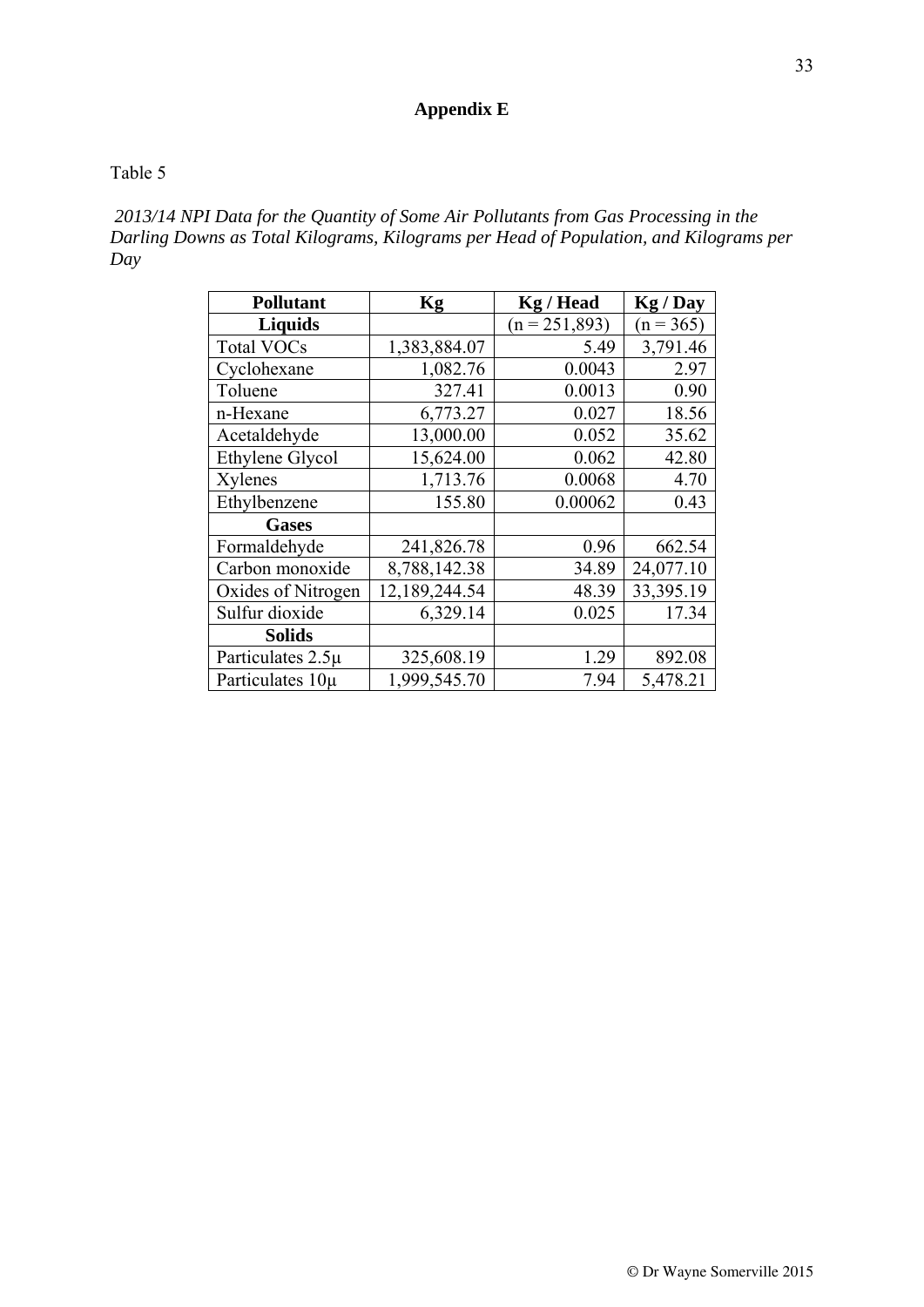## **Appendix F**

## Table 6

| <b>Facility Name</b> |                 |                 | Pollutant (tonnes)  |                     |        |                  |
|----------------------|-----------------|-----------------|---------------------|---------------------|--------|------------------|
|                      | Carbon          | <b>Nitrogen</b> | <b>Particulates</b> | <b>Particulates</b> |        | <b>Formalde-</b> |
|                      | <b>Monoxide</b> | <b>Oxides</b>   | $2.5 \mu$           | $10 \mu$            | VOC's  | hyde             |
| QGC ATP676           | 52.73           | 57.32           | 3.17                | 3.23                | 4.07   | 0.33             |
| Condibri             | 963.60          | 1,148.33        | 93.17               | 94.99               | 77.53  |                  |
| Daandine             | 1,015.17        | 1,271.14        | 0.07                | 6.52                | 41.94  | 18.67            |
| QGC Kenya            | 411.36          | 711.95          | 11.71               | 331.57              | 89.47  | 34.76            |
| Arrow Kogan          | 16.79           | 25.51           | 0.018               | 3.25                | 3.56   |                  |
| RubyJo/Jordan        | 1,628.29        | 806.66          | 34.90               | 35.60               | 43.78  | 3.13             |
| Talinga              | 574.01          | 1,001.33        | 17.60               | 18.02               | 167.63 | 47.10            |
| <b>Arrow Tipton</b>  | 703.94          | 1,007.51        | 0.12                | 6.58                | 44.39  | 19.71            |
| <b>QGC</b> Windibri  | 424.38          | 737.22          | 15.56               | 1,342.84            | 90.66  | 34.04            |
| Total                | 5,790.27        | 6,766.97        | 176.32              | 1,842.60            | 563.03 | 157.74           |

*2013/14 NPI Air Emissions in Tonnes for Nine CSG Facilities that Lie Within the Area Indicated in Figure 6*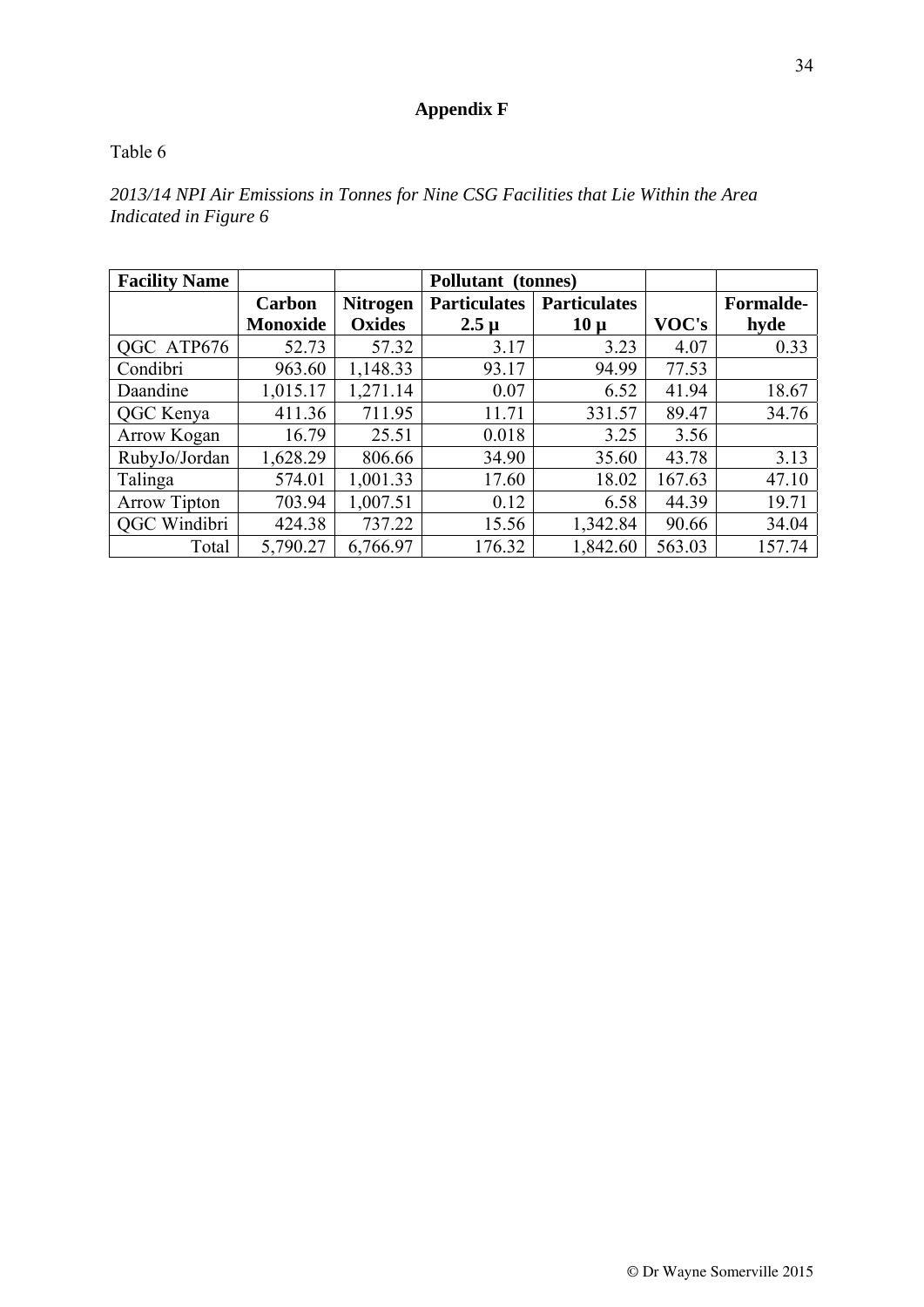## **Appendix G**

## Table 7

*2013/14 NPI Data for Pollutants Emitted by the Nine CSG Facilities that Lie Within the Area Indicated in Figure 6 as Total Tonnes, Kilograms per Head of Population (Sub area population = 18,358) and Kilograms per Day (n = 365)* 

| <b>Pollutant</b> | <b>Tonnes</b> | Pollutant per head<br>per year (kg) | Kg / Day<br>$(365 \text{ days})$ |
|------------------|---------------|-------------------------------------|----------------------------------|
| Carbon           | 5,790.27      | 315.40                              | 15,863.75                        |
| Monoxide         |               |                                     |                                  |
| Nitrogen         | 6,766.97      | 368.61                              | 18,539.64                        |
| oxides           |               |                                     |                                  |
| Particulate 2.5  | 176.32        | 9.6                                 | 483.07                           |
| Particulate 10   | 1,842.60      | 100.37                              | 5,048.21                         |
| VOC's            | 563.03        | 30.67                               | 1,542.55                         |
| Formaldehyde     | 157.74        | 8.59                                | 432.16                           |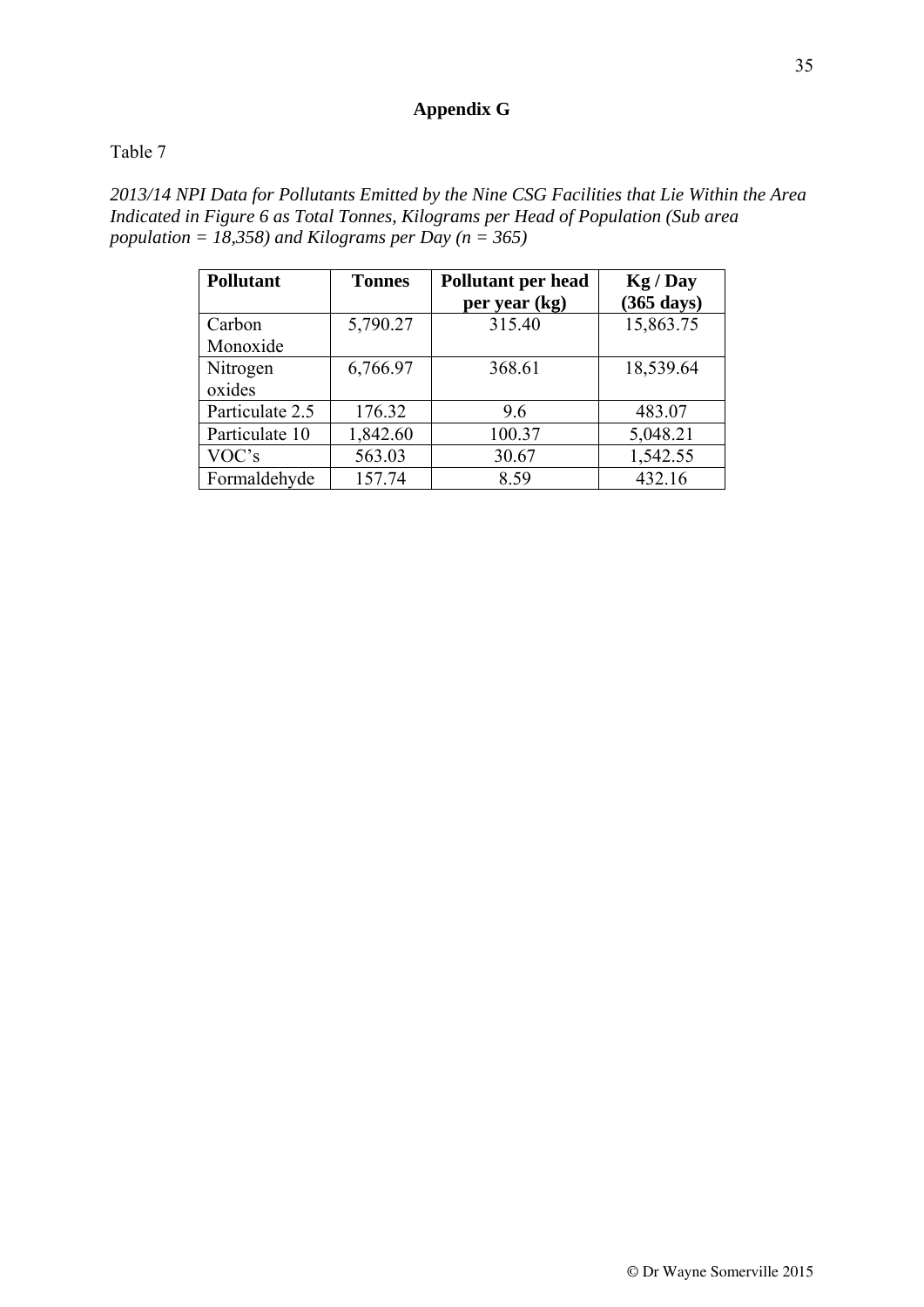## **Appendix H**

#### Table 8

*Projected Quantity of Air Pollutants from CSG Processing in the Darling Downs Assuming a Fourfold Increase, Expressed as per Head of Population per Year, Average Kilograms per Day, and Height of Storage Drums* 

| <b>Pollutant</b>   | Kg            | Kg/Head/Yr     | <b>Kg/Day</b> |
|--------------------|---------------|----------------|---------------|
| <b>Liquids</b>     |               | $\div$ 251,893 | $\div$ 365    |
| <b>Total VOCs</b>  | 5,535,536.28  | 21.98          | 15,165.85     |
| Acetaldehyde       | 52,000.00     | 0.21           | 142.47        |
| Cyclohexane        | 4,331.04      | 0.017          | 11.87         |
| Toluene            | 1,309.64      | 0.0052         | 3.59          |
| n-Hexane           | 27,093.08     | 0.11           | 74.23         |
| Xylenes            | 6,855.04      | 0.027          | 18.78         |
| Ethylbenzene       | 623.20        | 0.0025         | 1.71          |
| <b>Gases</b>       |               |                |               |
| Carbon monoxide    | 35,152,569.52 | 139.55         | 96,308.41     |
| Oxides of Nitrogen | 48,756,978.00 | 193.56         | 133,580.76    |
| Formaldehyde       | 967, 307. 12  | 3.84           | 2,650.16      |
| <b>Solids</b>      |               |                |               |
| Particulates 2.5µ  | 1,302,432.76  | 5.17           | 3,568.31      |
| Particulates 10µ   | 7,998,182.80  | 31.75          | 21,912.83     |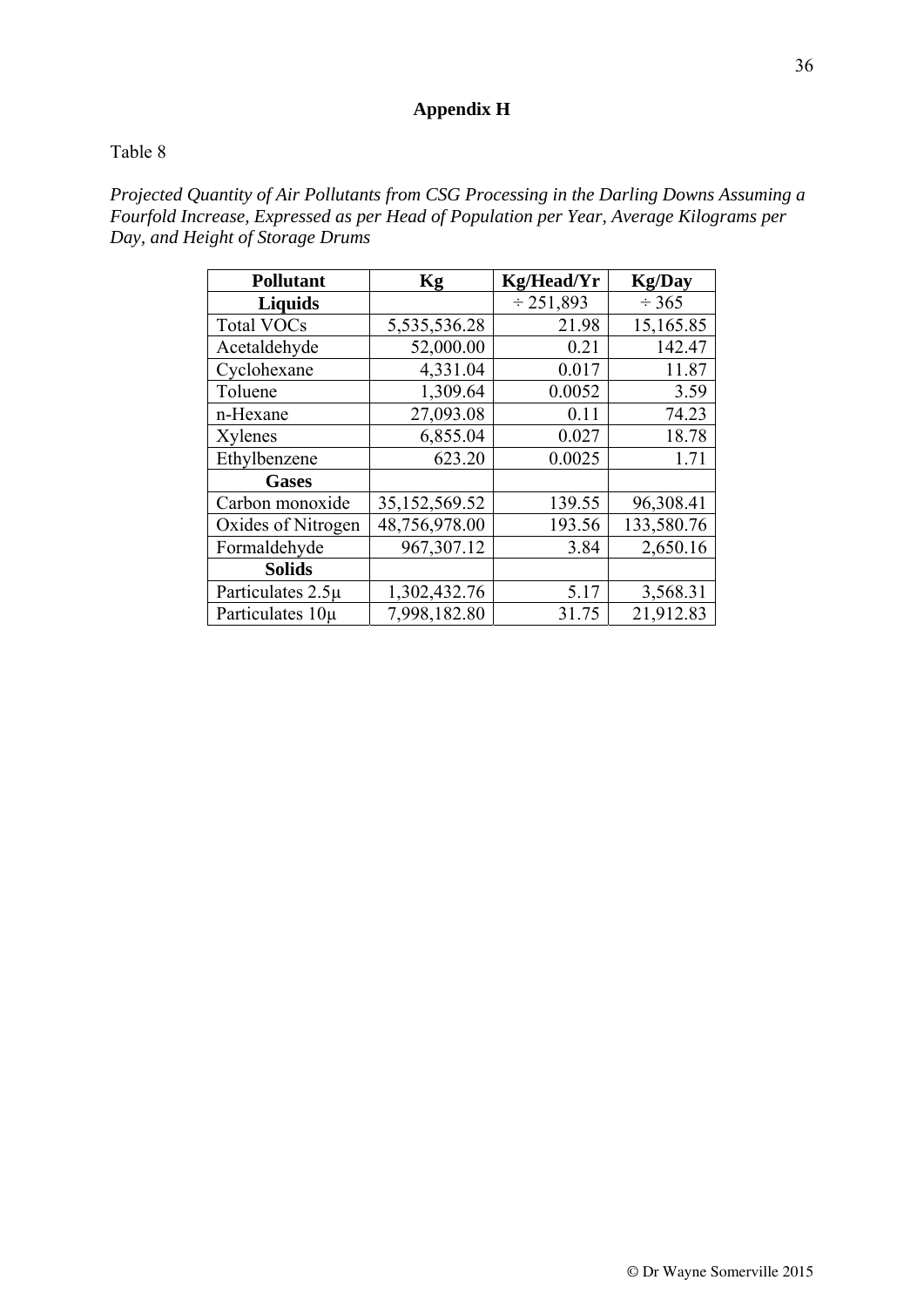#### **References**

<sup>1</sup> NSW Chief Scientist and Engineer's Independent Review of Coal Seam Gas Activities in NSW Managing environmental and human health risks from CSG activities, September 2014, Page 5. http://www.chiefscientist.nsw.gov.au/ data/assets/pdf file/0006/56922/140930-Final-Managing-Environmental-and-Human-Health-Risks.pdf

 $^{2}$  Fell, C. (2014) Discussion Paper for Office of NSW Chief Scientist and Engineer,

Water Treatment and Coal Seam Gas, 15 September 2014.

<sup>4</sup> Prof Mary O'Kane (2014) Final Report of the Independent Review of Coal Seam Gas Activities in NSW, NSW Chief Scientist and Engineer.

http://www.chiefscientist.nsw.gov.au/\_\_data/assets/pdf\_file/0005/56912/140930-CSG-Final-Report.pdf

<sup>5</sup> http://www.chiefscientist.nsw.gov.au/\_data/assets/pdf\_file/0015/27150/NSW-CSE-TOR-Review-of-CSG-activities-in-NSW.pdf

 $<sup>6</sup>$  Ibid.</sup>

7 Ibid.

<sup>8</sup> Prof Mary O'Kane (2014) Final Report of the Independent Review of Coal Seam Gas Activities in NSW, NSW Chief Scientist and Engineer.

http://www.chiefscientist.nsw.gov.au/\_\_data/assets/pdf\_file/0005/56912/140930-CSG-Final-Report.pdf

9 National Pollutant Inventory link: *http://www.npi.gov.au/*

10 http://commons.wikimedia.org/wiki/File:Qld region map 2.PNG#/media/File:Qld region map 2.PNG

 $\frac{11 \text{ m}}{\text{N}}$  Royal Geographical Society of Queensland - http://rgsq.org.au/27-151c

12 http://en.wikipedia.org/wiki/Darling\_Downs

<sup>13</sup> Royal Geographic Society of Queensland - http://www.rgsq.org.au/27-150c

<sup>14</sup> Royal Geographic Society of Queensland - http://www.rgsq.org.au/27-151c

 $15$  http://queenslandplan.qld.gov.au/resources/assets/regional-fact-sheets-darlingdowns.pdf

<sup>16</sup> ABC CSG website - http://www.abc.net.au/news/specials/coal-seam-gas-by-the-numbers/

<sup>17</sup> National Pollutant Inventory: Emission estimation technique manual for Oil and Gas Extraction and Production Version 2.0 July 2013. http://www.npi.gov.au/system/files/ resources/4bb4362a-ca3c-01e4-79eb-d288223f2b60/files/eet-manual-oil-and-gas.pdf

18 http://www.npi.gov.au/substances/substance-list-and-thresholds

<sup>19</sup> http://www.npi.gov.au/reporting/industry-reporting-materials/industry-reporting-frequentlyasked-questions/calculating

<sup>20</sup> Tait D., Santos I., Maher D., Cyronak T., and Davis R.: Enrichment of Radon and Carbon Dioxide in the Open Atmosphere of an Australian Coal Seam Gas Field, Environ Sci Technol., 47, 3099-3104, 2013.

<sup>21</sup> National Toxics Network Media Release – 2ndApril 2015  $22$  Ibid.

<sup>23</sup> http://www.abc.net.au/news/2015-02-19/iesc-report-reveals-lng-expansion-proposal-needsmore-work/6150072

<sup>24</sup> NSW Chief Scientist and Engineer's Independent Review of Coal Seam Gas Activities in NSW Managing environmental and human health risks from CSG activities, September 2014. http://www.chiefscientist.nsw.gov.au/\_\_data/assets/pdf\_file/0006/56922/140930-Final-Managing-Environmental-and-Human-Health-Risks.pdf

 $^{25}$  http://www.epa.gov/iaq/voc.html - cited in National Toxics Network (2013), Toxic Chemicals in the Exploration and Production of Gas from Unconventional Sources, April 2013. http://www.ntn.org.au/wp/wp-content/uploads/2013/04/UCgas\_report-April-2013.pdf <sup>26</sup> http://www.epa.gov/airquality/oilandgas/pdfs/20120417presentation.pdf, cited in National

Toxics Network (2013), Toxic Chemicals in the Exploration and Production of Gas from

<sup>3</sup> National Pollutant Inventory link: *http://www.npi.gov.au/*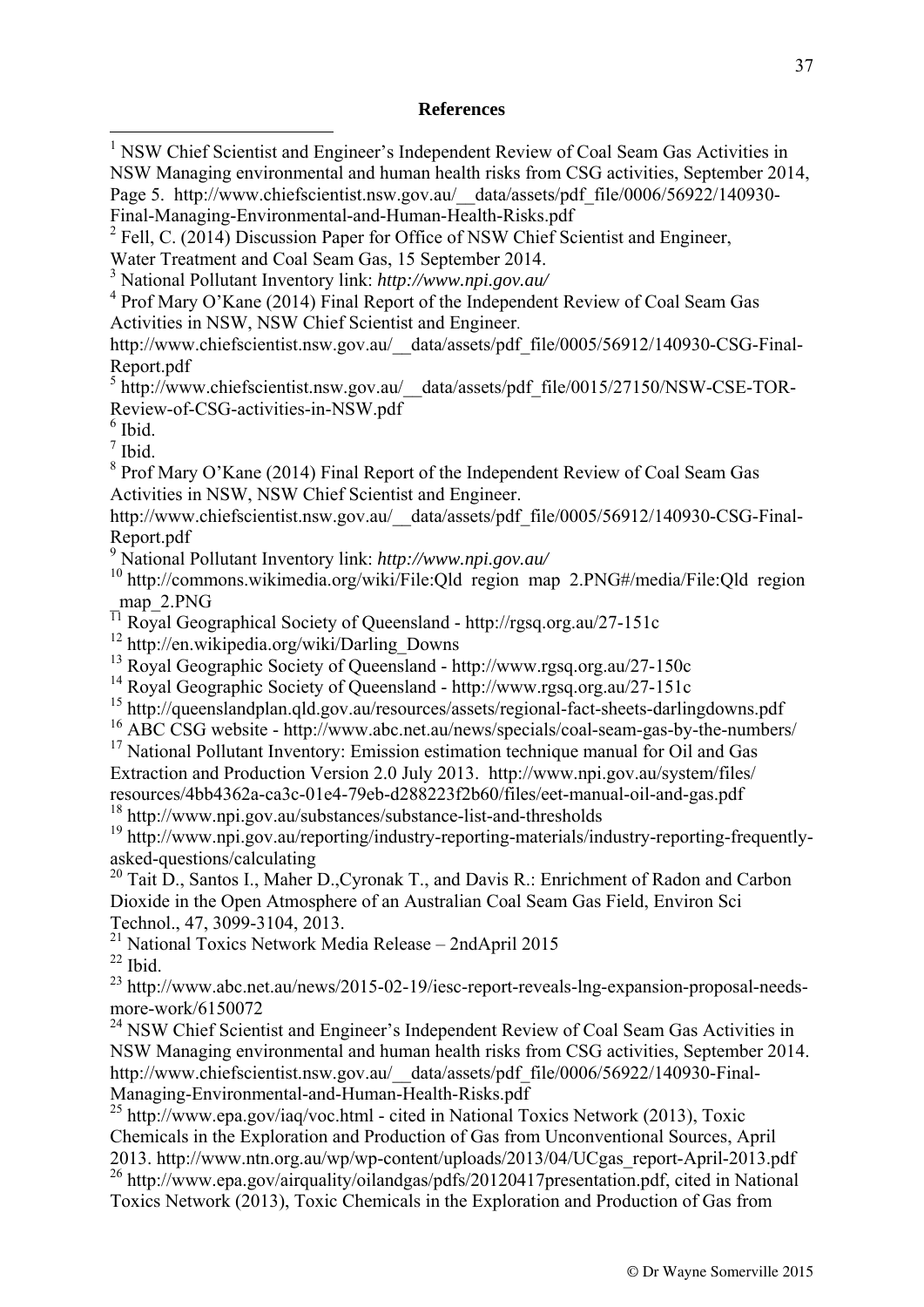Unconventional Sources, April 2013. http://www.ntn.org.au/wp/wp-

content/uploads/2013/04/UCgas\_report-April-2013.pdf

<sup>27</sup> Brown, D. (2013). Fundamental Chemical Toxicology with Exposure Related to Shale Gas Development, Physicians Scientists & Engineers for Healthy Energy:

http://www.psehealthyenergy.org/COURSES:

http://www.youtube.com/watch?v=AhkswtBom4s

 $28$  Ibid.

<u>.</u>

<sup>29</sup> US EPA, Technology Transfer Network, Air Toxics Web Site -

http://www.epa.gov/ttnatw01/hlthef/acetalde.html

<sup>30</sup> National Cancer Institute, National Institutes of Health, Formaldehyde and Cancer Risk, http://www.cancer.gov/cancertopics/factsheet/Risk/formaldehyde

31 http://www.atsdr.cdc.gov/tfacts96.pdf

 $32$  National Toxics Network Media Release –  $2<sup>nd</sup>$  April 2015

<sup>33</sup> Vaneckova, P. and Bambrick, H. (2014) Approaches to baseline studies of human health in relation to industries with potential environmental impact. Contribution to the independent review of coal seam gas activities in NSW, Centre for Health Research, University of Western Sydney August 2014. Available at http://www.chiefscientist.nsw.gov.au/coal-seam-gasreview/csg-background-papers

http://www.chiefscientist.nsw.gov.au/\_data/assets/pdf\_file/0005/56894/140903\_Human-CSG\_completed\_report.pdf

<sup>34</sup> Somerville, W. (2014) "Is CSG Safe? A Failed Public Debate in the Interests of Community Health":

http://creeksbend.com/Dr%20W%20Somerville%20(2014)%20Is%20CSG%20Safe%20- %20A%20Failed%20Debate.pdf

<sup>35</sup> NSW Chief Scientist and Engineer's Independent Review of Coal Seam Gas Activities in NSW Managing environmental and human health risks from CSG activities, September 2014. http://www.chiefscientist.nsw.gov.au/\_\_data/assets/pdf\_file/0006/56922/140930-Final-Managing-Environmental-and-Human-Health-Risks.pdf

http://www.chiefscientist.nsw.gov.au/\_\_data/assets/pdf\_file/0006/56922/140930- <sup>36</sup> NSW Chief Scientist and Engineer's Independent Review of Coal Seam Gas Activities in NSW Managing environmental and human health risks from CSG activities, September 2014.

http://www.chiefscientist.nsw.gov.au/\_\_data/assets/pdf\_file/0006/56922/140930-Final-Managing-Environmental-and-Human-Health-Risks.pdf

<sup>37</sup> Orem, W. et. al. (2014) *International Journal of Coal Geology*, V 126, Pages 20–31.

<sup>38</sup> NSW Government Trade and Investment Office of Coal Seam Gas Assessment Report. 5 February 2014. Petroleum exploration license 16 Metgasco Rosella conventional gas exploration well: Part 5 determination and activity approval.

<sup>39</sup> McKenzie, L.M., et al (2014) Birth Outcomes and Maternal Residential Proximity to Natural Gas Development in Rural Colorado, Environmental Health Perspectives, http://dx.doi.org/10.1289/ehp.1306722.

<sup>40</sup> Kassotis, C., Tillitt, D., Davis, J., Hormann, A., and Nagel, S. (2013) Estrogen and Androgen Receptor Activities of Hydraulic Fracturing Chemicals and Surface and Ground Water in a Drilling-Dense Region, *Endocrinology*, endo.endojournals.org, doi: 10.1210/en.2013-1697.

41 http://www.psehealthyenergy.org/data/Database\_Analysis\_FINAL2.pdf

42 http://www.creeksbend.com/CSG%20Health%20Risk%20Management%20Tools%20- %20Dr%20W%20Somerville.pdf.

43 https://sites.google.com/site/frackingireland/symptomatology-of-a-gas-field.

44 http://concernedhealthny.org/wp-content/uploads/2014/07/CHPNY-Fracking-Compendium.pdf

<sup>45</sup> http://www.health.ny.gov/press/reports/docs/high\_volume\_hydraulic\_fracturing.pdf 46 NSW Chief Scientist and Engineer's Independent Review of Coal Seam Gas Activities in NSW Managing environmental and human health risks from CSG activities, September 2014.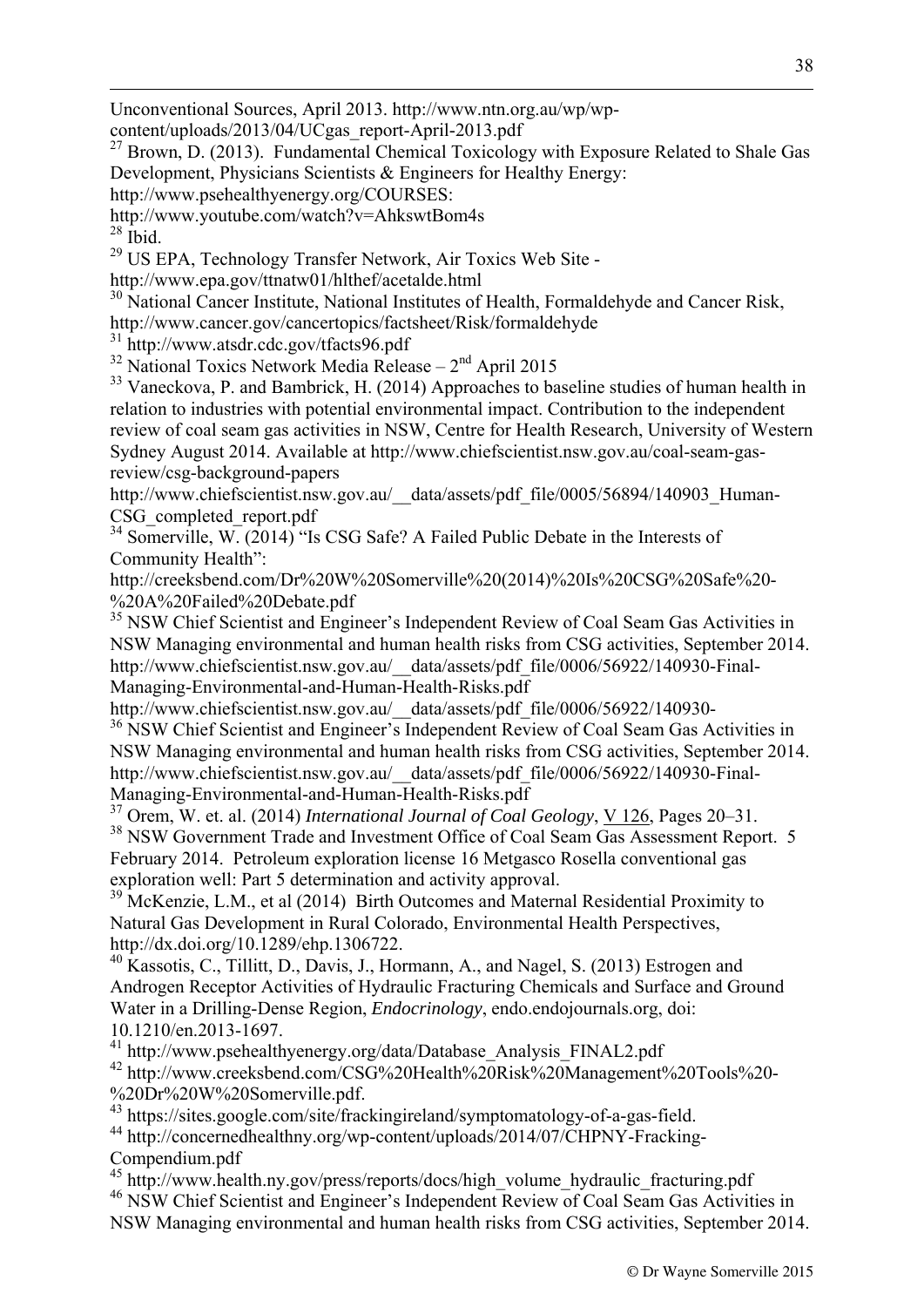http://www.chiefscientist.nsw.gov.au/\_\_data/assets/pdf\_file/0006/56922/140930-Final-Managing-Environmental-and-Human-Health-Risks.pdf

<sup>47</sup> Environmental Health Impact Assessment – Camden Northern Expansion Project, Prepared for AGL Energy Limited 30 October 2013, Appendix C Human Health and Ecological Risk Assessment – Hydraulic Fracturing Activities, Page 23.

48 Environmental Health Impact Assessment – Camden Northern Expansion Project, Prepared for AGL Energy Limited 30 October 2013, Page 6.

 $49$  Brown, D. (2013). Fundamental new Chemical Toxicology with Exposure Related to Shale Gas Development, Physicians Scientists & Engineers for Healthy Energy, http://www.psehealthyenergy.org/COURSES;

http://www.youtube.com/watch?v=AhkswtBom4s

 $50$  http://www2.epa.gov/air-research/exposure-and-health-effects-mixtures-air-pollutants 51 http://bell-lab.yale.edu/research/air-pollution-mixtures

<sup>52</sup> Dominici, F., Peng, R., Barr, C., Bell, M. (2010) Protecting Human Health From Air Pollution: Shifting From a Single-pollutant to a Multipollutant Approach. Epidemiology: March 2010, volume 21 (2), pp 187-194.

http://dx.doi.org/doi:10.1097/EDE.0b013e3181cc86e8

<sup>53</sup> NSW Chief Scientist and Engineer's Independent Review of Coal Seam Gas Activities in NSW Managing environmental and human health risks from CSG activities, September 2014. http://www.chiefscientist.nsw.gov.au/\_\_data/assets/pdf\_file/0006/56922/140930-Final-Managing-Environmental-and-Human-Health-Risks.pdf

 $54$  Ibid.

<u>.</u>

55 Ibid.

56 Vaneckova, P. and Bambrick, H. (2014) Approaches to baseline studies of human health in relation to industries with potential environmental impact. Report commissioned for the independent review of coal seam gas activities in NSW by the NSW Chief Scientist & Engineer: Centre for Health Research, University of Western Sydney.

 $<sup>57</sup>$  Rayner, P. and Utembe, S. (2014) Modelling the Airborne Dispersion of Pollutants from</sup> Coal Seam Gas Extraction. Reports commissioned by the NSW Chief Scientist & Engineer for the Independent Review of Coal Seam Gas Activities in NSW

Available at http://www.chiefscientist.nsw.gov.au/coal-seam-gas-review/csg-backgroundpapers

<sup>58</sup> Ibid.

 $59$  Ibid.

60 Prof Mary O'Kane (2014) Final Report of the Independent Review of Coal Seam Gas Activities in NSW, NSW Chief Scientist and Engineer.

http://www.chiefscientist.nsw.gov.au/\_\_data/assets/pdf\_file/0005/56912/140930-CSG-Final-Report.pdf

 $61$  Ibid.

<sup>62</sup> NSW Chief Scientist and Engineer's Independent Review of Coal Seam Gas Activities in NSW Managing environmental and human health risks from CSG activities, September 2014. http://www.chiefscientist.nsw.gov.au/\_\_data/assets/pdf\_file/0006/56922/140930-Final-Managing-Environmental-and-Human-Health-Risks.pdf

 $63$  Ibid.

 $64$  Ibid.

 $^{65}$  Ibid.

 $66$  Ibid.

 $67$  Ibid.

<sup>68</sup> NSW Gas Plan

http://www.resourcesandenergy.nsw.gov.au/\_\_data/assets/pdf\_file/0005/534830/NSW-Gas-Plan.pdf

<sup>69</sup> Prof Mary O'Kane (2014) Final Report of the Independent Review of Coal Seam Gas Activities in NSW, NSW Chief Scientist and Engineer.